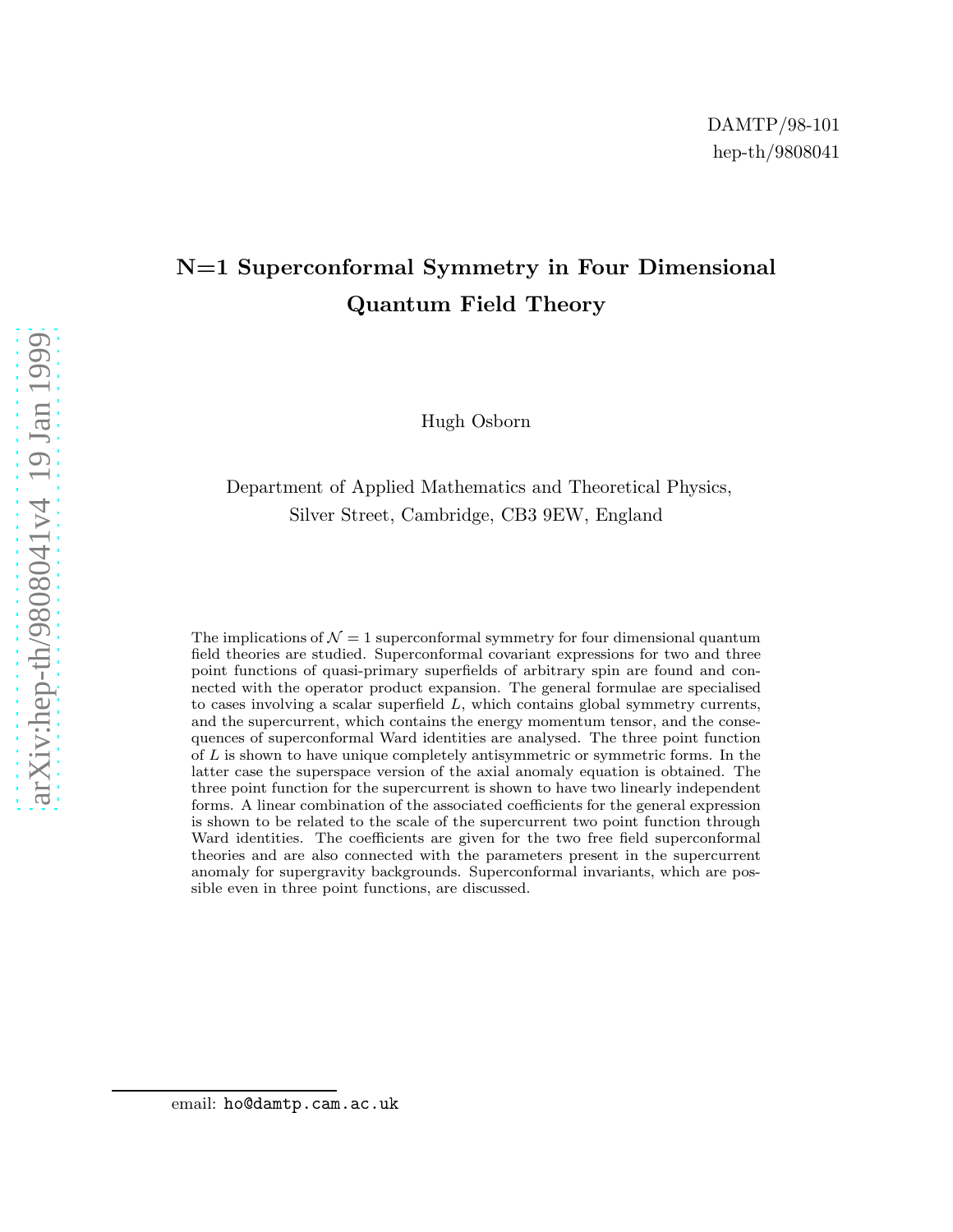## 1. Introduction

The very first paper [\[1](#page-51-0)] in the western literature on supersymmetry in four spacetime dimensions in fact introduced the  $\mathcal{N}=1$  superconformal group. Nevertheless, given the inevitable breakdown of conformal invariance in perturbative treatments of non trivial quantum field theories, most subsequent discussions of supersymmetric theories were concerned with theories invariant under just the restricted supersymmetry group which is the minimal extension of the Poincaré group, whose elements are standard Lorentz and translation transformations, and for which there are no perturbative quantum anomalies. However in the last few years the work of Seiberg [\[2](#page-51-0)] and others have shown that there should exist a host of non trivial superconformal field theories which in many cases can be identified with renormalisation group fixed points where the  $\beta$ -function vanishes. Just as two-dimensional conformal field theories have a very rich mathematical structure, with applications in string theories and statistical physics, it is now possible to hope for similar elegant exact results in the as yet relatively unexplored case of four dimension field theories. Virtually all the new results depend essentially on constraints imposed by supersymmetry and in consequence superconformal field theories are the most promising immediate candidates for potential extension of some of the two-dimensional results for conformal field theories to higher dimensions.

Although  $\mathcal{N} = 2$  and 4 superconformal theories in four space-time dimensions have considerable interest, and also remarkably there may also be possible superconformal field theories in five and six dimensions, we here consider just the  $\mathcal{N}=1$  case in four dimensions using standard superspace formalism. Some relevant results were obtained long ago [\[3](#page-51-0),[4\]](#page-51-0) and recently there has been extensive work by Howe and West [\[5](#page-51-0)], on which we attempt to build (although much of their discussion was concerned with  $\mathcal{N} > 1$ ). Furthermore Anselmi and co-workers [\[6](#page-51-0)] have undertaken specific calculations in  $\mathcal{N}=1$  supersymmetric Yang Mills theory, exploring analogues in four-dimensional superconformal theories of the two-dimensional Virasoro central charge  $c$ . Here we extend previous results [\[7](#page-51-0),[8\]](#page-51-0) which give explicit forms for two and three point functions in conformal field theories for operators of arbitrary spin to the  $\mathcal{N} = 1$  superconformal case. The resulting expressions determine the forms of the operator product expansions for quasi-primary operators and although essentially kinematic are, in our view, a necessary precursor to dynamical investigations. We also analyse the supercurrent[[9\]](#page-51-0), which contains the energy momentum tensor amongst its component fields, and its Ward identities which reflect superconformal invariance. One of the main concerns of this paper is to analyse in detail the two and three point functions of the supercurrent and their relation through Ward identities and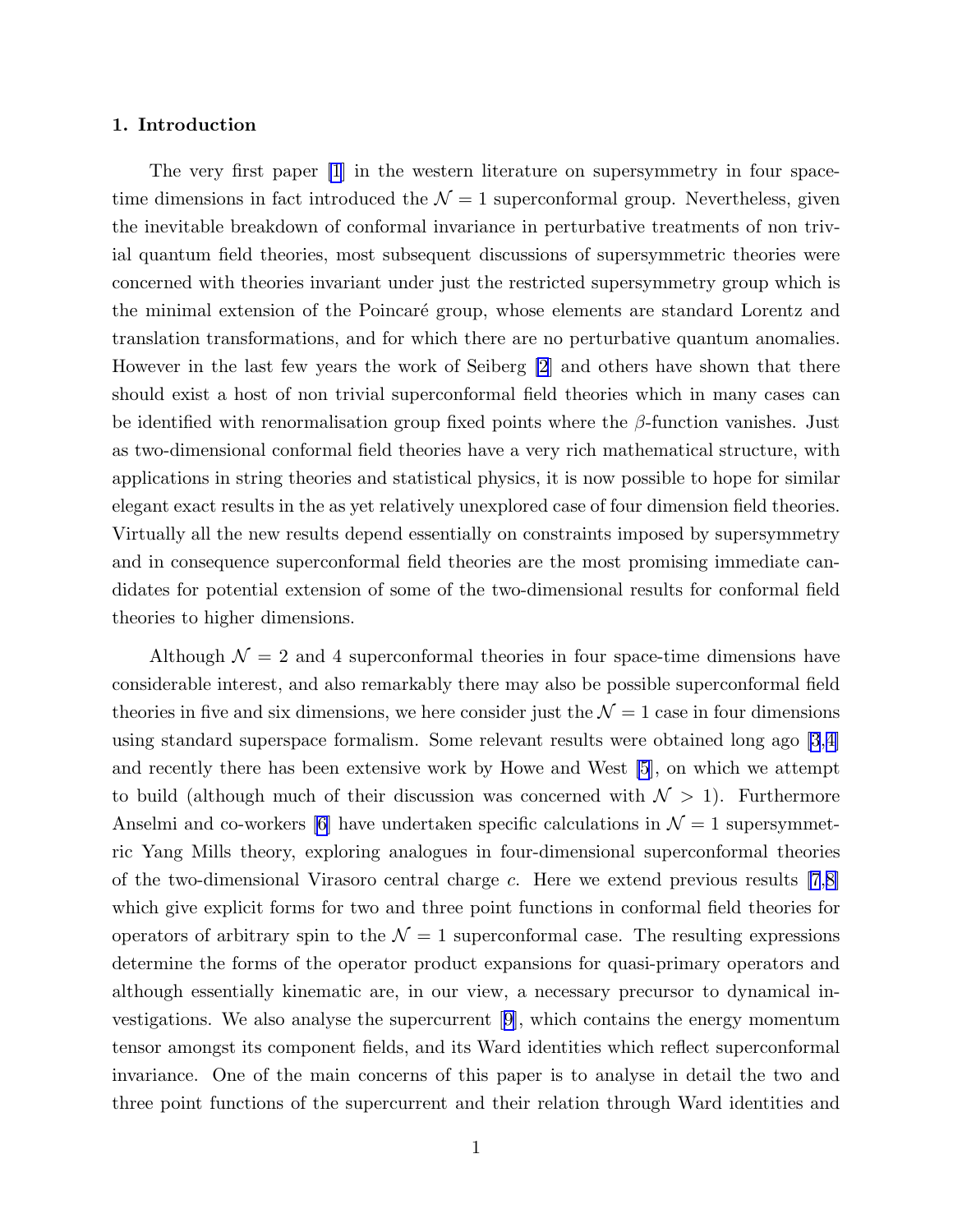also their connection to anomalies present on curved supergravity backgrounds. We also discuss possible superconformal invariants which can appear in the general expression for four-point functions. A similar analysis was described in [\[10](#page-51-0)] but the present discussion is perhaps more complete and differs in some details.

In the next section we establish notation and review  $\mathcal{N}=1$  superconformal transformations on superspace in four space-time dimensions. We discuss primarily infinitesimal superconformal transformations which are super-diffeomorphisms restricted by a natural condition playing a similar role to the conformal Killing equation for ordinary conformal transformations. We identify the associated Lie algebra with that for the supergroup  $Sl(4|1)$  with suitable reality conditions. From the discussion of the action of superconformal transformations on superspace we construct variables which transform homogeneously and may be used in a simple construction of two and three point functions. Unlike the non supersymmetric case there is even a superconformal invariant for three points. In section 3 we describe how quasi-primary superfields may be defined in general by a simple transformation rule, depending on the scale dimension and  $U(1)$  R-symmetry charge, as well as its particular spin representation. We further show how derivatives of quasi-primary superfields in particular special cases are also quasi-primary. Such results demonstrate the consistency of conservation conditions on the supercurrent with superconformal invariance and are important in the subsequent analysis. A corollary of these results is that the Bianchi identity for a  $\mathcal{N} = 1$  supersymmetric gauge theory is consistent with superconformal invariance only if the scale dimension and  $R$ -charge are those of the free abelian theory. We also describe, in terms of the results of section 2, general superconformal covariant constructions for two and three point functions of quasi-primary superfields. The result for the three point function depends on a homogeneous function on superspace coordinates which can be directly related to the leading coefficient of the term in the operator product expansion associated with the operators appearing in the three point function. In section 4 we introduce the supercurrent by a variant of Noether's construction which is used to find the corresponding Ward identities. In section 5 we consider first the application of the general formalism to the simple cases involving chiral scalar superfields. After showing how conditions flowing from the conservation equations may be imposed on the general form for the superfield three point function in section 6 we consider the three point function for superfields containing an internal symmetry current. We discuss the associated Ward identities and also the anomalies which are supersymmetric extension of the usual axial current anomaly. In section 7 we consider the supercurrent and obtain results for the three point functions involving two supercurrents and a scalar superfield and also three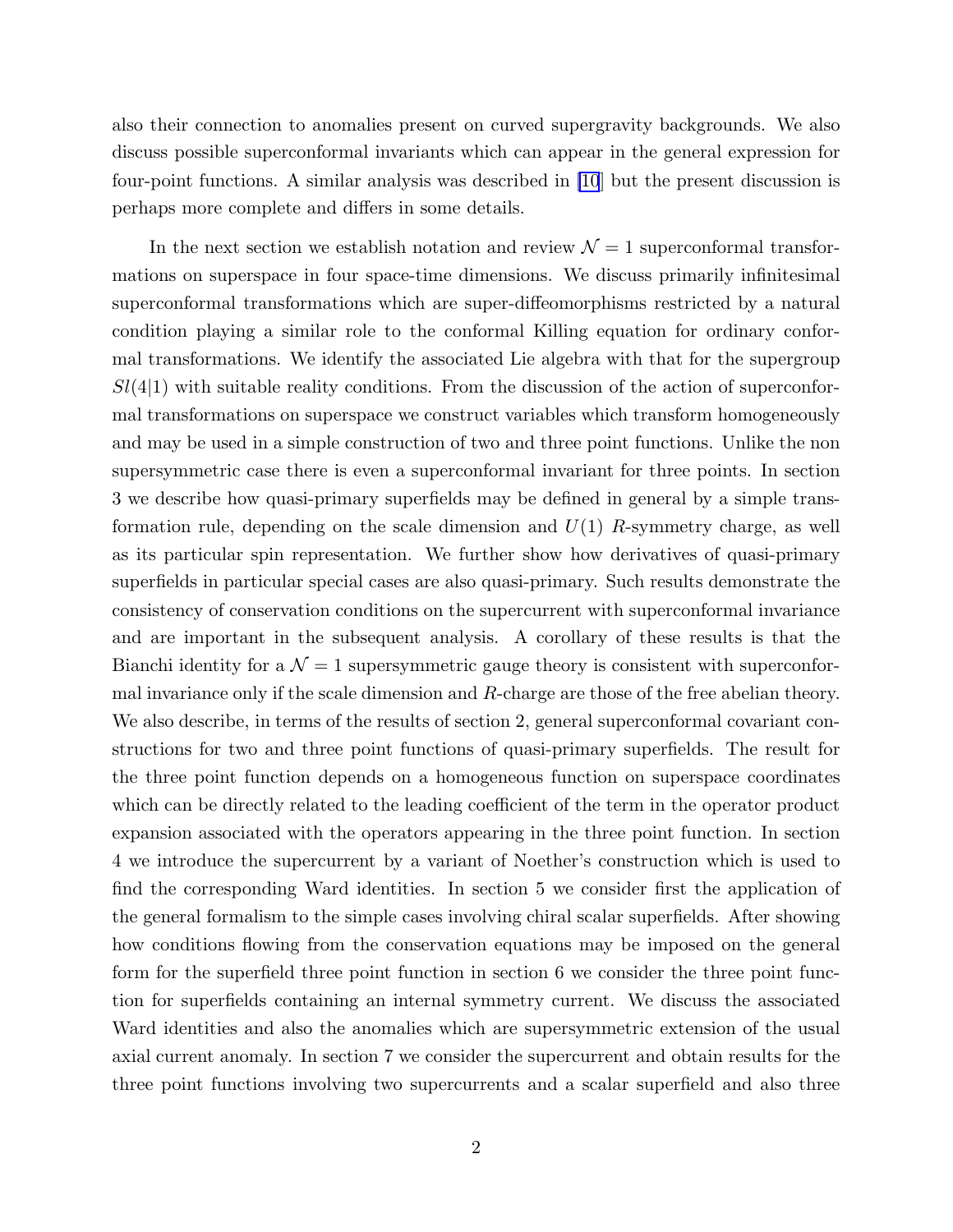<span id="page-3-0"></span>supercurrents. For the latter case we show that there are two possible linearly independent forms although one linear combination is shown to be related to the coefficient of the two point function through a Ward Identity. In section 8 general results are then restricted to the case of free fields which give two different trivial superconformal theories in four dimensions. In section 9 we show how superconformal invariance allows for the evaluation of integrals, generalising old results in the non supersymmetric case, and in section 10 we discuss possible superconformal invariants that may be present in higher point correlation functions which include generalisations of the usual invariant cross ratios as well as the Grassmann valued invariants present for just three points. Finally in a conclusion we relate the coefficients which are present in the general supercurrent three point function to the coefficients  $c, a$  appearing in the supergravity extension of the energy momentum tensor trace for a curved space background. Both  $c, a$  are possible generalisations of the Virasoro central charge to four dimensional superconformal theories. An appendix contains some details concerning the transformation properties of the supercurrent in free theories.

## 2. Superconformal Transformations

The conformal group is defined by the intersection of the group of diffeomorphisms with local rescalings of the metric. The superconformal group can be obtained in a variety of equivalent ways but here we consider it as a reduction of those super-diffeomorphisms which leave the chiral subspaces of superspace invariant. With standard superspace coordinates  $z^A = (x^a, \theta^{\alpha}, \tilde{\bar{\theta}}_{\dot{\alpha}}) \in \mathbb{R}^{4|4}$  the chiral restrictions are given by

$$
z_{+}^{A_{+}} = (x_{+}^{a}, \theta^{\alpha}), \qquad z_{-}^{A_{-}} = (x_{-}^{a}, \tilde{\bar{\theta}}_{\dot{\alpha}}), \qquad x_{\pm}^{a} = x^{a} \pm i\theta\sigma^{a}\bar{\theta}, \tag{2.1}
$$

so that  $\bar{D}_{\dot{\alpha}}z_{+} = 0$ ,  $D_{\alpha}z_{-} = 0$ .<sup>1</sup> For a general diffeomorphism preserving the chiral decomposition of superspace we may write

$$
\delta x_+^a = v^a(z_+), \quad \delta \theta^\alpha = \lambda^\alpha(z_+), \qquad \delta x_-^a = \bar{v}^a(z_-), \quad \delta \bar{\theta}^{\dot{\alpha}} = \bar{\lambda}^{\dot{\alpha}}(z_-). \tag{2.2}
$$

<sup>1</sup> We use the notation of Wess and Bagger [\[11](#page-51-0)], with minor emendations, thus  $\theta^{\alpha}$ ,  $\bar{\theta}^{\dot{\alpha}}$  are regarded as row, column vectors and we let  $\tilde{\theta}_\alpha = \epsilon_{\alpha\beta}\theta^\beta$ ,  $\tilde{\bar{\theta}}_{\dot{\alpha}} = \epsilon_{\dot{\alpha}\dot{\beta}}\bar{\theta}^{\dot{\beta}}$  form associated column, row vectors,  $\theta^2 = \theta \tilde{\theta}$ ,  $\bar{\theta}^2 = \tilde{\theta} \bar{\theta}$ , as usual 4-vectors are identified with  $2 \times 2$ -matrices using the hermitian  $\sigma$ -matrices  $\sigma_a$ ,  $\tilde{\sigma}_a$ ,  $\sigma_{(a}\tilde{\sigma}_{b)} = -\eta_{ab}1$ ,  $x^a \to x_{\alpha\dot{\alpha}} = x^a(\sigma_a)_{\alpha\dot{\alpha}}$ ,  $\tilde{x}^{\dot{\alpha}\alpha} = x^a(\tilde{\sigma}_a)^{\dot{\alpha}\alpha} = \epsilon^{\alpha\beta}\epsilon^{\dot{\alpha}\dot{\beta}}x_{\beta\dot{\beta}}$ , with inverse  $x^a = -\frac{1}{2}$  $\frac{1}{2}$ tr( $\sigma^a$ x̃). Hence (2.1) gives  $\tilde{x}_{\pm} = \tilde{x} \pm 2i\bar{\theta}\theta$ ,  $x_{\pm} = x \mp 2i\tilde{\theta}\tilde{\theta}$ . The associated spinor derivatives satisfy  $\{D_{\alpha}, \bar{D}_{\dot{\alpha}}\} = -2i(\sigma^a \partial_a)_{\alpha \dot{\alpha}}$ .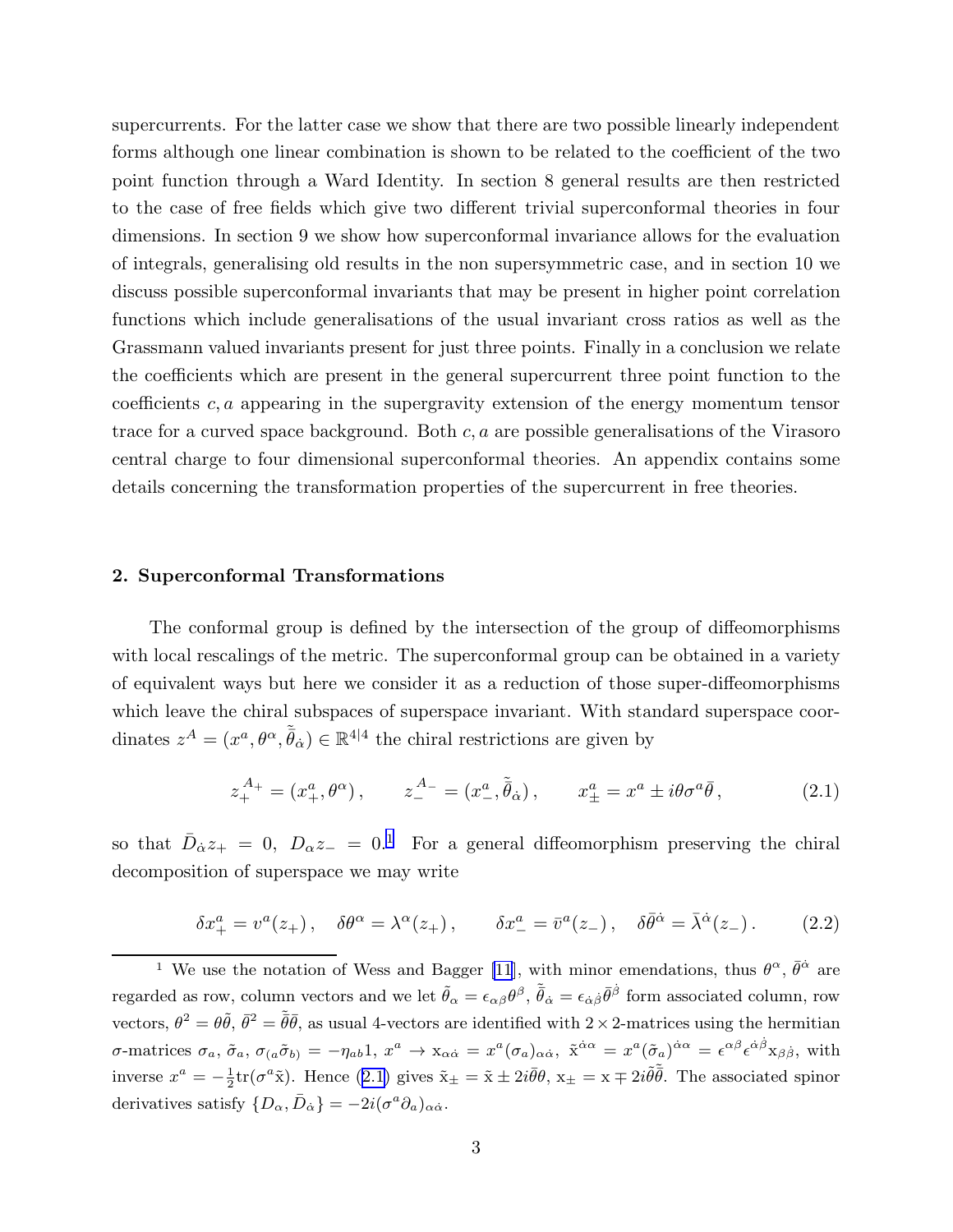<span id="page-4-0"></span>The corresponding differential generators acting in chiral superfields are

$$
\mathcal{L}_{+} = h^{a} \partial_{a} + \lambda^{\alpha} D_{\alpha} , \qquad \mathcal{L}_{-} = \bar{h}^{a} \partial_{a} + \tilde{\bar{\lambda}}_{\dot{\alpha}} \tilde{\bar{D}}^{\dot{\alpha}} , \qquad (2.3)
$$

where

$$
h^{a}(z) = v^{a}(z_{+}) - 2i\lambda(z_{+})\sigma^{a}\bar{\theta}, \quad \bar{h}^{a}(z) = \bar{v}^{a}(z_{-}) + 2i\theta\sigma^{a}\bar{\lambda}(z_{-}). \tag{2.4}
$$

Alternatively we may define  $\mathcal{L}_{\pm}$  by the requirements  $[\bar{D}_{\dot{\alpha}}, \mathcal{L}_{+}] = 0$ ,  $[D_{\alpha}, \mathcal{L}_{-}] = 0$  which, assuming just the form (2.3), leads to

$$
\bar{D}_{\dot{\alpha}}h^{b} = -2i\,(\lambda\sigma^{b})_{\dot{\alpha}}, \quad \bar{D}_{\dot{\alpha}}\lambda^{\beta} = 0, \qquad D_{\alpha}\bar{h}^{b} = 2i\,(\sigma^{b}\bar{\lambda})_{\alpha}, \quad D_{\alpha}\bar{\lambda}^{\dot{\beta}} = 0, \tag{2.5}
$$

which are easily seen to be solved by (2.4).  $\lambda$ ,  $\bar{\lambda}$  are thus determined in terms of h,  $\bar{h}$  with the remaining constraints on h,  $\bar{h}$  which follow from (2.5) may be written as

$$
\tilde{\bar{D}}^{(\dot{\alpha}}\tilde{\mathbf{h}}^{\dot{\beta})\beta} = 0, \qquad D_{(\alpha}\bar{\mathbf{h}}_{\beta)\dot{\beta}} = 0. \tag{2.6}
$$

We here define infinitesimal superconformal transformations as those diffeomorphisms of the form  $(2.2)$  where with  $(2.4)$  we have<sup>2</sup>

$$
h^a = \bar{h}^a \,,\tag{2.7}
$$

With this restriction it is easy to see from (2.5) that

$$
\partial_a h_b + \partial_b h_a = 2\rho \eta_{ab} , \qquad \rho = \frac{1}{2} (D_\alpha \lambda^\alpha + \tilde{\bar{D}}^{\dot{\alpha}} \tilde{\bar{\lambda}}_{\dot{\alpha}}) , \qquad (2.8)
$$

which is just the standard conformal Killing equation. The solution of (2.8) is well known and for dimensions  $d > 2$  gives the standard result for an infinitesimal conformal transformation in terms of a translation  $a^a$ , rotation  $\omega^{ab} = -\omega^{ba}$ , special conformal transformation  $b^a$ and scale parameter λ. In the present case the solution becomes [[13\]](#page-51-0), with  $\lambda = \kappa + \bar{\kappa}$ ,

$$
v^{a}(y,\theta) = a^{a} + \omega^{a}{}_{b}y^{b} + (\kappa + \bar{\kappa})y^{a} + b^{a}y^{2} - 2y^{a}y \cdot b + 2i\theta\sigma^{a}\bar{\epsilon} - 2\theta\sigma^{a}\tilde{y}\eta,
$$
  
\n
$$
\lambda^{\alpha}(y,\theta) = \epsilon^{\alpha} - \theta^{\beta}\omega_{\beta}{}^{\alpha} + \kappa\theta^{\alpha} + (\theta\tilde{b}\tilde{y})^{\alpha} - i(\bar{\eta}\tilde{y})^{\alpha} + 2\tilde{\eta}^{\alpha}\theta^{2}, \quad \omega_{\beta}{}^{\alpha} = -\frac{1}{4}\omega^{ab}(\sigma_{a}\tilde{\sigma}_{b})_{\beta}{}^{\alpha},
$$
  
\n
$$
\bar{v}^{a}(y,\bar{\theta}) = a^{a} + \omega^{a}{}_{b}y^{b} + (\kappa + \bar{\kappa})y^{a} + b^{a}y^{2} - 2y^{a}y \cdot b - 2i\bar{\epsilon}\sigma^{a}\bar{\theta} - 2\bar{\eta}\tilde{y}\sigma^{a}\bar{\theta},
$$
  
\n
$$
\bar{\lambda}^{\dot{\alpha}}(y,\bar{\theta}) = \bar{\epsilon}^{\dot{\alpha}} + \bar{\omega}^{\dot{\alpha}}{}_{\beta}\bar{\theta}^{\dot{\beta}} + \bar{\kappa}\bar{\theta}^{\dot{\alpha}} + (\tilde{y}\bar{b}\bar{\theta})^{\dot{\alpha}} + i(\tilde{y}\eta)^{\dot{\alpha}} + 2\tilde{\eta}^{\dot{\alpha}}\bar{\theta}^{2}, \quad \bar{\omega}^{\dot{\alpha}}{}_{\beta} = -\frac{1}{4}\omega^{ab}(\tilde{\sigma}_{a}\sigma_{b})^{\dot{\alpha}}{}_{\beta},
$$
\n(2.9)

<sup>&</sup>lt;sup>2</sup> Alternatively (2.6) with  $h = \bar{h}$  can be regarded as the superconformal Killing equations, they were obtained previously by Conlong and West [\[12](#page-51-0)].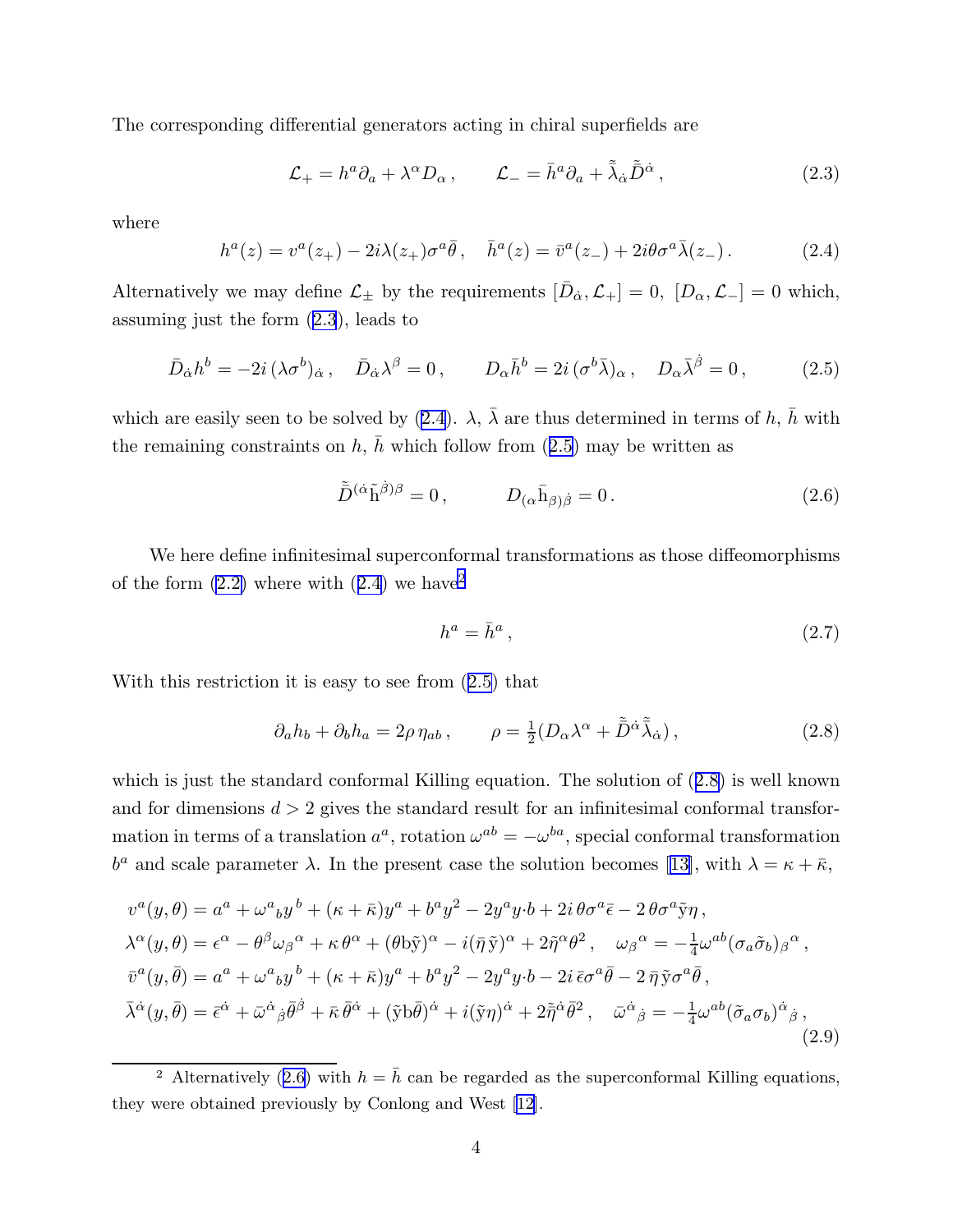<span id="page-5-0"></span>Superconformal transformations are parameterised additionally by the supertranslations  $\epsilon^{\alpha}, \bar{\epsilon}^{\dot{\alpha}}$  and an extra Grassmann spinor  $\eta_{\alpha}, \bar{\eta}_{\dot{\alpha}}$  (in our notational conventions  $\tilde{\eta}^{\alpha}$  =  $\epsilon^{\alpha\beta}\eta_{\beta}, \tilde{\eta}^{\dot{\alpha}} = \epsilon^{\dot{\alpha}\dot{\beta}}\bar{\eta}_{\dot{\beta}}$ , as well as, if  $\kappa = \frac{1}{2}$  $\frac{1}{2}(\lambda + i\alpha), \bar{\kappa} = \frac{1}{2}$  $\frac{1}{2}(\lambda - i\alpha)$  the angle  $\alpha$  which corresponds to the  $U(1)$  R-symmetry acting on  $\theta$ ,  $\theta$ .

The action of infinitesimal superconformal transformations on fields defined on superspace is then generated by

$$
\mathcal{L} = h^a \partial_a + \lambda^\alpha D_\alpha + \tilde{\lambda}_{\dot{\alpha}} \tilde{\bar{D}}^{\dot{\alpha}} \,. \tag{2.10}
$$

From [\(2.5](#page-4-0)) it is easy to see that

$$
[D_{\alpha}, \mathcal{L}] = (D_{\alpha}\lambda^{\beta})D_{\beta}, \qquad [\tilde{\bar{D}}^{\dot{\alpha}}, \mathcal{L}] = (\tilde{\bar{D}}^{\dot{\alpha}}\tilde{\bar{\lambda}}_{\dot{\beta}})\tilde{\bar{D}}^{\dot{\beta}}.
$$
 (2.11)

Writing the superspace exterior derivative  $d = dz^A \partial_A = e^A D_A$ , which requires

$$
e^{a} = dx^{a} + i\theta\sigma^{a}d\bar{\theta} - i d\theta\sigma^{a}\bar{\theta}, \qquad (2.12)
$$

then if  $[\mathcal{L}, D_A] = -R_A{}^B D_B$  the associated variation of one-forms is given by  $\delta e^A = e^B R_B{}^A$ . The results in (2.11) imply that for superconformal transformations  $R_a^{\beta} = R_a^{\dot{\beta}} = 0$  and that in this case the variation of  $e^a$  is homogeneous

$$
\delta e^a = e^b \partial_b h^a \,, \tag{2.13}
$$

since $R_a^b = \partial_a h^b$ . Using ([2.8](#page-4-0)) for  $e^2 = e^a e_a$  therefore,

$$
\delta e^2 = 2\rho e^2. \tag{2.14}
$$

The invariance of the square of the superspace interval,  $e^2$  with  $e^a$  given by (2.12), up to a local rescaling can be regarded as an alternative basic characterisation of superconformal transformations.

Besides transformations connected to the identity it is natural to extend the superconformal group by inversions  $z \rightarrow z'$  where [\[13](#page-51-0)],

$$
\tilde{x}'_{-} = -x_{+}^{-1}, \quad \bar{\theta}' = -ix_{+}^{-1}\tilde{\theta}, \quad \theta' = i\tilde{\bar{\theta}}x_{-}^{-1}, \quad \Rightarrow \quad \tilde{x}'_{+} = -x_{-}^{-1}, \quad (2.15)
$$

with  $x_{\pm}^{-1} = -\tilde{x}_{\pm}/x_{\pm}^{2}$ . From (2.12) it is straightforward to find, as in (2.14), that  $e^{2}$  is invariant up to a rescaling,

$$
\tilde{e}' = x_{+}^{-1} e x_{-}^{-1}, \qquad e'^{2} = \frac{e^{2}}{x_{+}^{2} x_{-}^{2}}.
$$
\n(2.16)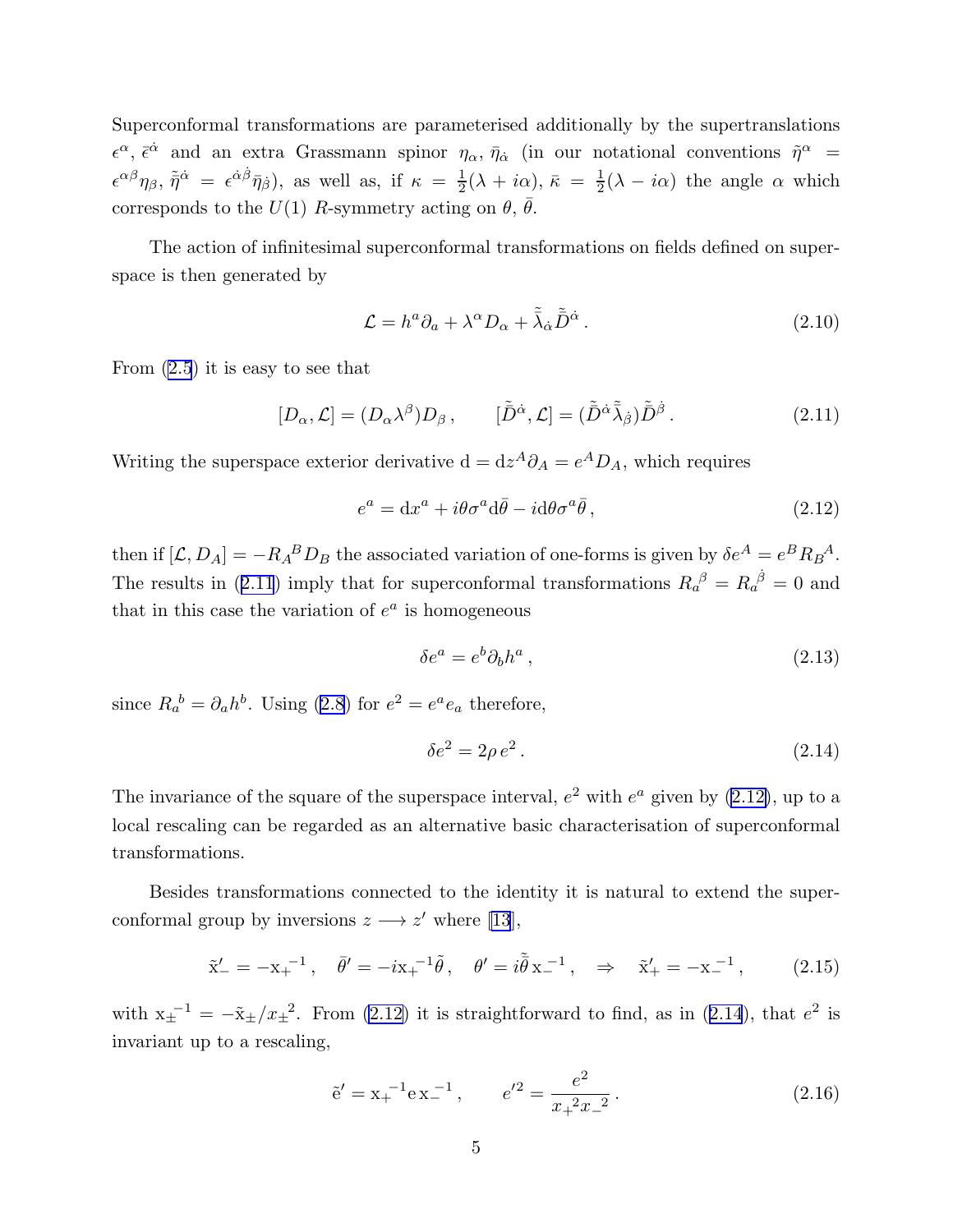<span id="page-6-0"></span>It is easy to verify from [\(2.15](#page-5-0)) that inversions are idempotent,  $(z')' = z$ .

The Lie algebra of the differential generators  $\mathcal{L}$ , given by  $(2.10)$ , is easily calculated

$$
\mathcal{L}' = [\mathcal{L}_2, \mathcal{L}_1], \tag{2.17}
$$

so that, for instance,

$$
h'^a = [h_2, h_1]^a + 2i(\lambda_2 \sigma^a \bar{\lambda}_1 - \lambda_1 \sigma^a \bar{\lambda}_2).
$$
 (2.18)

Itis straightforward to check that  $h' = \bar{h}', \lambda', \bar{\lambda}'$  satisfy ([2.5](#page-4-0)). The superconformal algebra may be identified with that of supermatrices, in terms of the parameters in([2.9\)](#page-4-0),

$$
M = \begin{pmatrix} \omega - \frac{1}{3}(\kappa + 2\bar{\kappa}) & -ib & 2\eta \\ -i\tilde{a} & \bar{\omega} + \frac{1}{3}(2\kappa + \bar{\kappa}) & 2\bar{\epsilon} \\ 2\epsilon & 2\bar{\eta} & \frac{2}{3}(\kappa - \bar{\kappa}) \end{pmatrix},
$$
(2.19)

since (2.17) corresponds exactly to

$$
M' = [M_1, M_2]. \t\t(2.20)
$$

It is easy to see that str $M = 0$  so that M belongs to Lie algebra  $sl(4|1)$  which is restricted to  $su(2, 2|1)$  by the reality condition,

$$
M = -BM^{\dagger}B, \qquad B = \begin{pmatrix} 0 & 1 & 0 \\ 1 & 0 & 0 \\ 0 & 0 & -1 \end{pmatrix}.
$$
 (2.21)

The non-linear realisation of the superconformal group on superspace may be recovered by regarding  $z = (x, \theta, \tilde{\bar{\theta}})$  as coordinates on the coset  $SU(2, 2|1)/G_0$ , where  $G_0 \in SU(2, 2|1)$  is the stability group of the point  $z = 0$  under superconformal transformations, generated by matrices  $M_0$  of the same form as in (2.19) with  $a = \epsilon = \bar{\epsilon} = 0.3$ To describe the coset explicitly it is convenient to define

$$
\mathcal{V}(z) = \begin{pmatrix} 1 & 0 \\ -i\tilde{x}_+ & 2\bar{\theta} \\ 2\theta & 1 \end{pmatrix}, \qquad \bar{\mathcal{V}}(z) = \mathcal{V}(z)^{\dagger} B = \begin{pmatrix} i\tilde{x}_- & 1 & -2\bar{\theta} \\ 2\theta & 0 & -1 \end{pmatrix}, \qquad (2.22)
$$

which are constrained by  $\bar{\mathcal{V}}(z)\mathcal{V}(z) = \begin{pmatrix} 0 & 0 \\ 0 & 0 \end{pmatrix}$  $0 -1$  $\setminus$ . For  $M$  given by  $(2.19)$  the associated  $\delta x_{\pm}, \delta \theta, \delta \bar{\theta}$  $\delta x_{\pm}, \delta \theta, \delta \bar{\theta}$  $\delta x_{\pm}, \delta \theta, \delta \bar{\theta}$  as given by ([2.2](#page-3-0)) are then obtained by

$$
M\mathcal{V}(z) = \mathcal{V}(\delta z) + \mathcal{V}(z)\mathcal{H}(z), \qquad \mathcal{V}(\delta z) = \mathcal{L}\mathcal{V}(z),
$$
  

$$
-\bar{\mathcal{V}}(z)M = \bar{\mathcal{V}}(\delta z) + \bar{\mathcal{H}}(z)\bar{\mathcal{V}}(z), \qquad \bar{\mathcal{V}}(\delta z) = \mathcal{L}\bar{\mathcal{V}}(z),
$$
 (2.23)

<sup>3</sup> For a general review of such constructions see [\[14](#page-52-0)].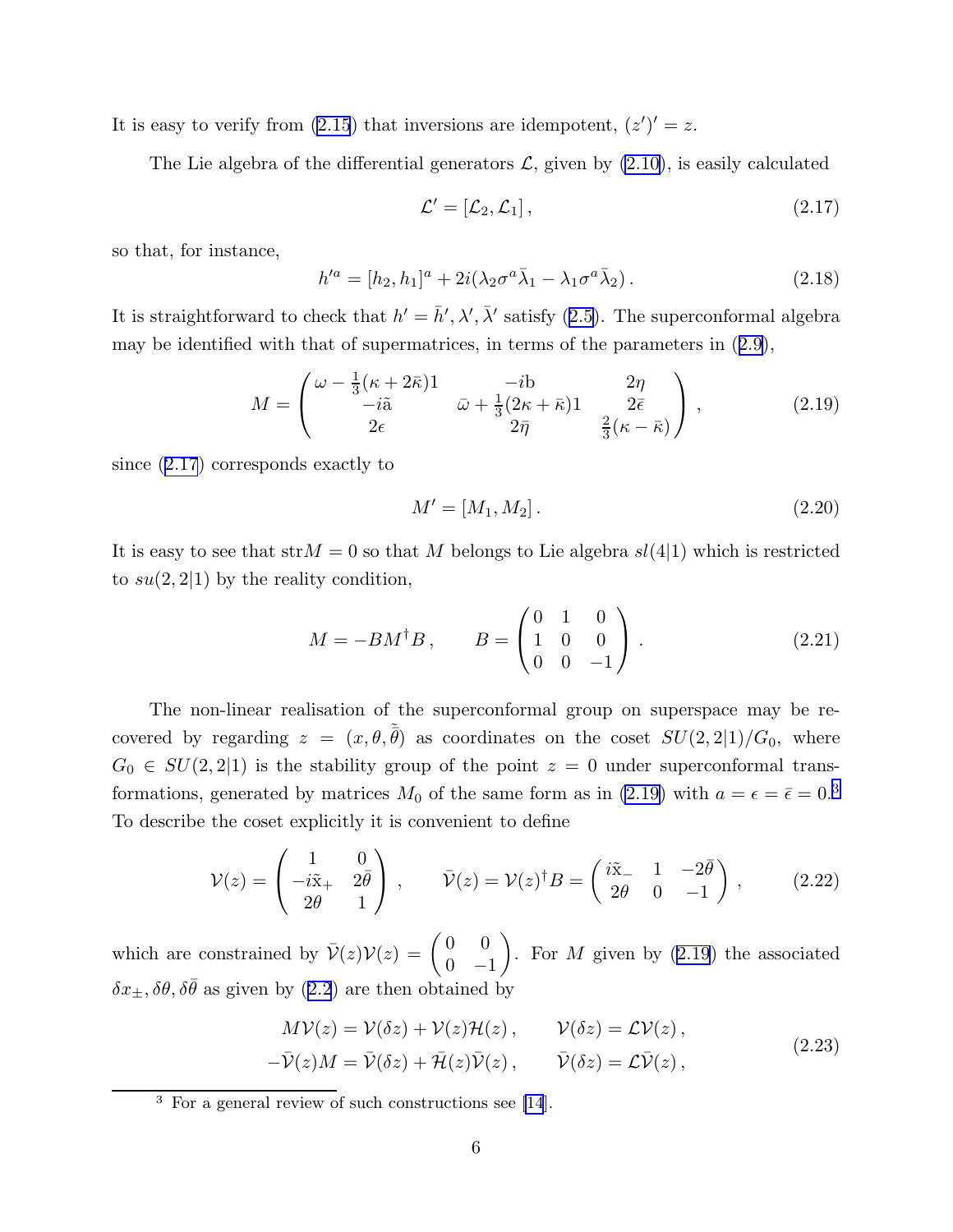<span id="page-7-0"></span>if  $\mathcal{H}, \bar{\mathcal{H}}$  are matrices of the form

$$
\mathcal{H} = \begin{pmatrix} \hat{\omega} - \sigma \mathbf{1} & \tau \\ 0 & 2(\bar{\sigma} - \sigma) \end{pmatrix}, \qquad \bar{\mathcal{H}} = \begin{pmatrix} -\hat{\bar{\omega}} - \bar{\sigma} \mathbf{1} & 0 \\ \bar{\tau} & -2(\bar{\sigma} - \sigma) \end{pmatrix}, \tag{2.24}
$$

whichare determined by requiring the structure of  $V, V$  in ([2.22](#page-6-0)) to be preserved. The elements of  $H$ ,  $\bar{H}$  are given by

$$
D_{\alpha}\lambda^{\beta} = -\hat{\omega}_{\alpha}{}^{\beta} + \delta_{\alpha}{}^{\beta}(2\bar{\sigma} - \sigma), \quad \tilde{\bar{D}}^{\dot{\alpha}}\tilde{\lambda}_{\dot{\beta}} = -\hat{\bar{\omega}}^{\dot{\alpha}}{}_{\dot{\beta}} + \delta^{\dot{\alpha}}{}_{\dot{\beta}}(2\sigma - \bar{\sigma}), \quad \hat{\omega}_{\alpha}{}^{\alpha} = \hat{\bar{\omega}}^{\dot{\alpha}}{}_{\dot{\alpha}} = 0,
$$
  

$$
D_{\alpha}\sigma = -\frac{1}{3}D_{\beta}\hat{\omega}_{\alpha}{}^{\beta} = \tau_{\alpha}, \qquad \bar{D}_{\dot{\alpha}}\bar{\sigma} = \frac{1}{3}\bar{D}_{\dot{\beta}}\hat{\bar{\omega}}^{\dot{\beta}}{}_{\dot{\alpha}} = \bar{\tau}_{\dot{\alpha}}, \qquad (2.25)
$$

or explicitly, independent of  $a, \epsilon, \bar{\epsilon}$ ,

$$
\hat{\omega}_{\alpha}{}^{\beta}(z_{+}) = \omega_{\alpha}{}^{\beta} + \frac{1}{2}(\mathbf{x}_{+}\tilde{\mathbf{b}} - \mathbf{b}\tilde{\mathbf{x}}_{+})_{\alpha}{}^{\beta} + 4\eta_{\alpha}\theta^{\beta} + 2\delta_{\alpha}{}^{\beta}\theta\eta, \n\sigma(z_{+}) = \frac{1}{3}(\kappa + 2\bar{\kappa}) + 2\theta\eta - b\cdot x_{+}, \qquad \bar{\tau}_{\dot{\alpha}}(z_{+}) = 2(\bar{\eta} + i\theta b)_{\dot{\alpha}}, \n\hat{\omega}^{\dot{\alpha}}{}_{\dot{\beta}}(z_{-}) = \bar{\omega}^{\dot{\alpha}}{}_{\dot{\beta}} + \frac{1}{2}(\tilde{\mathbf{x}}_{-}\mathbf{b} - \tilde{\mathbf{b}}\mathbf{x}_{-})^{\dot{\alpha}}{}_{\dot{\beta}} - 4\bar{\theta}^{\dot{\alpha}}\bar{\eta}{}_{\dot{\beta}} - 2\delta^{\dot{\alpha}}{}_{\dot{\beta}}\bar{\eta}\bar{\theta}, \n\bar{\sigma}(z_{-}) = \frac{1}{3}(2\kappa + \bar{\kappa}) + 2\bar{\eta}\bar{\theta} - b\cdot x_{-}, \qquad \tau_{\alpha}(z_{-}) = 2(\eta - i b\bar{\theta})_{\alpha}.
$$
\n(2.26)

It is easy to check that  $M_0V(0) = V(0)H(0), \overline{H}(0)\overline{V}(0) = -\overline{V}(0)M_0$ . For general z the important result that  $\hat{\omega}$ ,  $\sigma$  depend only on  $z_+$  follows directly from [\(2.5\)](#page-4-0) by using  $\bar{D}_{\dot{\alpha}}D_{\alpha}\lambda^{\beta} =$  $\delta_{\alpha}{}^{\beta} \bar{D}_{\dot{\alpha}} \bar{D}_{\dot{\beta}} \bar{\lambda}^{\dot{\beta}}$  which from (2.25) gives  $\bar{D}_{\dot{\alpha}} \hat{\omega}_{\alpha}{}^{\beta} = \bar{D}_{\dot{\alpha}} \sigma = 0$ , and similarly for the dependence of  $\hat{\omega}, \bar{\sigma}$  on z<sub>−</sub>. We may also note that str  $\mathcal{H}(z) = -2\bar{\sigma}(z_+)$ , str  $\bar{\mathcal{H}}(z) = -2\sigma(z_+)$ . From  $(2.8)$  $(2.8)$  $(2.8)$  we find

$$
\rho = \sigma + \bar{\sigma},\tag{2.27}
$$

and using [\(2.5\)](#page-4-0)

$$
\hat{\omega} = \frac{1}{4} \partial^{[a} h^{b]} \sigma_a \tilde{\sigma}_b , \qquad \hat{\omega} = \frac{1}{4} \partial^{[a} h^{b]} \tilde{\sigma}_a \sigma_b . \tag{2.28}
$$

Byusing  $(2.17)$  $(2.17)$  $(2.17)$  and  $(2.20)$  $(2.20)$  in  $(2.23)$  $(2.23)$  $(2.23)$  we may find

$$
\mathcal{L}_2\mathcal{H}_1 - \mathcal{L}_1\mathcal{H}_2 + [\mathcal{H}_1, \mathcal{H}_2] = \mathcal{H}',\n\mathcal{L}_2\bar{\mathcal{H}}_1 - \mathcal{L}_1\bar{\mathcal{H}}_2 - [\bar{\mathcal{H}}_1, \bar{\mathcal{H}}_2] = \bar{\mathcal{H}}'.
$$
\n(2.29)

It is straightforward to rewrite([2.23](#page-6-0)) for the non infinitesimal case. The element of the superconformal group formed by exponentiating M corresponds to a finite superconformal transformation  $z \longrightarrow z'$  given by

$$
e^M \mathcal{V}(z) = \mathcal{V}(z') \mathcal{G}(z) \qquad \bar{\mathcal{V}}(z) e^{-M} = \bar{\mathcal{G}}(z) \bar{\mathcal{V}}(z'), \qquad (2.30)
$$

where  $\mathcal{G}(z)$ ,  $\bar{\mathcal{G}}(z)$  are matrices of the same form as  $\mathcal{H}$ ,  $\bar{\mathcal{H}}$  in (2.24), with the group property that if  $z \stackrel{e^{M_1}}{\longrightarrow} z' \stackrel{e^{M_2}}{\longrightarrow} z''$  and  $e^{M_2}e^{M_1} = e^M$ , so that  $z \stackrel{e^M}{\longrightarrow} z''$ , then  $\mathcal{G}_2(z')\mathcal{G}_1(z) = \mathcal{G}(z)$ while  $\bar{\mathcal{G}}_1(z)\bar{\mathcal{G}}_2(z')=\bar{\mathcal{G}}(z)$ . The action of finite conformal transformations on coordinates  $x^a \in \mathbb{R}^4$  is globally well defined on a compactification of Minkowski space,  $\mathbb{R}^4 \to S^3 \times S^1$ , or some multiple covering<sup>4</sup> and similar considerations apply in the superconformal case

<sup>4</sup> For a discussion of some global issues see[[15\]](#page-52-0).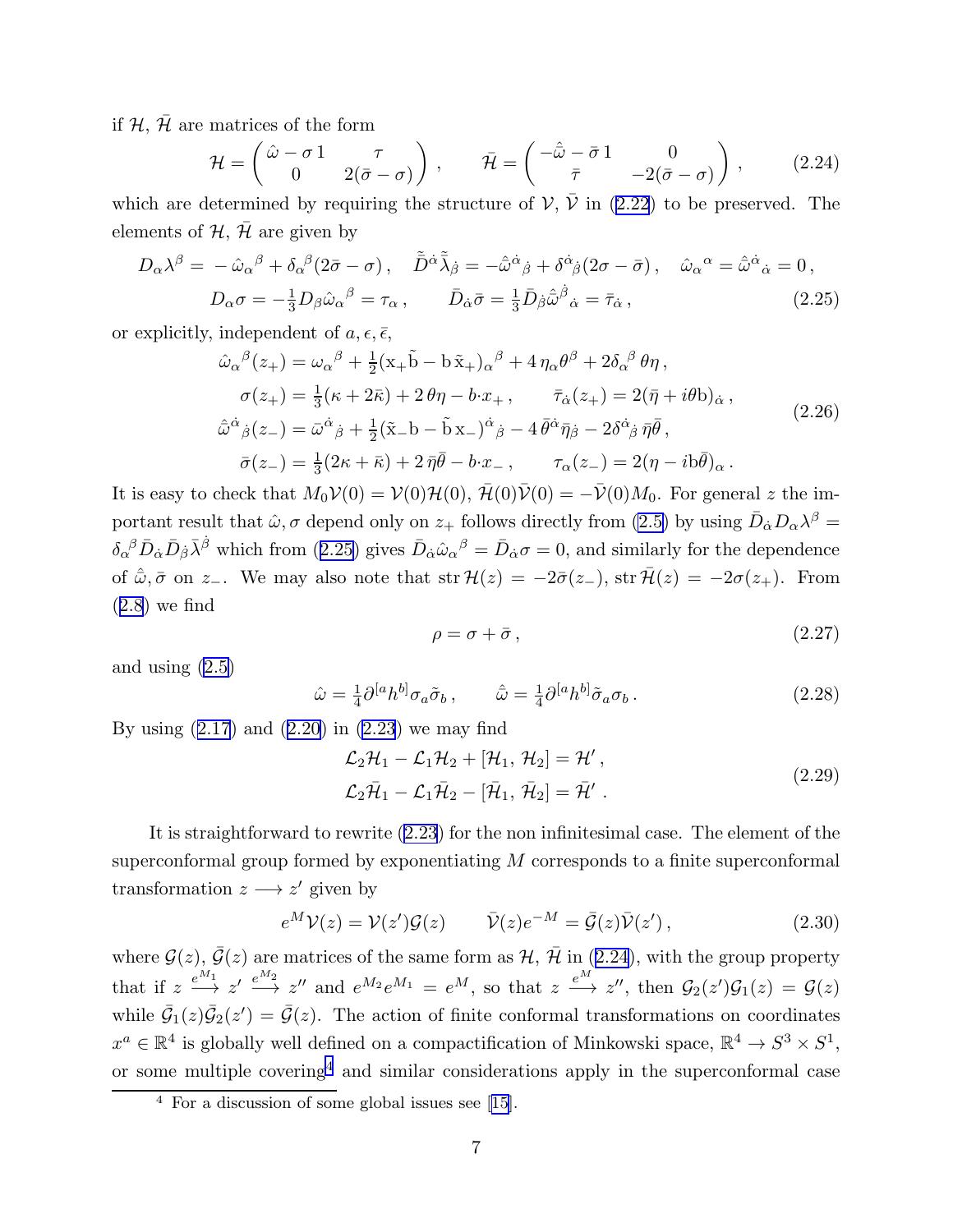<span id="page-8-0"></span>when the transformations act on  $SU(2, 2|1)/G_0$ . However such issues are not relevant for the considerations of this paper.

The usefulness of the coset construction becomes manifest if we consider

$$
\bar{\mathcal{V}}(z_1)\mathcal{V}(z_2) = \begin{pmatrix} i\tilde{\mathbf{x}}_{12} & -2\bar{\theta}_{12} \\ 2\theta_{12} & -1 \end{pmatrix},\tag{2.31}
$$

where

$$
\tilde{x}_{\bar{1}2} = \tilde{x}_{1-} - \tilde{x}_{2+} + 4i \bar{\theta}_1 \theta_2, \qquad \theta_{12} = \theta_1 - \theta_2, \quad \bar{\theta}_{12} = \bar{\theta}_1 - \bar{\theta}_2. \tag{2.32}
$$

The expression (2.31) is a function of the supertranslation invariant interval given by

$$
z_{12}^A = (x_{12}^a, \theta_{12}^\alpha, \tilde{\bar{\theta}}_{12\dot{\alpha}}), \qquad y_{12} = x_1 - x_2 - i\theta_1 \sigma \bar{\theta}_2 + i\theta_2 \sigma \bar{\theta}_1 = -y_{21}, \qquad (2.33)
$$

since $x_{\bar{1}2} = y_{12} - i\theta_{12}\sigma\bar{\theta}_{12}$ . From ([2.23\)](#page-6-0) (2.31) transforms according to  $\delta(\bar{\mathcal{V}}(z_1)\mathcal{V}(z_2)) =$  $-\bar{\mathcal{H}}(z_1)\bar{\mathcal{V}}(z_1)\mathcal{V}(z_2) - \bar{\mathcal{V}}(z_1)\mathcal{V}(z_2)\mathcal{H}(z_2)$  $-\bar{\mathcal{H}}(z_1)\bar{\mathcal{V}}(z_1)\mathcal{V}(z_2) - \bar{\mathcal{V}}(z_1)\mathcal{V}(z_2)\mathcal{H}(z_2)$  $-\bar{\mathcal{H}}(z_1)\bar{\mathcal{V}}(z_1)\mathcal{V}(z_2) - \bar{\mathcal{V}}(z_1)\mathcal{V}(z_2)\mathcal{H}(z_2)$  and using the form for  $\mathcal{H}, \bar{\mathcal{H}}$  given in ([2.24](#page-7-0)) this gives

$$
\delta \tilde{x}_{\bar{1}2} = (\hat{\omega}(z_{1-}) + \bar{\sigma}(z_{1-})1) \tilde{x}_{\bar{1}2} + \tilde{x}_{\bar{1}2}(-\hat{\omega}(z_{2+}) + \sigma(z_{2+})1), \qquad (2.34)
$$

as well as

$$
\delta\theta_{12} = \theta_{12} \left( -\hat{\omega}(z_{2+}) + \sigma(z_{2+})1 \right) + 2\left( \bar{\sigma}(z_{1-}) - \sigma(z_{1+}) \right) \theta_{12} - \frac{1}{2} i \, \bar{\tau}(z_{1+}) \tilde{x}_{\bar{1}2} \,,
$$
\n
$$
\delta\bar{\theta}_{12} = \left( \hat{\bar{\omega}}(z_{1-}) + \bar{\sigma}(z_{1-})1 \right) \bar{\theta}_{12} - 2\left( \bar{\sigma}(z_{2-}) - \sigma(z_{2+}) \right) \bar{\theta}_{12} + \frac{1}{2} i \, \tilde{x}_{\bar{1}2} \tau(z_{2-}) \,. \tag{2.35}
$$

Combining this result for  $\delta\theta_{12}$  with (2.34) gives a simpler expression for the variation in the form

$$
\delta(\theta_{12}\tilde{x}_{12}^{-1}) = (\theta_{12}\tilde{x}_{12}^{-1})(-\hat{\omega}(z_{1-}) + \sigma(z_{1+})1 - 2\bar{\sigma}(z_{1-})1) - \frac{1}{2}i\,\bar{\tau}(z_{1+}),
$$
(2.36)

and similarly from the result (2.35) for  $\delta\bar{\theta}_{12}$  with  $1 \leftrightarrow 2$ 

$$
\delta\big(\tilde{\mathbf{x}}_{\bar{2}1}^{-1}\bar{\theta}_{12}\big) = \big(-\hat{\omega}(z_{1+}) + \sigma(z_{1+})\big) - 2\bar{\sigma}(z_{1-})\big)\big(\tilde{\mathbf{x}}_{\bar{2}1}^{-1}\bar{\theta}_{12}\big) - \frac{1}{2}i\,\tau(z_{1-})\,. \tag{2.37}
$$

If we let

$$
(\mathbf{x}_{2\bar{1}})_{\alpha\dot{\alpha}} = -\epsilon_{\alpha\beta}\epsilon_{\dot{\alpha}\dot{\beta}}(\tilde{\mathbf{x}}_{\bar{1}2})^{\dot{\beta}\beta}, \quad \mathbf{x}_{2\bar{1}} = \mathbf{x}_{2+} - \mathbf{x}_{1-} + 4i\,\tilde{\theta}_2\tilde{\bar{\theta}}_1,
$$
\n(2.38)

then the inverse of  $\tilde{x}_{\bar{1}2}$  is given explicitly by

$$
\tilde{\mathbf{x}}_{\bar{1}2}^{-1} = \frac{1}{x_{\bar{1}2}^2} \mathbf{x}_{2\bar{1}},\tag{2.39}
$$

since  $\tilde{x}_{\bar{1}2}x_{2\bar{1}} = x_{\bar{1}2}^21$ . It is also useful to note that from  $(2.34)$ 

$$
\delta x_{2\bar{1}} = (\hat{\omega}(z_{2+}) + \sigma(z_{2+})1)x_{2\bar{1}} + x_{2\bar{1}}(-\hat{\bar{\omega}}(z_{1-}) + \bar{\sigma}(z_{1-})1).
$$
 (2.40)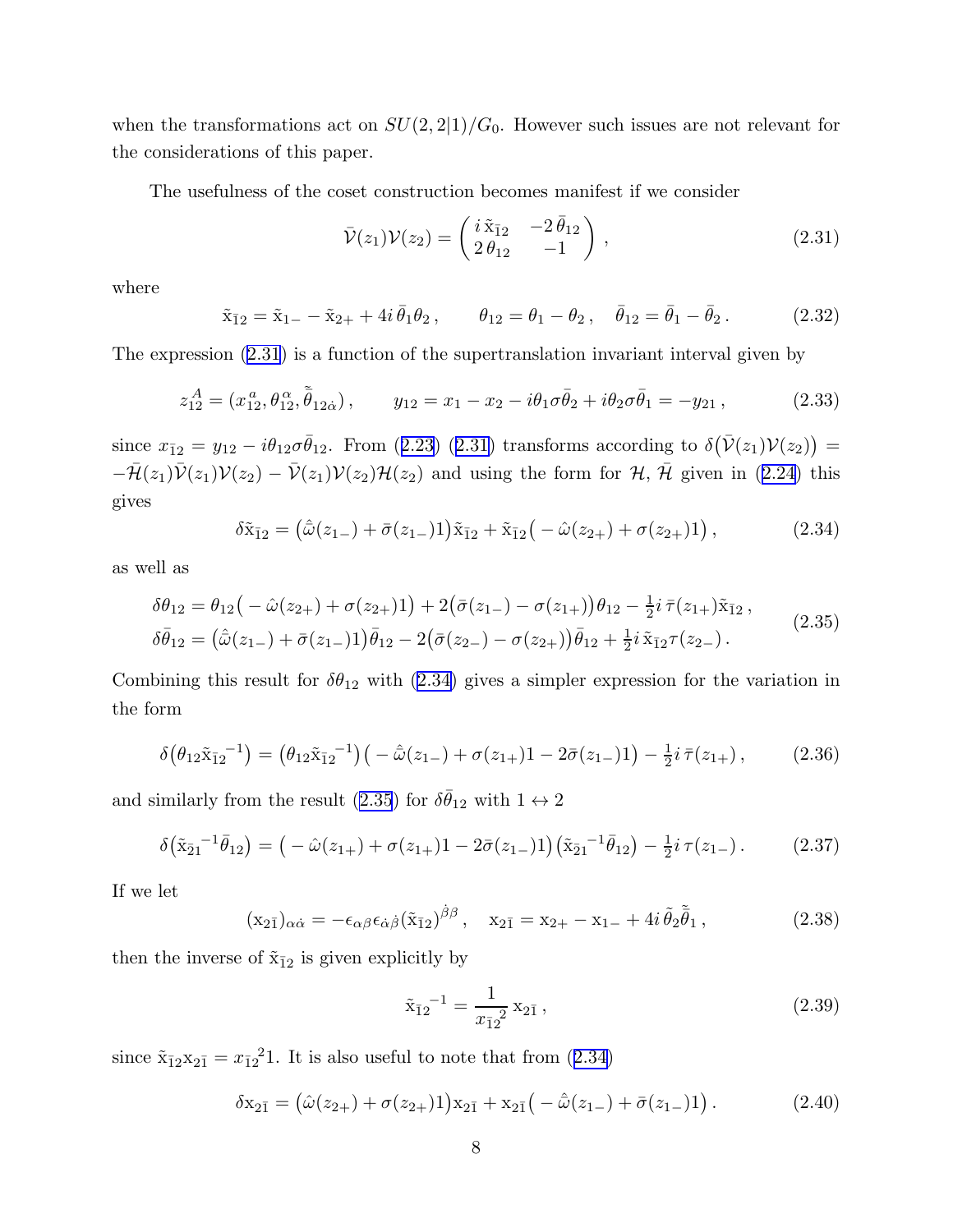<span id="page-9-0"></span>Under inversions as in  $(2.15)$  then with  $(2.32)$  and  $(2.38)$ 

$$
\tilde{x}_{\bar{1}2} \longrightarrow x_1 + ^{1} x_{1\bar{2}} x_2 - ^{1}. \tag{2.41}
$$

Fortwo points in superspace  $z_1, z_2$  then  $\tilde{x}_{\bar{1}2} = x_{\bar{1}2}^{\bar{2}} \tilde{\sigma}_a$ , defined in ([2.32\)](#page-8-0) such that it depends just on  $z_{1-}$  and  $z_{2+}$  and satisfies  $\tilde{x}_{12}^{\dagger} = -\tilde{x}_{21}$ , or equivalently  $x_{21}$ , play a crucial role in the subsequent construction of superconformally covariant two and higher point amplitudes as a consequence of their homogeneous transformation properties in [\(2.34\)](#page-8-0) or ([2.40](#page-8-0)). Given the result [\(2.31\)](#page-8-0) we may also define a scalar by

$$
\operatorname{sdet} \bar{\mathcal{V}}(z_1) \mathcal{V}(z_2) = -\left(x_{\bar{1}2} + 2i \,\theta_{12} \sigma \bar{\theta}_{12}\right)^2 = -x_{\bar{2}1}^2. \tag{2.42}
$$

Undera finite transformation  $z \rightarrow z'$  as in ([2.30](#page-7-0)) we may find directly

$$
x'_{\bar{2}1}^2 = \frac{x_{\bar{2}1}^2}{\bar{\Omega}(z_{2-})\Omega(z_{1+})}, \qquad \bar{\Omega}(z_{-}) = \text{sdet}\,\mathcal{G}(z), \quad \Omega(z_{+}) = \text{sdet}\,\bar{\mathcal{G}}(z) \,. \tag{2.43}
$$

In constructing conformally covariant two point functions both  $x_{\bar{1}2}$  and  $x_{\bar{2}1}$ , which are related by  $z_1 \leftrightarrow z_2$ , are necessary. A symmetric scalar is given by, with  $y_{12}$  defined in  $(2.33),$  $(2.33),$  $(2.33),$ 

$$
x_{\bar{1}2}^2 x_{\bar{2}1}^2 = (y_{12}^2 + \theta_{12}^2 \bar{\theta}_{12}^2)^2.
$$
 (2.44)

For three points  $z_1, z_2, z_3$  we may define 4-vectors  $X_1^a, \overline{X}_1^a$  by

$$
X_1 = \frac{x_{1\bar{2}}\tilde{x}_{\bar{2}3}x_{3\bar{1}}}{x_{\bar{2}1}^2 x_{\bar{1}3}^2}, \qquad \bar{X}_1 = -\frac{x_{1\bar{3}}\tilde{x}_{\bar{3}2}x_{2\bar{1}}}{x_{\bar{3}1}^2 x_{\bar{1}2}^2} = X_1^{\dagger}, \qquad (2.45)
$$

so that  $X_1$  transforms homogeneously at  $z_1$  according to

$$
\delta X_1 = (\hat{\omega}(z_{1+}) - \sigma(z_{1+})1)X_1 + X_1(-\hat{\omega}(z_{1-}) - \bar{\sigma}(z_{1-})1), \qquad (2.46)
$$

and similarly for  $\bar{X}_1$ . To achieve analogous results for the Grassmann variables we consider

$$
\tilde{\Theta}_1 = i \left( \frac{1}{x_{\bar{2}1}^2} x_{1\bar{2}} \bar{\theta}_{12} - \frac{1}{x_{\bar{3}1}^2} x_{1\bar{3}} \bar{\theta}_{13} \right), \quad \tilde{\Theta}_1 = i \left( \frac{1}{x_{\bar{1}2}^2} \theta_{12} x_{2\bar{1}} - \frac{1}{x_{\bar{1}3}^2} \theta_{13} x_{3\bar{1}} \right), \tag{2.47}
$$

since then the inhomogeneous terms involving  $\bar{\tau}$ ,  $\tau$  in [\(2.36\)](#page-8-0) and [\(2.37\)](#page-8-0) cancel and  $\Theta_1{}^{\alpha}$ ,  $\bar{\Theta}_1{}^{\dot{\alpha}}$ transform homogeneously as chiral, anti-chiral spinors at  $z_1$ ,

$$
\delta\Theta_1 = \Theta_1 \big( -\hat{\omega}(z_{1+}) + \sigma(z_{1+}) - 2\bar{\sigma}(z_{1-})\big) ,
$$
  
\n
$$
\delta\bar{\Theta}_1 = (\hat{\omega}(z_{1-}) + \bar{\sigma}(z_{1-}) - 2\sigma(z_{1+})\big)\bar{\Theta}_1 .
$$
\n(2.48)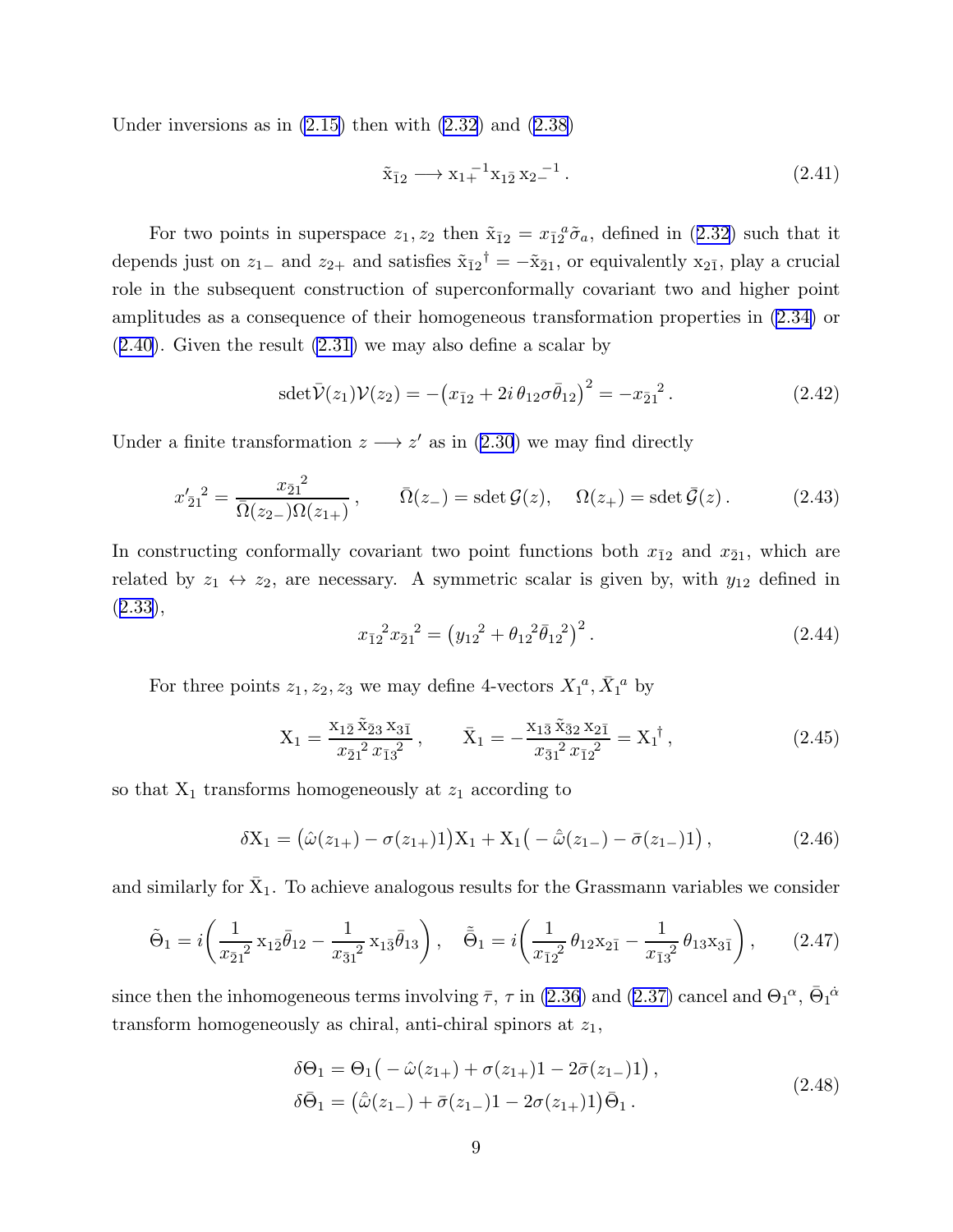<span id="page-10-0"></span>Using formulae such as

$$
\tilde{x}_{\bar{2}3} = \tilde{x}_{\bar{2}1} + \tilde{x}_{\bar{1}3} + 4i \bar{\theta}_{12} \theta_{13},
$$
\n(2.49)

we may find the relation

$$
X_1 - \bar{X}_1 = 4i \tilde{\Theta}_1 \tilde{\bar{\Theta}}_1, \qquad (2.50)
$$

and for future reference we may note

$$
X_1^2 = \frac{x_{\bar{2}3}^2}{x_{\bar{2}1}^2 x_{\bar{1}3}^2}, \qquad \bar{X}_1^2 = \frac{x_{\bar{3}2}^2}{x_{\bar{3}1}^2 x_{\bar{1}2}^2}.
$$
 (2.51)

With obvious cyclic permutation of indices in  $(2.45)$  and  $(2.47)$  we may similarly define  $X_2, \bar{X}_2, \Theta_2, \bar{\Theta}_2$  and  $X_3, \bar{X}_3, \Theta_3, \bar{\Theta}_3$  which transform homogeneously at  $z_2$  and  $z_3$ respectively. It is easy to see that

$$
\tilde{\mathbf{x}}_{\bar{2}1} \mathbf{X}_1 \tilde{\mathbf{x}}_{\bar{1}2} = \frac{1}{\bar{X}_2^2} \tilde{\bar{\mathbf{X}}}_2, \qquad \tilde{\mathbf{x}}_{\bar{2}1} \bar{\mathbf{X}}_1 \tilde{\mathbf{x}}_{\bar{1}2} = \frac{1}{X_2^2} \tilde{\mathbf{X}}_2,
$$
\n(2.52)

and

$$
\frac{x_{\bar{1}2}^2}{x_{\bar{2}1}^2} \tilde{x}_{\bar{2}1} \tilde{\Theta}_1 = \frac{1}{X_2^2} \tilde{X}_2 \tilde{\Theta}_2, \qquad \frac{x_{\bar{2}1}^2}{x_{\bar{1}2}^2} \tilde{\Theta}_1 \tilde{x}_{\bar{1}2} = -\frac{1}{\bar{X}_2^2} \tilde{\Theta}_2 \tilde{\bar{X}}_2, \qquad (2.53)
$$

with similar results giving  $X_3, \overline{X}_3, \Theta_3, \overline{\Theta}_3$ . From  $(2.53)$  we have

$$
\Theta_1^2 = \left(\frac{x_{\bar{2}1}^2}{x_{\bar{1}2}^2}\right)^2 \frac{x_{\bar{3}2}^2}{x_{\bar{3}1}^2} \Theta_2^2, \qquad \bar{\Theta}_1^2 = \left(\frac{x_{\bar{1}2}^2}{x_{\bar{2}1}^2}\right)^2 \frac{x_{\bar{2}3}^2}{x_{\bar{1}3}^2} \bar{\Theta}_2^2. \tag{2.54}
$$

A straightforward check on (2.52) and (2.53) are that the conformal transformation properties of both sides are consistent. From (2.52)

$$
\frac{X_1^2}{\bar{X}_1^2} = \frac{X_2^2}{\bar{X}_2^2} = \frac{X_3^2}{\bar{X}_3^2},
$$
\n(2.55)

and from [\(2.46\)](#page-9-0) this is a superconformal invariant. Under  $z_2 \leftrightarrow z_3$ ,  $X_1 \leftrightarrow -\overline{X}_1$ , while  $X_2 \leftrightarrow -\bar{X}_3$ , so that

$$
I = \frac{1}{2} \left( \frac{X_1^2}{\bar{X}_1^2} + \frac{\bar{X}_1^2}{X_1^2} \right) - 1 = 4 \frac{\Theta_1^2 \bar{\Theta}_1^2}{X_1^2},
$$
\n(2.56)

using  $(2.50)$ , is a completely symmetric superconformal invariant.<sup>5</sup> We may also construct an invariant which is completely antisymmetric by

$$
J = \frac{1}{2} \left( \frac{X_1^2}{\bar{X}_1^2} - \frac{\bar{X}_1^2}{X_1^2} \right) = -2i\Theta_1 \left( \frac{\bar{X}_1}{\bar{X}_1^2} + \frac{X_1}{X_1^2} \right) \bar{\Theta}_1. \tag{2.57}
$$

Such invariants, depending only on three points  $z_1, z_2, z_3$ , do not exist with ordinary conformal symmetry, it is immediately evident from  $(2.56)$  and  $(2.57)$  that  $J^2 = 2I$ ,  $I^2 = 0$ .

<sup>5</sup> This invariant was found by Park [\[10](#page-51-0)].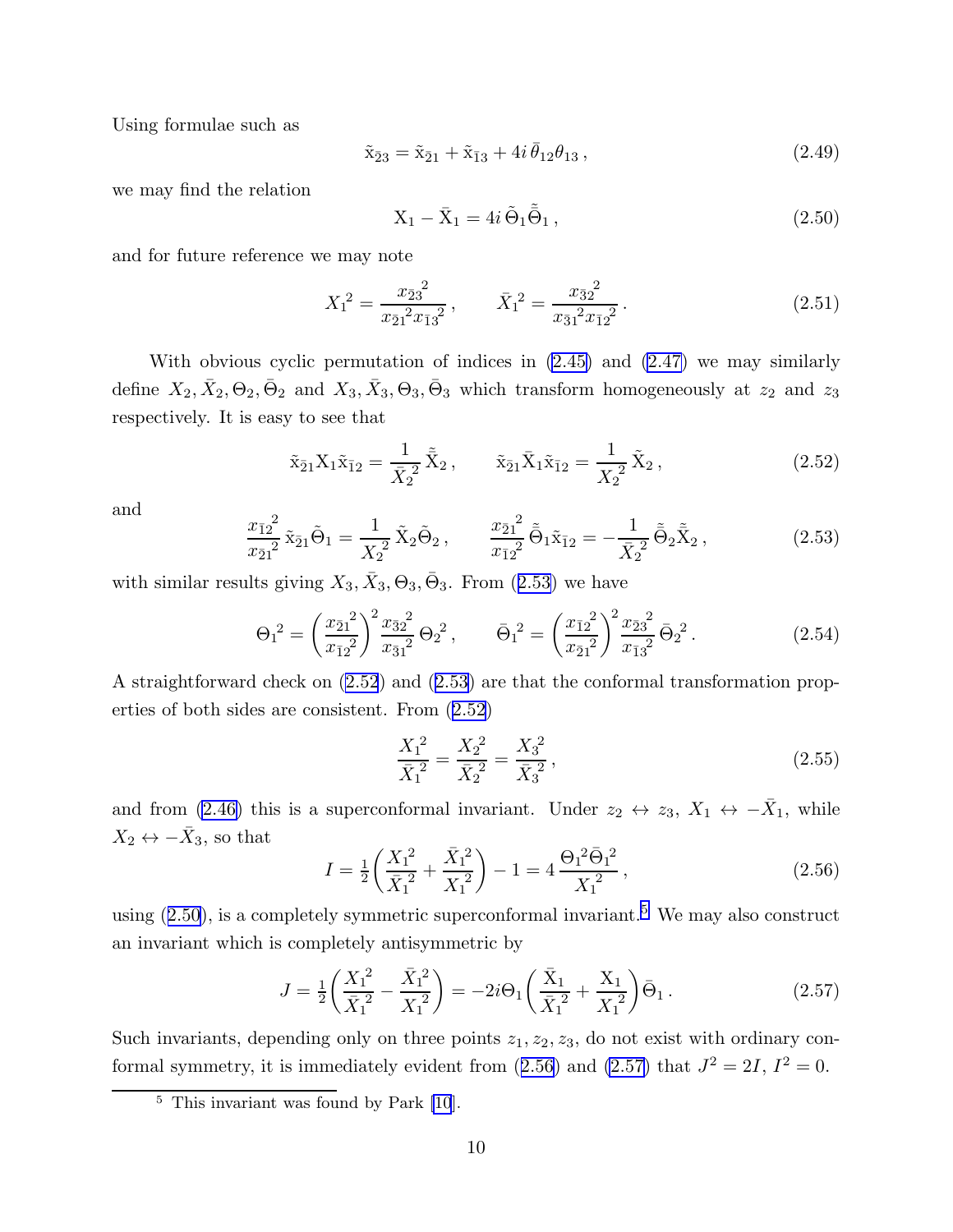#### <span id="page-11-0"></span>3. Superfield Transformations

A quasi-primary superfield  $O^{i}(z)$ , with i denoting vector or spinor indices, is here defined by requiring that it forms a representation under superconformal transformations induced from a finite dimension irreducible representation of  $G_0$ . Under an infinitesimal superconformal transformation, as described in the previous section,

$$
\delta O^{i}(z) = -\mathcal{L}O^{i}(z) + \frac{1}{2}\partial^{a}h^{b}(z)(s_{ab})^{i}{}_{i'}O^{i'}(z) - 2q\,\sigma(z_{+})O^{i}(z) - 2\bar{q}\,\bar{\sigma}(z_{-})O^{i}(z) ,\qquad (3.1)
$$

where  $s_{ab} = -s_{ba}$  are the generators of  $O(3,1)$ , or the associated spin group, for the representation  $(j, \bar{j})$ ,  $2j, 2\bar{j} = 0, 1, 2, \ldots$ , defined by  $O^i$ , and  $q, \bar{q}$  are parameters such that  $q + \bar{q}$  is the scale dimension and  $3(q - \bar{q})$  is the  $U(1)$  R-symmetry charge of the field  $O^i$ . Thusthe superfield representation may be labelled  $(j, \bar{j}, q, \bar{q})$ . Using ([2.28](#page-7-0)) we may write

$$
\frac{1}{2}\partial^a h^b(z) s_{ab} = \hat{\omega}_{\alpha}{}^{\beta}(z_+) s_{\beta}{}^{\alpha} + \hat{\bar{\omega}}^{\dot{\alpha}}{}_{\dot{\beta}}(z_-) \bar{s}^{\dot{\beta}}{}_{\dot{\alpha}} ,\qquad (3.2)
$$

where  $s, \bar{s}, s_{\alpha}{}^{\alpha} = \bar{s}^{\dot{\alpha}}{}_{\dot{\alpha}} = 0$ , act on undotted, dotted spinor indices and form spin j,  $\bar{j}$ representations of the algebra,

$$
[s_{\alpha}{}^{\beta}, s_{\gamma}{}^{\delta}] = \delta_{\alpha}{}^{\delta} s_{\gamma}{}^{\beta} - \delta_{\gamma}{}^{\beta} s_{\alpha}{}^{\delta} , \qquad [\bar{s}^{\dot{\alpha}}{}_{\dot{\beta}}, \bar{s}^{\dot{\gamma}}{}_{\dot{\delta}}] = \delta^{\dot{\alpha}}{}_{\dot{\delta}} \bar{s}^{\dot{\gamma}}{}_{\dot{\beta}} - \delta^{\dot{\gamma}}{}_{\dot{\beta}} \bar{s}^{\dot{\alpha}}{}_{\dot{\delta}} , \quad [s_{\alpha}{}^{\beta}, \bar{s}^{\dot{\alpha}}{}_{\dot{\beta}}] = 0 , \quad (3.3)
$$

which leads to  $\left[\frac{1}{2}\partial^a h_1^b s_{ab}, \frac{1}{2}\right]$  $\frac{1}{2}\partial^c h_2^d s_{cd}$  =  $[\hat{\omega}_1, \hat{\omega}_2]_{\alpha}{}^{\beta} s_{\beta}{}^{\alpha} + [\hat{\bar{\omega}}_1, \hat{\bar{\omega}}_2]^{\dot{\alpha}}{}_{\dot{\beta}} \bar{s}^{\dot{\beta}}{}_{\dot{\alpha}}$ . Using this and ([2.29](#page-7-0)) it is straightforward to check that the form (3.1) is consistent with the algebra in  $(2.17)$  $(2.17)$  $(2.17)$ ,  $[\delta_1, \delta_2]O = -\delta'O$ . If the field is chiral, depending only on  $z_+$ , then there must be no terms in (3.1) corresponding to  $\hat{\omega}$ , so that only  $(j,0)$  representations, when  $O^{i}(z) \rightarrow$  $O_{\alpha_1...\alpha_{2j}}(z_+)$  totally symmetric in  $\{\alpha_1...\alpha_{2j}\}\text{,}$  are possible, or to  $\bar{\sigma}$  which requires  $\bar{q}=0$ . For such chiral superfields, for which the representation may therefore be denoted  $(j, q)_+,$ and also anti-chiral superfields, labelled by  $(\bar{j}, \bar{q})$ <sub>-</sub>, the scale dimension is therefore related to the R-charge  $[16,17]$  $[16,17]$ .

The field transformation defined by (3.1) in general defines an irreducible representation. However for particular  $(j, \bar{j}, q, \bar{q})$  the superfield representation is reducible since then suitable derivatives also transform as quasi-primary fields[[18](#page-52-0)]. These cases are physically significant in application to superconformal covariant conservation equations. As an illustration which is relevant subsequently we may consider a  $\bar{j} = 0$  representation for which (3.1) becomes

$$
\delta\phi_{\alpha_1...\alpha_{2j}} = -\mathcal{L}\phi_{\alpha_1...\alpha_{2j}} + 2j\,\hat{\omega}_{(\alpha_1}{}^{\beta}\phi_{\alpha_2...\alpha_{2j})\beta} - (2q\,\sigma + 2\bar{q}\,\bar{\sigma})\phi_{\alpha_1...\alpha_{2j}}.
$$
 (3.4)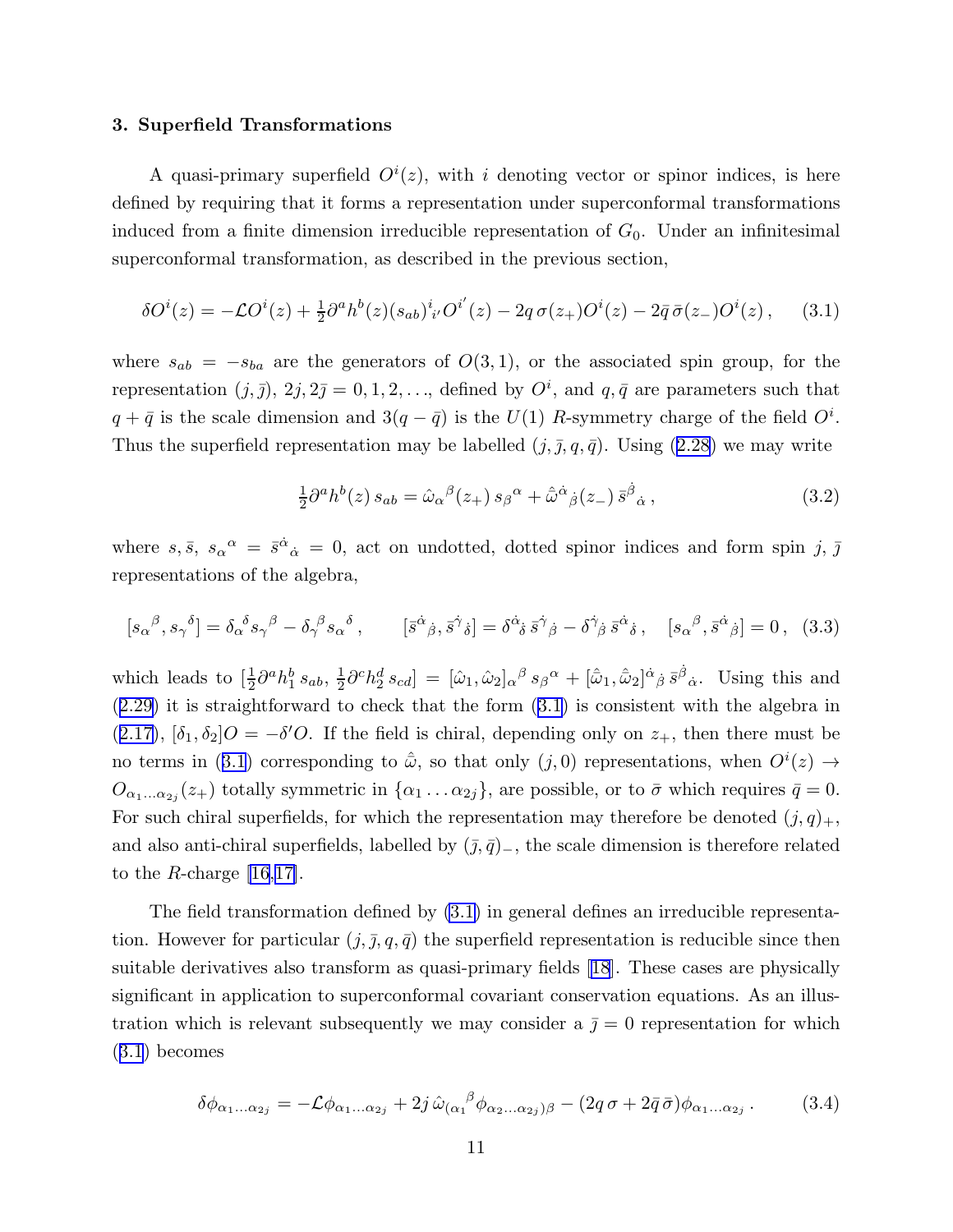<span id="page-12-0"></span>From [\(2.11](#page-5-0)) we have

$$
[D_{\alpha}, \mathcal{L}] = -\hat{\omega}_{\alpha}{}^{\beta} D_{\beta} + (2\bar{\sigma} - \sigma) D_{\alpha} , \qquad (3.5)
$$

and using

$$
D_{\gamma}\hat{\omega}_{\alpha}{}^{\beta} = -2\delta_{\gamma}{}^{\beta}D_{\alpha}\sigma + \delta_{\alpha}{}^{\beta}D_{\gamma}\sigma, \qquad (3.6)
$$

we may find

$$
D_{\alpha}\delta\phi_{\alpha_{1}...\alpha_{2j}} = -\mathcal{L}(D_{\alpha}\phi_{\alpha_{1}...\alpha_{2j}}) + 2j\,\hat{\omega}_{(\alpha_{1}}{}^{\beta}D_{|\alpha|}\phi_{\alpha_{2}...\alpha_{2j}})_{\beta} + \hat{\omega}_{\alpha}{}^{\beta}D_{\beta}\phi_{\alpha_{1}...\alpha_{2j}} - ((2q - 1)\sigma + 2(\bar{q} + 1)\bar{\sigma})D_{\alpha}\phi_{\alpha_{1}...\alpha_{2j}} - 4j\,D_{(\alpha_{1}}\sigma\,\phi_{\alpha_{2}...\alpha_{2j})\alpha} + 2(j - q)\,D_{\alpha}\sigma\,\phi_{\alpha_{1}...\alpha_{2j}}.
$$
\n(3.7)

From (3.7) we may easily see, by requiring cancellation of the  $D_{\alpha}\sigma$  terms, that

$$
\left.\frac{\tilde{D}^{\alpha}\phi_{\alpha_1...\alpha_{2j-1}\alpha}}{D_{(\alpha}\phi_{\alpha_1...\alpha_{2j})}}\right\}\n\text{ are quasi-primary if }\n\begin{cases}\n q = j + 1, \\
q = -j.\n\end{cases}\n\tag{3.8}
$$

The conditions in  $(3.8)$  for D derivatives to be quasi-primary in fact apply, without any modification of the argument since  $D\bar{\sigma} = D\hat{\omega} = 0$ , to any  $\bar{j} \ge 0$  representation. Hence in general the derivatives defined in (3.8) give

$$
(j, \bar{j}, j+1, \bar{q}) \longrightarrow (j - \frac{1}{2}, \bar{j}, j + \frac{1}{2}, \bar{q} + 1), \tag{3.9a}
$$

$$
(j, \bar{j}, -j, \bar{q}) \longrightarrow (j + \frac{1}{2}, \bar{j}, -j - \frac{1}{2}, \bar{q} + 1), \tag{3.9b}
$$

and the kernels of these maps are invariant subspaces of the superfield representation spaces for these cases, if  $j = 0$  in (3.9b) the kernel is just the space of  $(\bar{j}, \bar{q})$ <sub>−</sub> anti-chiral superfields. Such results also obviously apply for  $\bar{D}$  derivatives if  $\bar{q} = \bar{j} + 1$  or  $\bar{q} = -\bar{j}$ . Similar arguments show that  $D^2O^i$  is quasi-primary only for  $(0, \bar{\jmath}, 1, \bar{q})$  representations, as expected since  $D^2O^i$  is an anti-chiral  $(\bar{j}, \bar{q}+2)$ <sub>-</sub> superfield, and conversely for  $\bar{D}^2O^i$  if  $\bar{\jmath} = 0, \, \bar{q} = 1.6$ 

The representation defined by [\(3.1\)](#page-11-0) is unitary and has positive energy when  $q, \bar{q}$  are real with the following restrictions[[19\]](#page-52-0),

$$
j, \bar{j} \ge 0 \quad q \ge j+1, \bar{q} \ge \bar{j}+1; \nj = q = 0, \ \bar{q} \ge \bar{j}+1; \quad \bar{j} = \bar{q} = 0, \ q \ge j+1; \nj = \bar{j} = q = \bar{q} = 0.
$$
\n(3.10)

<sup>&</sup>lt;sup>6</sup>In [[3](#page-51-0)] the invariant subspaces defined by the kernel of  $D^2$  were considered, in these papers a representation of the superconformal generators acting on superfields based on the little group generatedby matrices M in ([2.19](#page-6-0)) with  $a = \epsilon = \bar{\eta} = 0$  is considered. This is related to the representation here by a Fourier transform with respect to  $\bar{\theta}$ .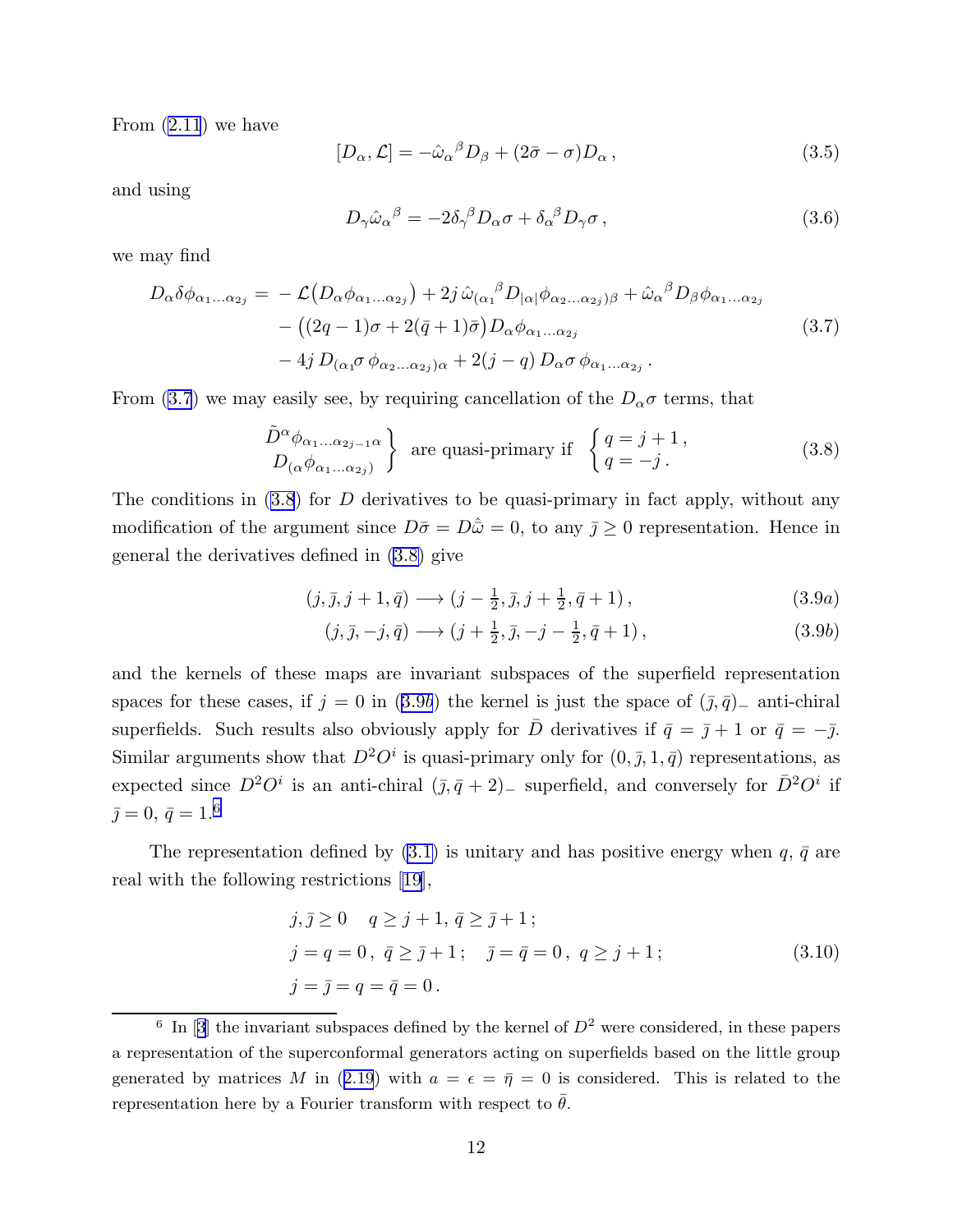<span id="page-13-0"></span>The results([3.8](#page-12-0)) are relevant when derivative constraints are imposed on superfields if they are to be superconformal covariant. For the vector supercurrent  $T_a(z) \to T_{\alpha\dot{\alpha}}(z)$ then

$$
\tilde{D}^{\alpha}T_{\alpha\dot{\alpha}} = \tilde{D}^{\dot{\alpha}}T_{\alpha\dot{\alpha}} = 0, \qquad (3.11)
$$

is superconformally covariant as a consequence of  $(3.9a)$  $(3.9a)$  $(3.9a)$  and its conjugate only for T belonging to the  $(\frac{1}{2}, \frac{1}{2})$  $\frac{1}{2}, \frac{3}{2}$  $\frac{3}{2}, \frac{3}{2}$  $\frac{3}{2}$ ) representation. Similarly for the scalar superfield  $L(z)$  containing a current amongst its components the supersymmetric conservation equations

$$
D^2L = \bar{D}^2L = 0,
$$
\n(3.12)

require L to belong to the  $(0, 0, 1, 1)$  representation. We may also note that for chiral, anti-chiral spinor superfields  $W_{\alpha}$ ,  $\overline{W}_{\dot{\alpha}}$  then

$$
\tilde{D}^{\alpha}W_{\alpha} = \bar{D}_{\dot{\alpha}}\tilde{\overline{W}}^{\dot{\alpha}},\tag{3.13}
$$

is consistent with superconformal invariance only if  $W$ ,  $\overline{W}$  belong to  $(\frac{1}{2}, \frac{3}{2})$  $(\frac{3}{2})_+, (\frac{1}{2})$  $\frac{1}{2}$ ,  $\frac{3}{2}$  $(\frac{3}{2})$ <sub>-</sub> represent[a](#page-12-0)tions respectively (from  $(3.9a)$  both sides of  $(3.13)$  are then  $(0, 0, 2, 2)$  superfields). Eq. (3.13) is just the Bianchi identity for abelian supergauge theories so this result shows that it can be maintained at a superconformal point only if the scale dimensions of  $W$ ,  $\overline{W}$  remain equal to their free field values. In consequence a non trivial superconformal gauge theory must violate the Bianchi identity which requires there to be both massless magnetically and electrically charged fields[[20\]](#page-52-0).<sup>7</sup>

Using $(3.11)$  and the conditions  $(2.6)$  $(2.6)$  $(2.6)$  and  $(2.7)$  $(2.7)$  we may define a scalar superfield

$$
L_h = \tilde{h}^{\dot{\alpha}\alpha} T_{\alpha\dot{\alpha}} , \qquad (3.14)
$$

which satisfies the conservation equations (3.12). Under a superconformal transformation we have

$$
\delta_1 L_{h_2} = \tilde{h}_2^{\dot{\alpha}\alpha} \delta_1 T_{\alpha\dot{\alpha}} = -(\mathcal{L}_1 + 2\sigma_1 + 2\bar{\sigma}_1) L_{h_2} - L_{h'},
$$
\n(3.15)

where  $h'$  is as in  $(2.18)$ .

<sup>&</sup>lt;sup>7</sup> Similar results hold in any dimension for purely bosonic gauge fields. If  $F_{ab}$  is the field strength, with scale dimension  $\eta$ , and which is supposed to transform under conformal transformations according to  $\delta F_{ab} = -(h \cdot \partial + \eta \rho) F_{ab} + \tilde{\omega}_a{}^c F_{cb} + \tilde{\omega}_b{}^c F_{ac}$  where  $\partial_a h_b = \eta_{ab} \rho - \tilde{\omega}_{ab}$ ,  $\tilde{\omega}_{ab} = -\tilde{\omega}_{ba}$ , then  $\partial_{[c}\delta F_{ab]} = -(h\cdot\partial + (\eta+1)\rho)\partial_{[c}F_{ab]} + \tilde{\omega}_c{}^d\partial_{[d}F_{ab]} + \tilde{\omega}_a{}^d\partial_{[c}F_{db]} + \tilde{\omega}_b{}^d\partial_{[c}F_{ad]} + 2(\eta-2)b_{[c}F_{ab]}.$ The inhomogeneous terms in the transformation of the Bianchi identity  $\partial_{[c}F_{ab]} = 0$ , involving the parameter b for special conformal transformations, vanish only if  $\eta = 2$  which is the free field case.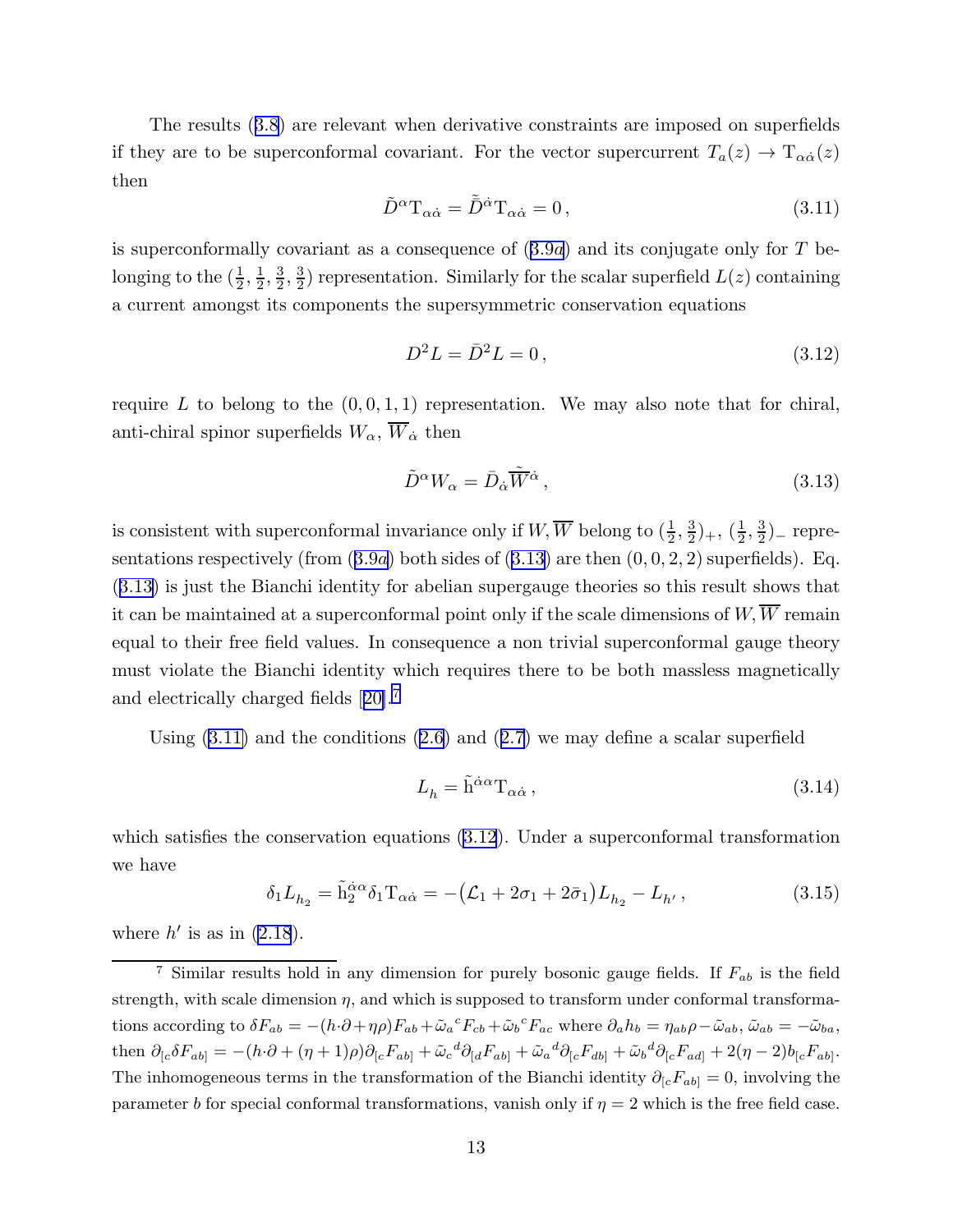<span id="page-14-0"></span>An expression for the superfield  $L$  which trivially satisfies the conservation equations in $(3.12)$  $(3.12)$  is given by

$$
L = \tilde{D}^{\alpha} F_{\alpha} , \qquad \bar{D}_{\dot{\alpha}} F_{\alpha} = 0 , \qquad (3.16)
$$

and for this to be superconformally covariant  $F_{\alpha}$  must be a  $(\frac{1}{2}, \frac{3}{2})$  $(\frac{3}{2})_+$  chiral superfield.

To construct an expression for the supercurrent  $T$  in which the conservation equa-tions [\(3.11\)](#page-13-0) are identically satisfied we consider a  $(\frac{3}{2}, q)_+$  chiral superfield  $C^{\alpha\beta\gamma}(z_+)$  which transforms as

$$
\delta C^{\alpha\beta\gamma} = -\mathcal{L}C^{\alpha\beta\gamma} - 3C^{\alpha'(\beta\gamma}\hat{\omega}_{\alpha'}{}^{\alpha)} - 2q\,\sigma C^{\alpha\beta\gamma},\tag{3.17}
$$

and using [\(3.5\)](#page-12-0) and

$$
[\partial_{\alpha\dot{\alpha}}, \mathcal{L}] = -\hat{\omega}_{\alpha}{}^{\beta} \partial_{\beta\dot{\alpha}} + \hat{\bar{\omega}}^{\dot{\beta}}{}_{\dot{\alpha}} \partial_{\alpha\dot{\beta}} + (\sigma + \bar{\sigma}) \partial_{\alpha\dot{\alpha}} + i (D_{\alpha} \sigma \bar{D}_{\dot{\alpha}} + \bar{D}_{\dot{\alpha}} \bar{\sigma} D_{\alpha}), \tag{3.18}
$$

we may find

$$
D_{\beta}\partial_{\gamma\dot{\alpha}}\delta C^{\alpha\beta\gamma} = -\mathcal{L}\big(D_{\beta}\partial_{\gamma\dot{\alpha}}C^{\alpha\beta\gamma}\big) - D_{\beta}\partial_{\gamma\dot{\alpha}}C^{\alpha'\beta\gamma}\hat{\omega}_{\alpha'}{}^{\alpha} - D_{\beta}\partial_{\gamma\dot{\beta}}C^{\alpha\beta\gamma}\hat{\omega}^{\dot{\beta}}{}_{\dot{\alpha}} - (2q\sigma + 3\bar{\sigma})D_{\beta}\partial_{\gamma\dot{\alpha}}C^{\alpha\beta\gamma} + (3-2q)\big(D_{\beta}\sigma\partial_{\gamma\dot{\alpha}}C^{\alpha\beta\gamma} - D_{\beta}C^{\alpha\beta\gamma}\mathbf{b}_{\gamma\dot{\alpha}}\big).
$$
\n(3.19)

In consequence  $D_{\beta}\partial_{\gamma\dot{\alpha}}C^{\alpha\beta\gamma}$  is quasi-primary if  $q=\frac{3}{2}$  $\frac{3}{2}$  and it is easy to see that

$$
T_{\alpha\dot{\alpha}} = \epsilon_{\alpha\alpha'} D_{\beta} \partial_{\gamma\dot{\alpha}} C^{\alpha'\beta\gamma}, \qquad \bar{D}_{\dot{\alpha}} C^{\alpha\beta\gamma} = 0, \qquad (3.20)
$$

then gives an expression for the supercurrent which satisfies([3.11\)](#page-13-0) identically, and also has the correct superconformal representation  $(\frac{1}{2}, \frac{1}{2})$  $\frac{1}{2}, \frac{3}{2}$  $\frac{3}{2}, \frac{3}{2}$  $\frac{3}{2}$ ) for T. Such a  $(\frac{3}{2}, \frac{3}{2})$  $(\frac{3}{2})_+$  superfield falls outside the restrictions given in [\(3.10\)](#page-12-0) so  $C^{\alpha\beta\gamma}$  cannot exist in a unitary theory but the representation (3.20) is important in various cases subsequently.

For any quasi-primary superfield general constructions for two and three point functions, consistent with superconformal invariance, are possible using the results of section 2. For a superfield  $O^i$  we also consider its conjugate  $\overline{O}^{\overline{i}}$  when  $(j, \overline{j}, q, \overline{q}) \to (\overline{j}, j, \overline{q}, q)$ . To define the two-point function for superfields at  $z_1, z_2$  we introduce  $I^{i\bar{\imath}}(x_{1\bar{2}}, x_{\bar{1}2})$  which transforms as a bilocal invariant tensor for the corresponding superfield representations at  $z_1, z_2$  with  $q = \bar{q} = 0,$ 

$$
\begin{split} \left( \mathcal{L}_{z_1} + \mathcal{L}_{z_2} \right) I^{i\bar{\imath}}(x_{1\bar{2}}, x_{\bar{1}2}) \\ &- \frac{1}{2} \partial^a h^b(z_1) (s_{ab})^i_{\ i'} I^{i'\bar{\imath}}(x_{1\bar{2}}, x_{\bar{1}2}) + I^{i\bar{\imath}'}(x_{1\bar{2}}, x_{\bar{1}2}) (\bar{s}_{ab})_{\bar{\imath}'}^{\ \bar{\imath}} \frac{1}{2} \partial^a h^b(z_2) = 0 \,, \end{split} \tag{3.21}
$$

with  $\bar{s}_{ab} = -s_{ab}^{\dagger}$  the generators of the conjugate representation. With  $g_{ii'}$ ,  $\bar{g}_{\overline{i}i'}$  group invariant tensors for these representations then we may also define

$$
\bar{I}_{\bar{i}i}(x_{\bar{2}1}, x_{2\bar{1}}) = \bar{g}_{\bar{i}\bar{i}j} g_{ii'} I^{i'\bar{i}'}(x_{1\bar{2}}, x_{\bar{1}2}), \qquad (3.22)
$$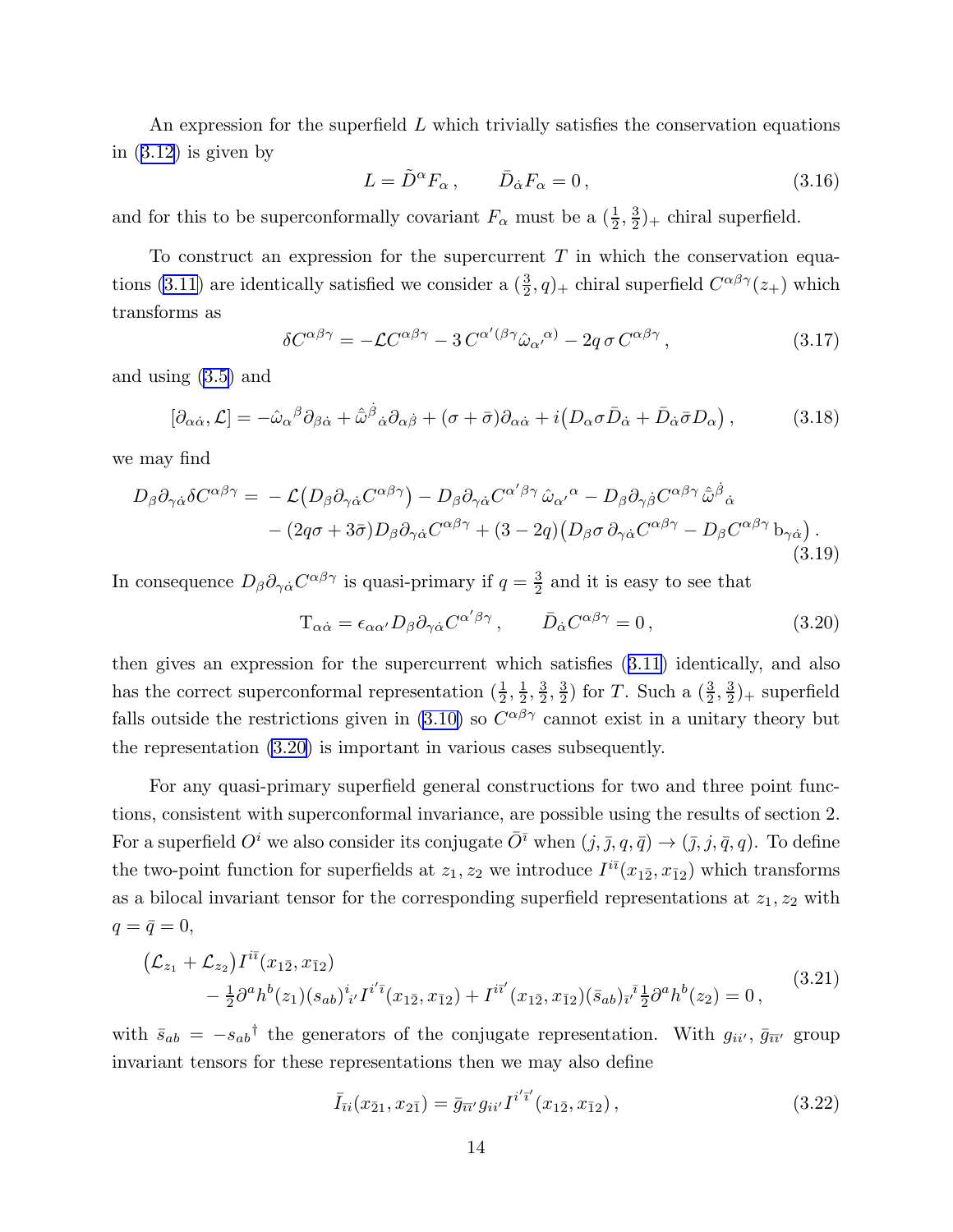<span id="page-15-0"></span>and the normalisation of  $I, \overline{I}$  is fixed by requiring

$$
I^{i\bar{\imath}}(x_{1\bar{2}}, x_{\bar{1}2})\bar{I}_{\bar{\imath}i'}(x_{\bar{2}1}, x_{2\bar{1}}) = \delta^i_{\ i'} , \qquad \bar{I}_{\bar{\imath}i}(x_{\bar{2}1}, x_{2\bar{1}})I^{i\bar{\imath}'}(x_{1\bar{2}}, x_{\bar{1}2}) = \delta^{\bar{\imath}'}_i . \tag{3.23}
$$

For the fundamental spinor representation then from([2.40](#page-8-0)) and([2.38\)](#page-8-0) expressions satis-fying([3.21\)](#page-14-0) and also [\(3.22\)](#page-14-0) may be obtained which depend just on  $x_{1\bar{2}} = -x_{\bar{2}1}$ ,

$$
I_{\alpha\dot{\alpha}}(x_{1\bar{2}}) = i \frac{(x_{1\bar{2}})_{\alpha\dot{\alpha}}}{\sqrt{x_{\bar{2}1}^2}}, \qquad \bar{I}^{\dot{\alpha}\alpha}(x_{\bar{2}1}) = \epsilon^{\dot{\alpha}\dot{\beta}} \epsilon^{\alpha\beta} I_{\beta\dot{\beta}}(x_{1\bar{2}}) = -i \frac{(\tilde{x}_{\bar{2}1})^{\dot{\alpha}\alpha}}{\sqrt{x_{\bar{2}1}^2}}, \qquad (3.24)
$$

while for general representations explicit results are easily obtained by reduction of tensor products. Thus for 4-vectors, when  $g_{ii'}$ ,  $\bar{g}_{\overline{i}i'} \to \eta_{ab}$ ,

$$
I_{ab}(x_{1\bar{2}}, x_{\bar{1}2}) = \bar{I}_{ba}(x_{\bar{2}1}, x_{2\bar{1}}) = \frac{\text{tr}(\sigma_a \tilde{x}_{\bar{1}2} \sigma_b \tilde{x}_{\bar{2}1})}{2\sqrt{x_{\bar{1}2}^2 x_{\bar{2}1}^2}} = \frac{\text{tr}(\tilde{\sigma}_a x_{1\bar{2}} \tilde{\sigma}_b x_{2\bar{1}})}{2\sqrt{x_{\bar{1}2}^2 x_{\bar{2}1}^2}}.
$$
(3.25)

Here the denominator may be simplified by use of [\(2.44\)](#page-9-0).

With the definitions (3.25) and (3.24) we may rewrite the transformations([2.52](#page-10-0)) and ([2.53](#page-10-0)) as

$$
I_{ab}(x_{2\bar{1}}, x_{\bar{2}1})X_1^{\ b} = \frac{1}{\left(X_2^2 \bar{X}_2^2 x_{\bar{1}2}^2 x_{\bar{2}1}^2\right)^{\frac{1}{2}}} X_{2a}^{\ I}, \quad X_a^{\ I} \equiv I_{ab}(\bar{X}, X)X^b = -\left(\frac{X^2}{\bar{X}^2}\right)^{\frac{1}{2}} \bar{X}_a \,, \tag{3.26}
$$

and

$$
I_{\alpha\dot{\alpha}}(x_{2\bar{1}})\bar{\Theta}_{1}^{\dot{\alpha}} = \left(\frac{x_{\bar{1}2}^{2}}{\bar{X}_{2}^{2}}\right)^{\frac{1}{2}}\frac{1}{x_{\bar{2}1}^{2}}\bar{\Theta}_{2\dot{\alpha}}^{I}, \quad \bar{\Theta}_{\alpha}^{I} \equiv I_{\alpha\dot{\alpha}}(\bar{X})\bar{\Theta}^{\dot{\alpha}} = i\frac{1}{(\bar{X}^{2})^{\frac{1}{2}}}(\bar{X}\bar{\Theta})_{\alpha},
$$
  

$$
\Theta_{1}^{\alpha}I_{\alpha\dot{\alpha}}(x_{1\bar{2}}) = \left(\frac{x_{\bar{2}1}^{2}}{X_{2}^{2}}\right)^{\frac{1}{2}}\frac{1}{x_{\bar{1}2}^{2}}\Theta_{2\dot{\alpha}}^{I}, \quad \Theta_{\alpha}^{I} \equiv \Theta^{\alpha}I_{\alpha\dot{\alpha}}(-X) = -i\frac{1}{(X^{2})^{\frac{1}{2}}}(\Theta X)_{\dot{\alpha}}.
$$
(3.27)

From [\(2.45](#page-9-0)) we may also obtain

$$
\bar{I}_{\bar{i}_1 i_2}(x_{\bar{1}2}, x_{1\bar{2}}) I^{i_2 \bar{i}_3}(x_{2\bar{3}}, x_{\bar{2}3}) \bar{I}_{\bar{i}_3 i_1}(x_{\bar{3}1}, x_{3\bar{1}}) = \bar{I}_{\bar{i}_1 i_1}(\bar{X}_1, X_1).
$$
\n(3.28)

The significance of  $I, \bar{I}$  becomes more apparent on considering the transformation of superfields under inversions, for which  $z \rightarrow z'$  as in [\(2.15\)](#page-5-0), when we require

$$
O^{i}(z) \longrightarrow O'^{i}(z) = \frac{1}{x'_{+}^{2\bar{q}} x'_{-}^{2q}} I^{i\bar{i}}(-x'_{-}, -x'_{+}) \bar{O}_{\bar{i}}(z'),
$$
  
\n
$$
\bar{O}_{\bar{i}}(z) \longrightarrow \bar{O}'_{\bar{i}}(z) = \frac{1}{x'_{+}^{2q} x'_{-}^{2\bar{q}}} \bar{I}_{\bar{i}i}(-x'_{+}, -x'_{-}) O^{i}(z').
$$
\n(3.29)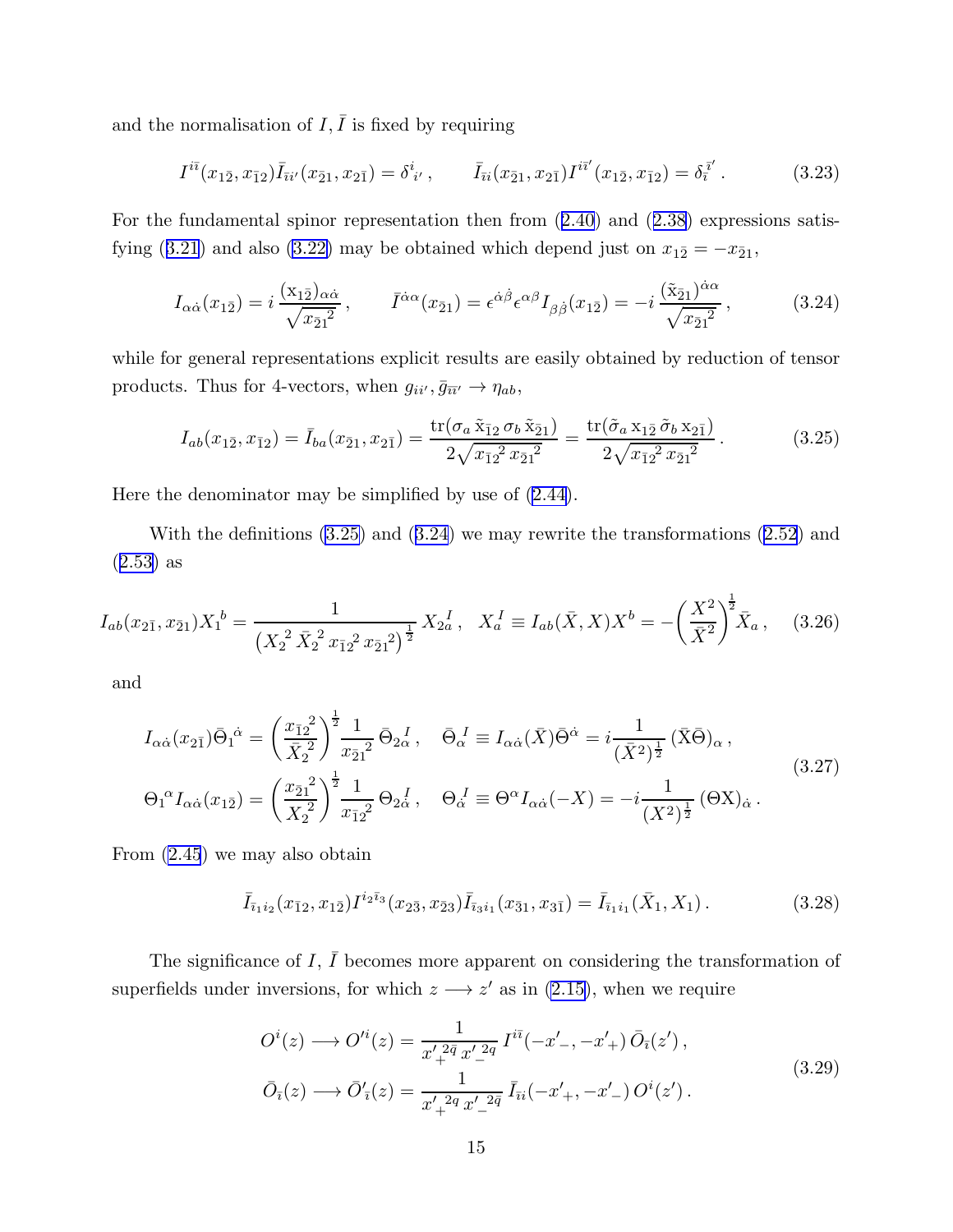<span id="page-16-0"></span>Since all superconformal transformations can be generated by combining inversions with ordinary supersymmetry the transformations in [\(3.29\)](#page-15-0) are sufficient to obtain any superfield superconformaltransformation. As a consequence of ([3.23](#page-15-0))  $I^{i\bar{i}}(-x_-, -x_+) \bar{I}_{\bar{i}i'}(x_-, x_+) =$  $\delta^{i}_{i'}$  and using [\(2.15\)](#page-5-0)  $x'_{\pm} = -x_{\mp}/x_{\mp}^2$  it is easy to verify from [\(3.29\)](#page-15-0) that two inversions leave the superfields invariant. In the purely bosonic case  $I_{ab}(x_{1\bar{2}}, x_{\bar{1}2})$  reduces to the inversion tensor  $\eta_{ab} - 2x_{12a}x_{12b}/x_{12}^2$  which played a crucial role in the discussion of conformal invariance in arbitrary dimensions[[7,8](#page-51-0)].

A general superconformal covariant expression for the two point function of the superfield O and its conjugate  $\overline{O}$  is given in terms of I by

$$
\langle O^{i}(z_1)\overline{O}^{\overline{i}}(z_2)\rangle = C_O \frac{I^{i\overline{i}}(x_{1\overline{2}}, x_{\overline{1}2})}{x_{\overline{1}2}^{2\overline{q}} x_{\overline{2}1}^{2q}},
$$
\n(3.30)

with  $C<sub>O</sub>$  an overall normalisation constant. In the denominator of (3.30), and in other expressions subsequently, the singular behaviour at  $x_{\overline{1}2}^2$ ,  $x_{\overline{2}1}^2 = 0$  has be modified in accord with the standard lore of quantum field theory, thus for a product of field operators  $\phi(x)\phi(0)$  the singular functions should depend on  $x^2 + i\epsilon x^0$  while for time ordered products on  $x^2 + i\epsilon$ . However in (3.30) and subsequently we leave such resolutions of light cone singularitiesimplicit. The conditions  $(3.10)$  $(3.10)$  $(3.10)$  are necessary and sufficient for  $(3.30)$  to be expressible in terms of a sum over intermediate states of positive norm, as in any unitary theory.

For the three point function we may write a general form as

$$
\langle O_1^{i_1}(z_1)O_2^{i_2}(z_2)O_3^{i_3}(z_3)\rangle = \frac{I_1^{i_1\bar{i}_1}(x_{1\bar{3}}, x_{\bar{1}3})I_2^{i_2\bar{i}_2}(x_{2\bar{3}}, x_{\bar{2}3})}{x_{\bar{1}3}^{2\bar{q}_1}x_{\bar{3}1}^{2q_1}x_{\bar{2}3}^{2\bar{q}_2}x_{\bar{3}2}^{2q_2}}t_{\bar{i}_1\bar{i}_2}^{i_3}(X_3, \Theta_3, \bar{\Theta}_3),\tag{3.31}
$$

where $X_3, \Theta_3, \bar{\Theta}_3$  are defined by appropriate modification of  $(2.45)$  and  $(2.47)$  $(2.47)$ , and  $I_1, I_2$  are the bilocal tensors introduced above for the representations defined by the quasi-primary superfields  $O_1, O_2$ . The expression  $(3.31)$  automatically has the correct transformation properties at  $z_1$ ,  $z_2$  and also at  $z_3$  if  $t_{\bar{i}_1\bar{i}_2}^{i_3}$  has the homogeneity properties

$$
t_{\bar{\imath}_1\bar{\imath}_2}{}^{i_3}(\lambda\bar{\lambda}X,\lambda\Theta,\bar{\lambda}\bar{\Theta}) = \lambda^{2a}\bar{\lambda}^{2\bar{a}} t_{\bar{\imath}_1\bar{\imath}_2}{}^{i_3}(X,\Theta,\bar{\Theta}),\tag{3.32}
$$

where

$$
a - 2\bar{a} = \bar{q}_1 + \bar{q}_2 - q_3, \qquad \bar{a} - 2a = q_1 + q_2 - \bar{q}_3. \tag{3.33}
$$

Since  $\Theta$ ,  $\bar{\Theta}$  are two-component Grassmann spinors we must have

$$
2(a - \bar{a}) = \frac{2}{3} \sum_{i} (\bar{q}_i - q_i) = 0, \pm 1, \pm 2, \qquad (3.34)
$$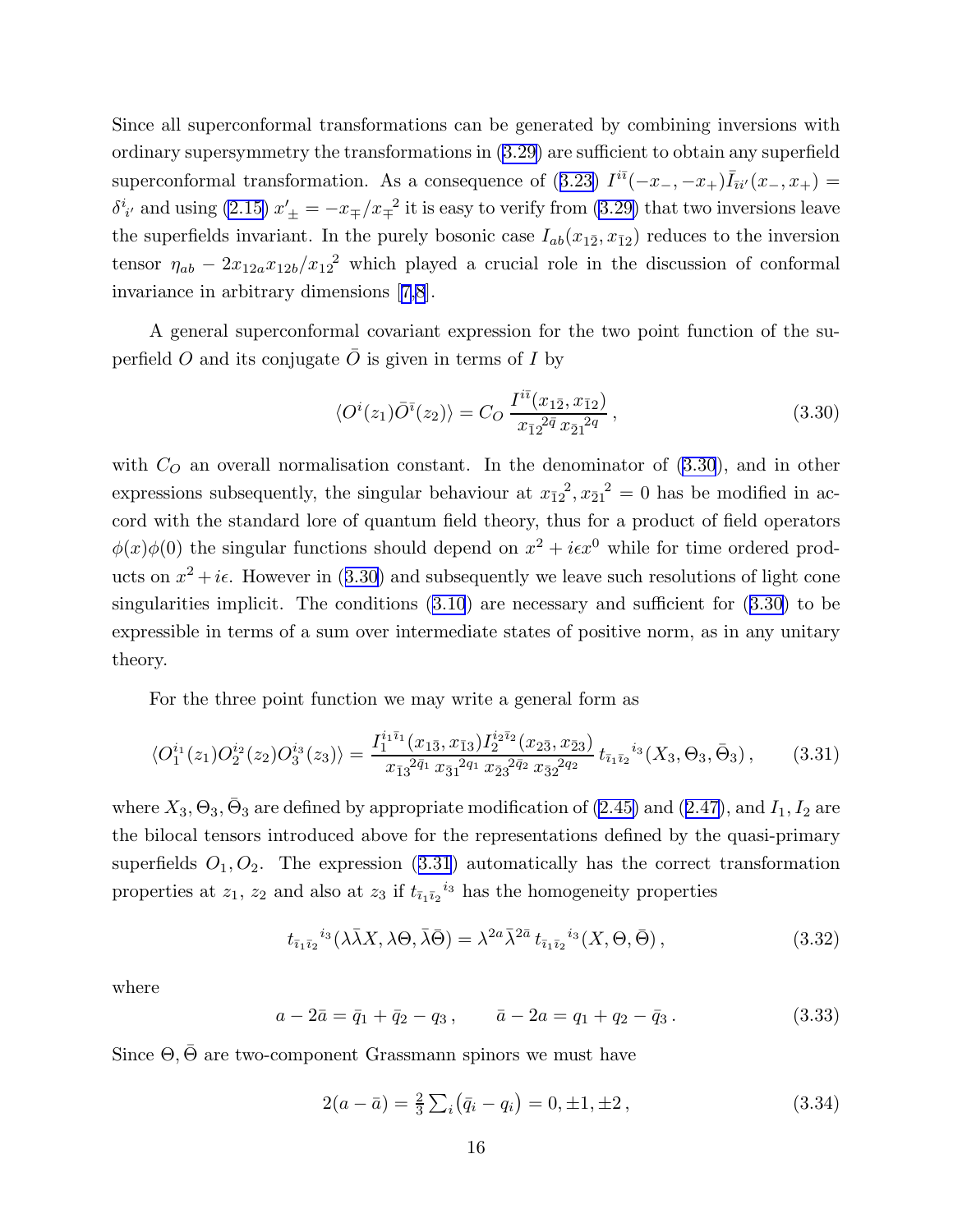<span id="page-17-0"></span>andif  $a = \bar{a}$  we may equivalently write, as a consequence of  $(2.50)$  $(2.50)$ ,  $t_{\bar{i}_1 i_2}^{i_3}(X, \bar{X})$ . Otherwise  $t_{\bar{i}_1\bar{i}_2}^{i_3}(X, \Theta, \bar{\Theta})$  is required to transform according to the appropriate spin representations when  $X, \Theta, \overline{\Theta}$  transform infinitesimally as  $\delta X = \omega X - X\overline{\omega}, \delta\Theta = -\Theta\omega, \delta\overline{\Theta} = \overline{\omega}\overline{\Theta}.$ 

Using [\(3.26\)](#page-15-0),([3.27](#page-15-0)), for  $2 \rightarrow 1, 1 \rightarrow 3$ , and [\(3.32](#page-16-0)) we may use the invariance properties of  $t_{\bar{i}_1\bar{i}_2}^{i_3}(X, \Theta, \bar{\Theta})$  to obtain the transformation formula

$$
I_{1}^{i_{1}\bar{i}_{1}}(x_{1\bar{3}}, x_{\bar{1}3}) I_{2}^{i_{2}\bar{i}_{2}}(x_{1\bar{3}}, x_{\bar{1}3}) \bar{I}_{3\bar{i}_{3}i_{3}}(x_{\bar{1}3}, x_{1\bar{3}}) t_{\bar{i}_{1}\bar{i}_{2}}{}^{i_{3}}(X_{3}, \Theta_{3}, \bar{\Theta}_{3})
$$
  

$$
= \frac{x_{\bar{1}3}^{2(a-2\bar{a})} x_{\bar{3}1}^{2(\bar{a}-2a)}}{X_{1}^{2a} \bar{X}_{1}^{2\bar{a}}} \bar{t}^{\bar{i}_{1}i_{2}}{}_{\bar{i}_{3}}(X_{1}^{I}, \Theta_{1}^{I}, \bar{\Theta}_{1}^{I}), \qquad (3.35)
$$

$$
\bar{t}^{\bar{i}_{1}i_{2}}{}_{\bar{i}_{3}}(X^{I}, \Theta^{I}, \bar{\Theta}^{I}) = I_{1}^{i_{1}\bar{i}_{1}}(\bar{X}, X) I_{2}^{i_{2}\bar{i}_{2}}(\bar{X}, X) \bar{I}_{3\bar{i}_{3}i_{3}}(-\bar{X}, -X) t_{\bar{i}_{1}\bar{i}_{2}}{}^{i_{3}}(X, \Theta, \bar{\Theta}),
$$

with $X^I$ ,  $\Theta^I$ ,  $\bar{\Theta}^I$  defined in [\(3.26](#page-15-0)) and ([3.27\)](#page-15-0). This result, with the aid of [\(3.28\)](#page-15-0) and ([3.23](#page-15-0)), allows us to rewrite([3.31](#page-16-0)) in the equivalent form

$$
\langle O_1^{i_1}(z_1)O_2^{i_2}(z_2)O_3^{i_3}(z_3)\rangle = \frac{I_2^{i_2\bar{\imath}_1}(x_{2\bar{1}}, x_{\bar{2}1})I_3^{i_3\bar{\imath}_3}(x_{3\bar{1}}, x_{\bar{3}1})}{x_{\bar{2}1}^{2\bar{q}_2}x_{\bar{1}2}^{2q_2}x_{\bar{3}1}^{2\bar{q}_3}x_{\bar{1}3}^{2q_3}}\tilde{t}^{i_1}_{\bar{i}_2\bar{i}_3}(X_1, \Theta_1, \bar{\Theta}_1),\tag{3.36}
$$

where

$$
\tilde{t}^{i_1}_{\bar{i}_2\bar{i}_3}(X,\Theta,\bar{\Theta}) = \frac{1}{X^{2(a+\bar{q}_2)}\bar{X}^{2(\bar{a}+q_2)}} \bar{I}_{2\bar{i}_2i_2}(\bar{X},X) \bar{t}^{i_1i_2}_{\bar{i}_3}(X^I,\Theta^I,\bar{\Theta}^I). \tag{3.37}
$$

It is clearly possible to obtain a third representation in which we have a function  $\tilde{\tilde{t}}_{\bar{i}_1}^{i_2}$   $\bar{i}_3$  ( $X_2$ ,  $\Theta_2$ ,  $\bar{\Theta}_2$ ). It is straightforward to verify that the result (3.36) satisfies the equivalent homogeneity properties to([3.32](#page-16-0)) and([3.33](#page-16-0)).

The relevance of these results becomes more apparent if we consider the short distance limit  $z_1 \rightarrow z_2$ . In this limit it is easy to see that

$$
X_1^I \sim -\frac{1}{(x_{\bar{2}1}^2 x_{\bar{1}2}^2)^{\frac{1}{2}}} x_{1\bar{2}}, \quad \Theta_1^I \sim -\frac{1}{(x_{\bar{2}1}^2)^{\frac{1}{2}}} \tilde{\bar{\theta}}_{12}, \quad \bar{\Theta}_1^I \sim -\frac{1}{(x_{\bar{1}2}^2)^{\frac{1}{2}}} \tilde{\theta}_{12}. \tag{3.38}
$$

Using these limiting expressions in (3.36) with (3.37), and applying the homogeneity relation [\(3.32\)](#page-16-0) once more, the leading behaviour has the form

$$
\langle O_1^{i_1}(z_1)O_2^{i_2}(z_2)O_3^{i_3}(z_3)\rangle \sim I_3^{i_3\bar{i}_3}(x_{3\bar{1}}, x_{\bar{3}1}) \bar{t}^{i_1i_2}_{\bar{i}_3}(x_{2\bar{1}}, \tilde{\bar{\theta}}_{21}, \tilde{\theta}_{21}) \quad \text{for} \quad z_1 \sim z_2. \tag{3.39}
$$

Given the result [\(3.30\)](#page-16-0) for the two point function we may therefore obtain for the contribution to the operator product expansion of  $O_1$ ,  $O_2$  involving  $\bar{O}_3$ ,

$$
O_1^{i_1}(z_1)O_2^{i_2}(z_2) \sim \frac{1}{C_{O_3}} \bar{t}^{i_1 i_2}_{\bar{i}_3}(x_{2\bar{1}}, \tilde{\bar{\theta}}_{21}, \tilde{\theta}_{21}) \bar{O}_3^{\bar{i}_3}(z_2).
$$
 (3.40)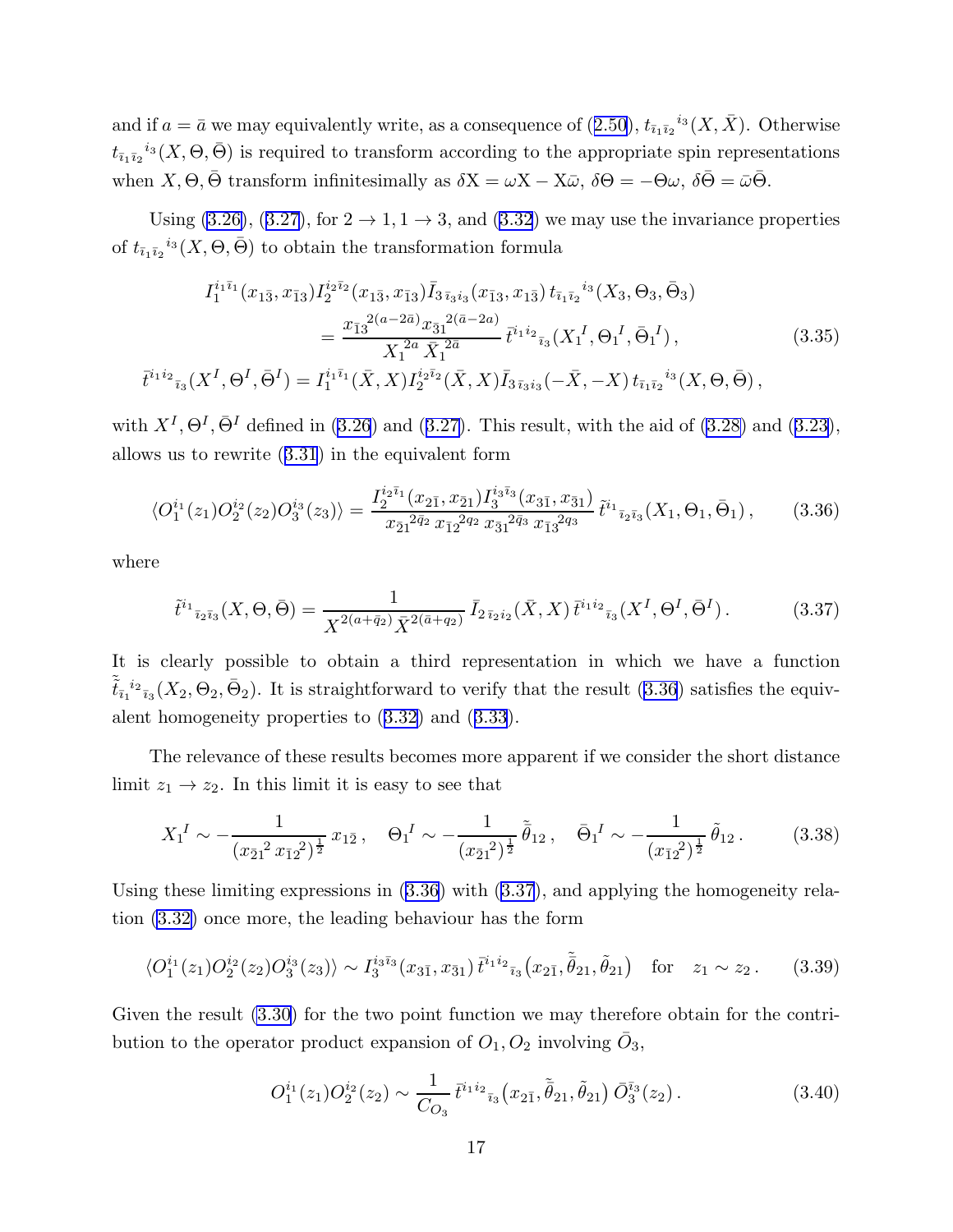<span id="page-18-0"></span>This demonstrates how in the operator product expansion of two quasi-primary fields the most singular coefficient in the expansion involving a third operator, without any derivatives acting on it, determines completely the corresponding superconformally covariant three point function.

In the rest of this paper we apply the general results to various particular cases, mainly involving the supercurrent. It is important to recognise that the representations([3.16](#page-14-0)) and  $(3.20)$  $(3.20)$  $(3.20)$  may be used to provide alternative less singular forms. For the superfield L, which contains a conserved current, then the general formula([3.30](#page-16-0)) gives simply

$$
\langle L(z_1)L(z_2) \rangle = C_L \frac{1}{x_{\bar{2}1}^2 x_{\bar{1}2}^2}.
$$
\n(3.41)

Making use of [\(3.16\)](#page-14-0) an expression which satisfies [\(3.12\)](#page-13-0) identically and reduces to (3.41) for  $z_1 \neq z_2$  is then

$$
\langle L(z_1)L(z_2) \rangle = \frac{1}{4} C_L \tilde{D}_2^{\alpha} D_{1\alpha} \left( \frac{\theta_{12}^2}{(x_{12+}^2)^2} \right), \qquad x_{12+} = x_{1+} - x_{2+} \,. \tag{3.42}
$$

In a similar fashion the general form for the two point function of the supercurrent is from  $(3.30),<sup>8</sup>$  $(3.30),<sup>8</sup>$  $(3.30),<sup>8</sup>$ 

$$
\langle T_a(z_1) T_b(z_2) \rangle = C_T \frac{I_{ab}(x_{1\bar{2}}, x_{\bar{1}2})}{(x_{\bar{2}1}^2 x_{\bar{1}2}^2)^{\frac{3}{2}}} \text{ or } \langle T_{\alpha\dot{\alpha}}(z_1) T_{\beta\dot{\beta}}(z_2) \rangle = 2C_T \frac{(x_{1\bar{2}})_{\alpha\dot{\beta}} (x_{2\bar{1}})_{\beta\dot{\alpha}}}{(x_{\bar{2}1}^2 x_{\bar{1}2}^2)^2}, (3.43)
$$

and with the aid of [\(3.20\)](#page-14-0) this can be rewritten as

$$
\langle T_{\alpha\dot{\alpha}}(z_1) T_{\beta\dot{\beta}}(z_2) \rangle = -\frac{1}{16} C_T \,\partial_{1\gamma\dot{\alpha}} \partial_{2\delta\dot{\beta}} D_{2\epsilon} D_{1\eta} \left( \mathcal{E}_{\alpha}^{\gamma\epsilon}{}_{,\beta}^{\delta\eta} \frac{\theta_{12}^2}{(x_{12+}^2)^2} \right), \tag{3.44}
$$

where  $\mathcal E$  is the projector for symmetric three index spinors

$$
\mathcal{E}_{\alpha\gamma\epsilon,\epsilon}^{\beta\delta\eta} = \delta_{(\alpha}^{\beta}\delta_{\gamma}^{\delta}\delta_{\epsilon)}^{\eta} \,. \tag{3.45}
$$

The expressions (3.42) and (3.44) are no longer manifestly superconformally covariant but they allow the non integrable singularity at  $z_1 = z_2$  to be easily regularised, consistent with the conservation equations, using the method of differential regularisation by replacing in (3.42) and (3.44)

$$
\mathcal{R}\left(\frac{1}{\left(x_{12+}^2\right)^2}\right) = -\frac{1}{4}\partial^2\left(\frac{1}{x_{12+}^2}\ln\left(\mu^2 x_{12+}^2\right)\right),\tag{3.46}
$$

with  $\mu$  an arbitrary mass scale.

<sup>8</sup> This result was essentially given in the first paper in ref.[[6\]](#page-51-0).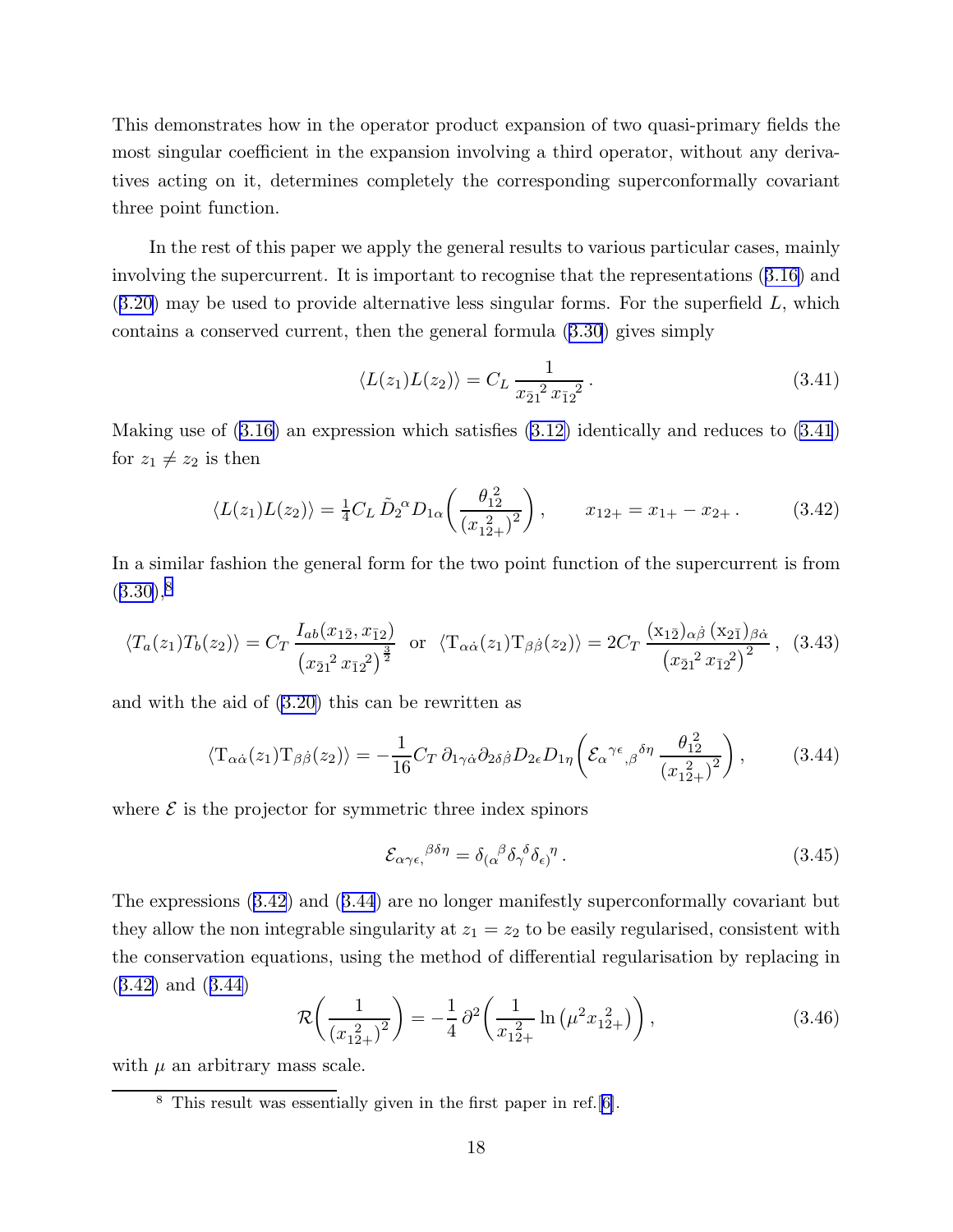#### <span id="page-19-0"></span>4. Supercurrent and Ward Identities

In order to derive the Ward identities which constrain correlation functions and operator product expansions involving the supercurrent we use a variant of the standard Noether construction of the supercurrent from symmetries of the action. For orientation we first consider a global continuous symmetry acting on the basic fields of the theory under which the action is invariant  $\delta_{\epsilon}S = 0$ , for  $\epsilon_i$  the parameter representing an infinitesimal group transformation. To define the associated conserved current in terms of a superfield we allow  $\epsilon_i$  to be extended to independent  $\epsilon_i(z_+), \bar{\epsilon}_i(z_-)$  which are defined locally on chiral, anti-chiral superspace (thus chiral fields transform according to  $\epsilon_i$  while anti-chiral fields according to  $\bar{\epsilon}_i$ ). The action then transforms generally as

$$
\delta_{\epsilon,\bar{\epsilon}}S = i \int d^8 z \left( \epsilon_i K_i - \bar{\epsilon}_i \bar{K}_i \right). \tag{4.1}
$$

For  $\epsilon_i = \bar{\epsilon}_i$ , a constant, the variation must vanish and this requires that  $K_i - \bar{K}_i$  must be a total derivative so that in general we may therefore write  $K_i - \bar{K}_i = \tilde{D}^\alpha U_{i\alpha} + \bar{D}_{\dot{\alpha}} \bar{U}_i^{\dot{\alpha}}$  for some  $U_{i\alpha}$ ,  $\bar{U}_i^{\dot{\alpha}}$ . Furthermore in the definition (4.1)  $K_i$  is arbitrary up to  $K_i \sim K_i - \bar{D}_{\dot{\alpha}} \bar{U}_i^{\dot{\alpha}}$ and similarly  $\bar{K}_i \sim \bar{K}_i + \tilde{D}^{\alpha} U_{i\alpha}$ . Using this freedom allows us to set  $K_i - \bar{K}_i$  to zero so that (4.1) then becomes

$$
\delta_{\epsilon,\bar{\epsilon}}S = i \int d^8 z \left(\epsilon_i - \bar{\epsilon}_i\right) L_i \,. \tag{4.2}
$$

Since  $\delta S = 0$  for arbitrary variations of the fields defines the equations of motion then, so long as these are satisfied, (4.2) must vanish for any  $\epsilon_i$ ,  $\bar{\epsilon}_i$  which leads to  $L_i$  being requiredto obey ([3.12\)](#page-13-0). In a quantum field theory, with  $L_i$  an operator superfield, the Ward identities for correlation functions involving other superfields O may be formally derived from the functional integral using (4.2), assuming invariance of the measure or equivalently no anomalies, in the form

$$
-\int d^8 z \left(\epsilon_i(z_+) - \bar{\epsilon}_i(z_-)\right) \langle L_i(z) \dots O(z_r) \dots \rangle + \sum_O \langle \dots \delta_{\epsilon, \bar{\epsilon}} O(z_r) \dots \rangle = 0, \qquad (4.3)
$$

which leads to differential relations on taking functional derivatives with respect to  $\epsilon_i$  or  $\bar{\epsilon}_i$ .

For the supercurrent we follow a similar analysis<sup>9</sup> considering now the response of the action to local superspace diffeomorphisms preserving chiral superspace so that coor-dinates transform as in [\(2.2\)](#page-3-0)with h, h given by ([2.4](#page-4-0)). For general h, h satisfying ([2.6](#page-4-0)) it is

<sup>9</sup> For a very different application of Noether's theorem to a derivation of the supercurrent see[[21](#page-52-0)].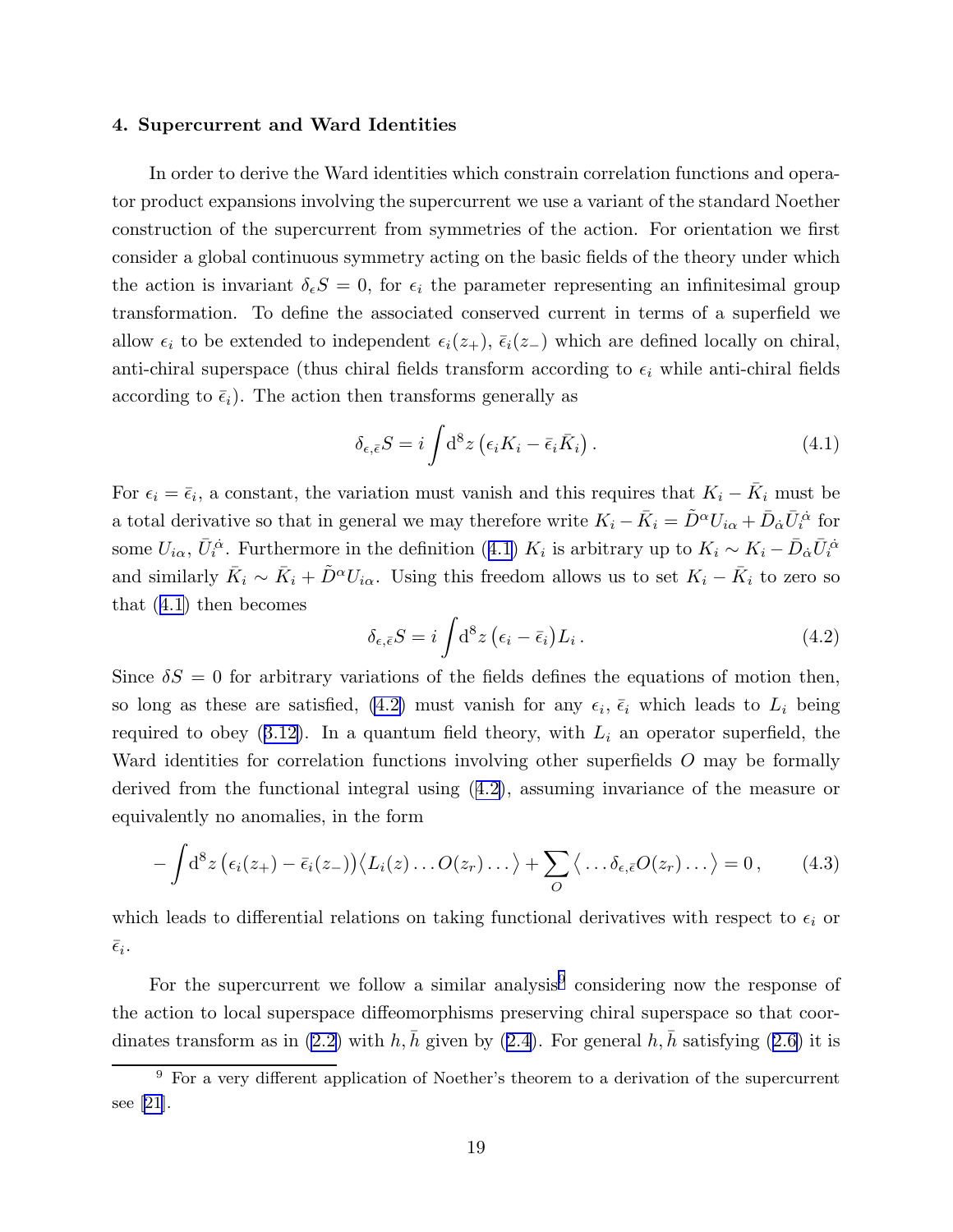<span id="page-20-0"></span>convenient to define

$$
\omega_{h\alpha}{}^{\beta} - 3\sigma_{h}\,\delta_{\alpha}{}^{\beta} = D_{\alpha}\lambda^{\beta} + \frac{1}{2}\,\partial_{\alpha\dot{\alpha}}\tilde{h}^{\dot{\alpha}\beta}\,, \quad \bar{\omega}_{\bar{h}}{}^{\dot{\beta}}{}_{\dot{\alpha}} + 3\bar{\sigma}_{\bar{h}}\,\delta^{\dot{\beta}}{}_{\dot{\alpha}} = \bar{D}_{\dot{\alpha}}\bar{\lambda}^{\dot{\beta}} - \frac{1}{2}\,\partial_{\alpha\dot{\alpha}}\tilde{\bar{h}}^{\dot{\beta}\alpha}\,, \tag{4.4}
$$

where  $\omega_{h\alpha}{}^{\alpha} = \bar{\omega}_{h\dot{}}{}^{\dot{\alpha}}{}_{\dot{\alpha}} = 0$  and these satisfy the chirality conditions

$$
\bar{D}_{\dot{\alpha}}\omega_{h\alpha}{}^{\beta} = \bar{D}_{\dot{\alpha}}\sigma_{h} = 0, \qquad D_{\alpha}\bar{\omega}_{\bar{h}}{}^{\dot{\beta}}{}_{\dot{\alpha}} = D_{\alpha}\bar{\sigma}_{\bar{h}} = 0. \tag{4.5}
$$

Analogous to([4.1](#page-19-0)) we then assume that under transformations on the basic fields induced by such diffeomorphisms the action is assumed to transform as

$$
\delta_{h,\bar{h}}S = -\frac{1}{2}i \int d^8 z \left( h^a J_a - \bar{h}^a \bar{J}_a \right) + \int d^6 z_+ \,\sigma_h \mathcal{J} + \int d^6 z_- \,\bar{\sigma}_{\bar{h}} \bar{\mathcal{J}},\tag{4.6}
$$

where  $\mathcal{J}, \bar{\mathcal{J}}$  are chiral, anti-chiral superfields, satisfying  $\bar{D}_{\dot{\alpha}}\mathcal{J} = 0, D_{\alpha}\bar{\mathcal{J}} = 0$ . As a consequencealso of ([2.6](#page-4-0))  $J, \bar{J}$  are arbitrary up to

$$
J_{\alpha\dot{\alpha}} \sim J_{\alpha\dot{\alpha}} + \tilde{D}^{\beta} K_{(\beta\alpha)\dot{\alpha}}, \qquad \bar{J}_{\alpha\dot{\alpha}} \sim \bar{J}_{\alpha\dot{\alpha}} + \tilde{\bar{D}}^{\dot{\beta}} \bar{K}_{\alpha(\dot{\alpha}\dot{\beta})}. \qquad (4.7)
$$

Using this freedom we show that improvement terms may be added to  $J, \bar{J}$  so that their difference can be transformed to zero.<sup>10</sup>

To demonstrate this we make essential use of the invariance of S under the usual Poincaré and supersymmetry transformations on the fields. This requires that  $(4.6)$  should vanishfor  $h^a = \bar{h}^a = h_L^a$ , with  $h_L^a$  given by the restriction of ([2.9](#page-4-0)) to the non superconformal case when  $\sigma_{h_L} = \bar{\sigma}_{\bar{h}_L} = 0$ , so that

$$
\int d^8 z h_L^a (J_a - \bar{J}_a) = 0, \qquad \tilde{h}_L^{\dot{\alpha}\alpha} = \tilde{a}^{\dot{\alpha}\alpha} + \bar{\omega}^{\dot{\alpha}}{}_{\dot{\beta}} \tilde{x}^{\dot{\beta}\alpha} - \tilde{x}^{\dot{\alpha}\beta} \omega_{\beta}{}^{\alpha} - 4i \bar{\theta}^{\dot{\alpha}} \epsilon^{\alpha} + 4i \bar{\epsilon}^{\dot{\alpha}} \theta^{\alpha}.
$$
 (4.8)

<sup>10</sup> This is analogous to the usual introduction of improvement terms to obtain a symmetric traceless energy momentum tensor. In d-dimensions then for an action  $S$  depending on fields  $\phi$  then if these transform under translations, Lorentz and scale transformations according to  $\delta \phi = -h^a \partial_a \phi - \frac{1}{2}$  $\frac{1}{2}\omega^{ab}s_{ab}\phi - \eta\rho\phi$ , with  $s_{ab}$  the spin generators and  $\eta$  the scale dimension, then for arbitrary local  $h^a(x)$ ,  $\omega^{ab}(x) = -\omega^{ba}(x)$ ,  $\rho(x)$  the action S may be supposed to transform as  $\delta S = -\int d^dx \{(\partial_a h_b + \omega_{ab}-\rho \eta_{ab})T^{ab} + \partial_c \omega_{ab}X^{cab} + \partial_a \partial_b \rho S^{ab}\},$  where the further assumption that terms involving only single derivatives of  $\rho$  can be removed is also made. With this restriction if  $T_{\rm imp.}^{ab}=T^{ab}-\partial_c(X^{cab}-X^{acb}+X^{bac})+\partial_c\partial_d(\eta^{ac}J^{db}+\eta^{ad}J^{cb}+\eta^{bc}J^{da}+\eta^{bd}J^{ca}-2\eta^{ab}J^{cd}-2\eta^{cd}J^{ab})$ for, if  $d > 2$ ,  $J^{ab} = \frac{1}{2(d-2)} (S^{ab} - \frac{1}{2(d-1)} \eta^{ab} \eta_{cd} S^{cd})$  then  $\delta S = -\int d^d x (\partial_a h_b + \omega_{ab} - \rho \eta_{ab}) T^{ab}_{\text{imp.}}$  and since the variation withs respect to  $h_a$ ,  $\omega_{ab}$ ,  $\rho$  must vanish independently, subject to the equations of motion,  $T_{\rm imp.}^{ab}$  is conserved, symmetric and traceless.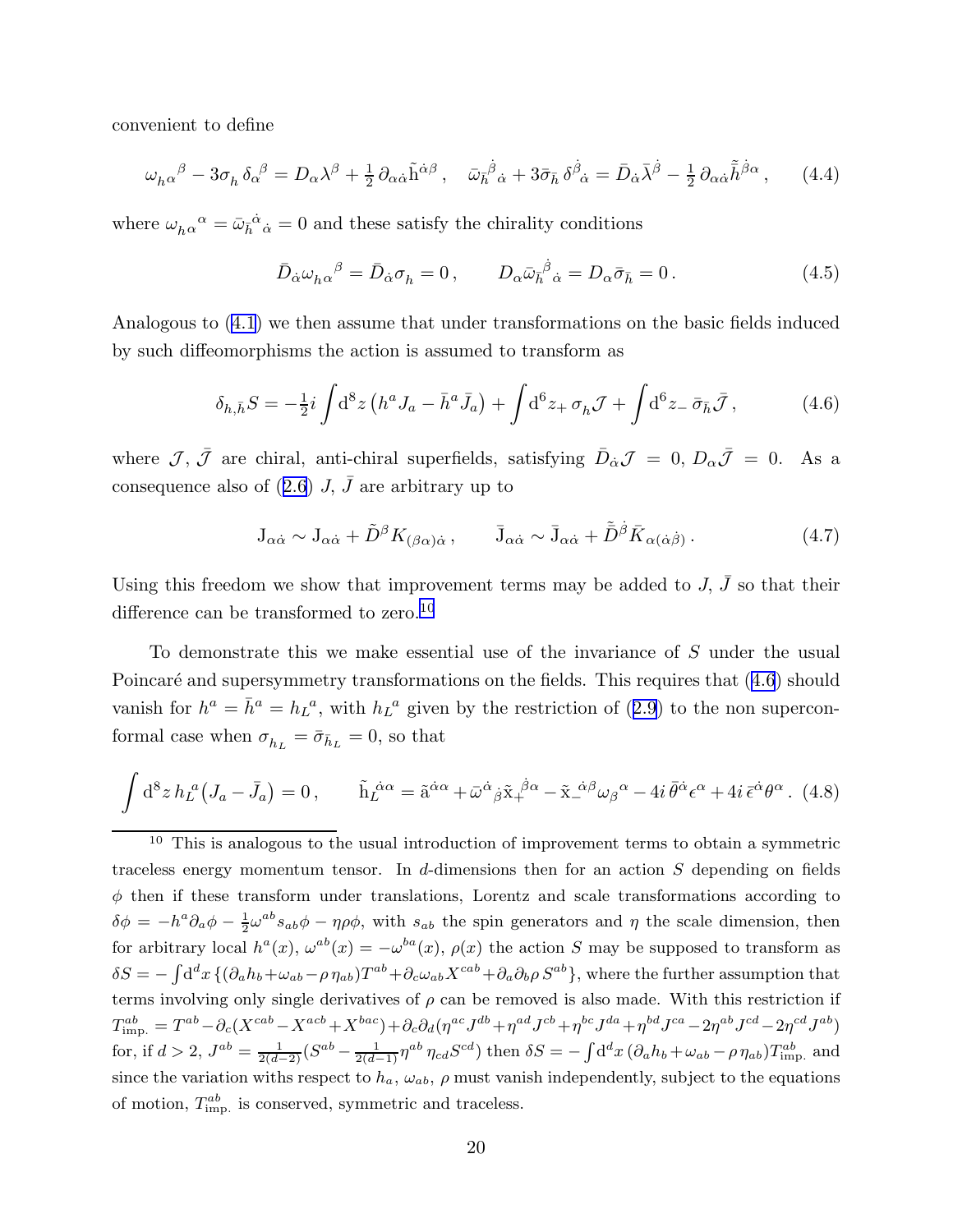<span id="page-21-0"></span>In consequence  $J_a - \bar{J}_a$  must be expressible as a total derivative which, in order to cancel the  $a, \epsilon, \bar{\epsilon}$  terms in  $h_L$ , should be of the form

$$
J_{\alpha\dot{\alpha}} - \bar{J}_{\alpha\dot{\alpha}} = \tilde{D}^{\beta} Z_{(\beta\alpha)\dot{\alpha}} + \tilde{\bar{D}}^{\dot{\beta}} \bar{Z}_{\alpha(\dot{\alpha}\dot{\beta})} + \tilde{D}^{\beta} \tilde{\bar{D}}^{\dot{\beta}} X_{\beta\alpha\dot{\alpha}\dot{\beta}} + \tilde{\bar{D}}^{\dot{\beta}} \tilde{D}^{\beta} \bar{X}_{\beta\alpha\dot{\alpha}\dot{\beta}} = \tilde{D}^{\beta} Z'_{(\beta\alpha)\dot{\alpha}} + \tilde{\bar{D}}^{\dot{\beta}} \bar{Z}'_{\alpha(\dot{\alpha}\dot{\beta})} + D_{\alpha} \tilde{\bar{D}}^{\dot{\beta}} X_{(\dot{\alpha}\dot{\beta})} + \bar{D}_{\dot{\alpha}} \tilde{D}^{\beta} \bar{X}_{(\beta\alpha)} + D_{\alpha} \bar{D}_{\dot{\alpha}} X + \bar{D}_{\dot{\alpha}} D_{\alpha} \bar{X},
$$
\n(4.9)

where the second line is obtained by decomposing  $X_{\beta\alpha\dot{\alpha}\dot{\beta}}$  and  $\bar{X}_{\beta\alpha\dot{\alpha}\dot{\beta}}$  into irreducible components and wherever possible absorbing terms into a redefinition of  $Z, \bar{Z}$ . With this particular form in [\(4.8](#page-20-0)) we find

$$
-i\int d^8 z \, h_L^{\ a}(J_a - \bar{J}_a) = 4\int d^8 z \left(\bar{\omega}^{\dot{\alpha}\dot{\beta}} X_{(\dot{\alpha}\dot{\beta})} - \omega^{\beta\alpha} \bar{X}_{(\beta\alpha)}\right). \tag{4.10}
$$

In order to ensure such terms are absent we must further require

$$
\bar{X}_{(\beta\alpha)} = \tilde{D}^{\gamma} Y_{(\gamma\beta\alpha)} + D_{(\beta} Y_{\alpha)} + \tilde{\bar{D}}^{\dot{\beta}} Y_{\beta\alpha\dot{\beta}}, \quad Y_{\alpha\beta\dot{\beta}} = Y_{\beta\alpha\dot{\beta}}, \tag{4.11}
$$

and similarly for  $X_{(\dot{\alpha}\dot{\beta})}$ . However we then find

$$
\bar{D}_{\dot{\alpha}}\tilde{D}^{\beta}\bar{X}_{(\beta\alpha)} = -\frac{3}{2}\bar{D}_{\dot{\alpha}}D_{\alpha}(\tilde{D}^{\beta}Y_{\beta}) - \tilde{D}^{\beta}\bar{D}^{2}Y_{\beta\alpha\dot{\alpha}} + \tilde{\bar{D}}^{\dot{\beta}}\left(\frac{4}{3}\bar{D}_{(\dot{\alpha}}\tilde{D}^{\beta}Y_{\beta\alpha|\dot{\beta})} + 2\tilde{D}^{\beta}\bar{D}_{(\dot{\alpha}}Y_{\beta\alpha|\dot{\beta})}\right). \tag{4.12}
$$

Thus these terms may be removed by a further redefinition of Z,  $\bar{Z}$  and also  $\bar{X}$  in (4.9). Hence, taking account of the freedom in([4.7](#page-20-0)), we may therefore in general write, for suitable  $X, \overline{X}$ ,

$$
J_{\alpha\dot{\alpha}} - \bar{J}_{\alpha\dot{\alpha}} \sim \frac{1}{2} [D_{\alpha}, \bar{D}_{\dot{\alpha}}] (X - \bar{X}) - i \partial_{\alpha\dot{\alpha}} (X + \bar{X}). \tag{4.13}
$$

From the trace of the formulae in([4.4](#page-20-0)) we may find

$$
i\partial_{\alpha\dot{\alpha}}\left(\tilde{h}^{\dot{\alpha}\alpha} + \tilde{\bar{h}}^{\dot{\alpha}\alpha}\right) = -\frac{1}{6}[D_{\alpha}, \bar{D}_{\dot{\alpha}}]\left(\tilde{h}^{\dot{\alpha}\alpha} - \tilde{\bar{h}}^{\dot{\alpha}\alpha}\right) - 16i(\sigma_{h} + \bar{\sigma}_{\bar{h}}),
$$
  
\n
$$
\frac{1}{2}[D_{\alpha}, \bar{D}_{\dot{\alpha}}]\left(\tilde{h}^{\dot{\alpha}\alpha} + \tilde{\bar{h}}^{\dot{\alpha}\alpha}\right) = -3i\partial_{\alpha\dot{\alpha}}\left(\tilde{h}^{\dot{\alpha}\alpha} - \tilde{\bar{h}}^{\dot{\alpha}\alpha}\right) - 48i(\sigma_{h} - \bar{\sigma}_{\bar{h}}),
$$
\n(4.14)

and then using this with (4.13) allows us to obtain finally

$$
\delta_{h,\bar{h}}S = \frac{1}{4}i \int d^8 z \left( \tilde{h}^{\dot{\alpha}\alpha} - \tilde{h}^{\dot{\alpha}\alpha} \right) T_{\alpha\dot{\alpha}} + 4 \int d^8 z \left( \sigma_h (2X - \bar{X}) - \bar{\sigma}_{\bar{h}} (X - 2\bar{X}) \right) \n+ \int d^6 z_+ \sigma_h \mathcal{J} + \int d^6 z_- \bar{\sigma}_{\bar{h}} \bar{\mathcal{J}} \n= -\frac{1}{2}i \int d^8 z \left( h^a - \bar{h}^a \right) T_a + \int d^6 z_+ \sigma_h \mathcal{T} + \int d^6 z_- \bar{\sigma}_{\bar{h}} \bar{\mathcal{T}},
$$
\n(4.15)

where the supercurrent is now given by

$$
T_{\alpha\dot{\alpha}} = \frac{1}{2} \big( J_{\alpha\dot{\alpha}} + \bar{J}_{\alpha\dot{\alpha}} \big) - \frac{1}{12} [D_{\alpha}, \bar{D}_{\dot{\alpha}}] (X + \bar{X}) + 3i \, \partial_{\alpha\dot{\alpha}} (X - \bar{X}), \tag{4.16}
$$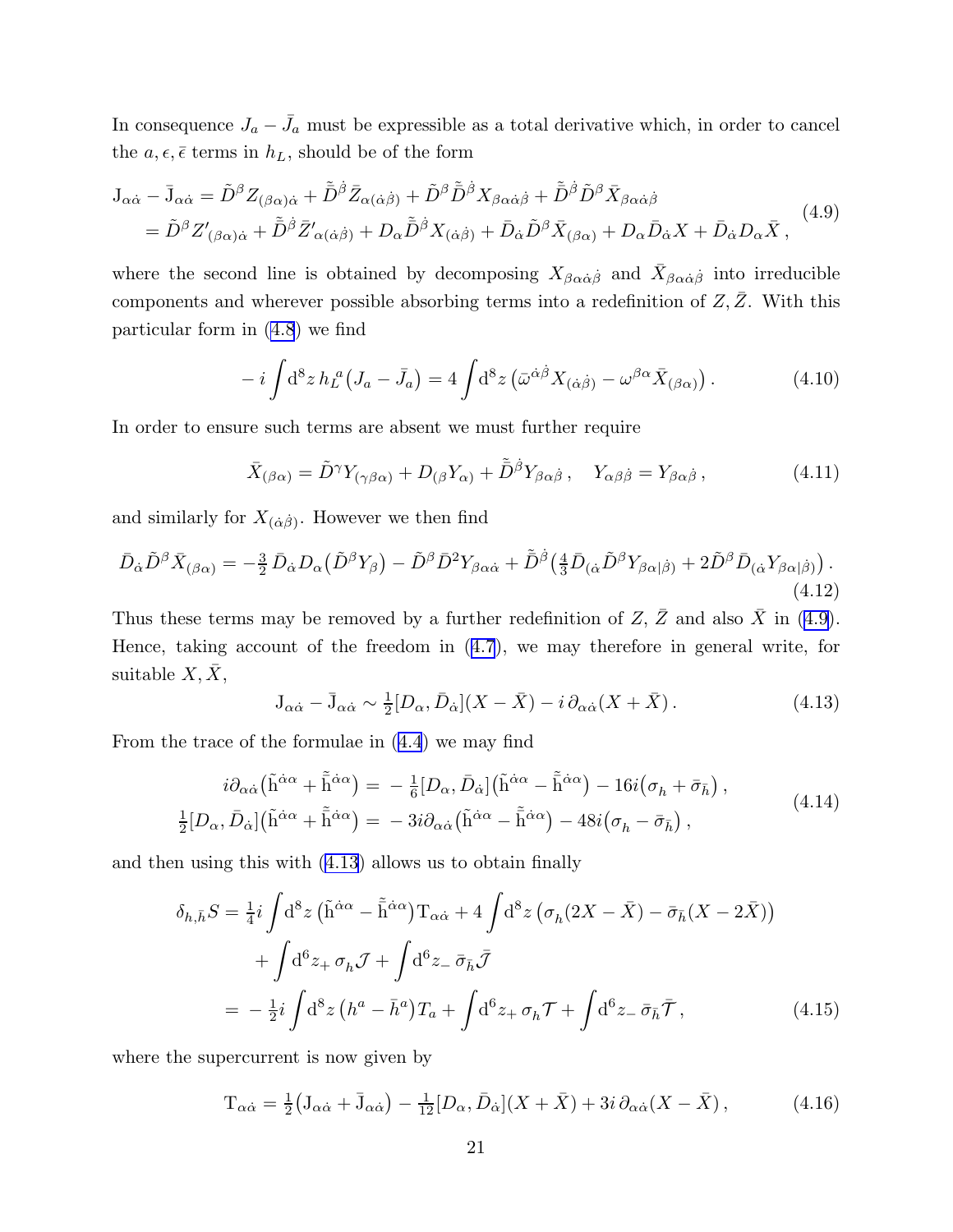<span id="page-22-0"></span>and, using the chiral properties [\(4.5\)](#page-20-0) of  $\sigma_h$ ,  $\bar{\sigma}_{\bar{h}}$ ,

$$
\mathcal{T} = \mathcal{J} - \bar{D}^2 (2X - \bar{X}), \qquad \bar{\mathcal{T}} = \bar{\mathcal{J}} + D^2 (X - 2\bar{X}). \tag{4.17}
$$

The implicit definition [\(4.15\)](#page-21-0) does not determine the supercurrent uniquely since if

$$
T_{\alpha\dot{\alpha}} \to T_{\alpha\dot{\alpha}} + D_{\alpha}\bar{D}_{\dot{\alpha}}\bar{S} - \bar{D}_{\dot{\alpha}}D_{\alpha}S, \qquad D_{\alpha}\bar{S} = 0, \quad \bar{D}_{\dot{\alpha}}S = 0,
$$
 (4.18)

then this can be compensated in([4.15](#page-21-0)) by taking

$$
\mathcal{T} \to \mathcal{T} + \frac{3}{2} \bar{D}^2 \bar{\mathcal{S}}, \qquad \bar{\mathcal{T}} \to \bar{\mathcal{T}} + \frac{3}{2} D^2 \mathcal{S}. \tag{4.19}
$$

To obtain the conservation equations it is convenient as usual to solve([2.6](#page-4-0)) in terms of unconstrained prepotentials  $L^{\alpha}$ ,  $\bar{L}^{\dot{\alpha}}$  where

$$
\tilde{\mathbf{h}}^{\dot{\alpha}\alpha} = 2\tilde{\bar{D}}^{\dot{\alpha}}L^{\alpha}, \quad \tilde{\bar{\mathbf{h}}}^{\dot{\alpha}\alpha} = 2\tilde{D}^{\alpha}\bar{L}^{\dot{\alpha}} \quad \Rightarrow \quad \sigma_h = \frac{1}{24}i\,\bar{D}^2D_{\alpha}L^{\alpha}, \quad \bar{\sigma}_{\bar{h}} = -\frac{1}{24}i\,D^2\bar{D}_{\dot{\alpha}}\bar{L}^{\dot{\alpha}}. \tag{4.20}
$$

Varying $L^{\alpha}$ ,  $\bar{L}^{\dot{\alpha}}$  in ([4.15](#page-21-0)) now gives

$$
\tilde{D}^{\alpha}T_{\alpha\dot{\alpha}} = \frac{1}{3}\,\bar{D}_{\dot{\alpha}}\bar{\mathcal{T}}, \qquad \tilde{\bar{D}}^{\dot{\alpha}}T_{\alpha\dot{\alpha}} = \frac{1}{3}\,D_{\alpha}\mathcal{T}.
$$
\n(4.21)

For superconformal invariance the variation in([4.15](#page-21-0)) must vanish when [\(2.7\)](#page-4-0) is satisfied, when $\sigma_h = \sigma$ ,  $\bar{\sigma}_{\bar{h}} = \bar{\sigma}$  as given by ([2.25\)](#page-7-0) and [\(2.26](#page-7-0)). Thus [\(4.15\)](#page-21-0) should be independent of  $\sigma_h$ ,  $\bar{\sigma}_{\bar{h}}$  or  $\mathcal{T} = \bar{\mathcal{T}} = 0$ , for a suitable choice of  $\mathcal{S}, \bar{\mathcal{S}}$  in (4.19), in this case and then (4.21) reduces to the superconformal covariant equation([3.11](#page-13-0)).

Although the above considerations are classical we can use them as previously in [\(4.3](#page-19-0)) to obtain the corresponding quantum field theory Ward identity, assuming superconformal invariance extends to the quantum theory, in the form

$$
\frac{1}{2} \int d^8 z \left( h^a(z) - \bar{h}^a(z) \right) \langle T_a(z) \dots O(z_r) \dots \rangle + \sum_O \langle \dots \delta_{h,\bar{h}} O(z_r) \dots \rangle = 0. \tag{4.22}
$$

For quasi-primary superfields the definition of  $\delta_{h,\bar{h}}O$  need not be unique but it should reduceto ([3.1](#page-11-0)) in the superconformal limit,  $h = \bar{h}$ , when (4.22) becomes to just the requirement of superconformal covariance of the correlation function  $\langle \ldots O(z_r) \ldots \rangle$ .

For subsequent applications we apply these results to the trivial cases of free field theories. For chiral scalar fields  $\phi(z_+), \bar{\phi}(z_-)$  we take

$$
S = \int d^8 z \,\bar{\phi}\phi\,,\tag{4.23}
$$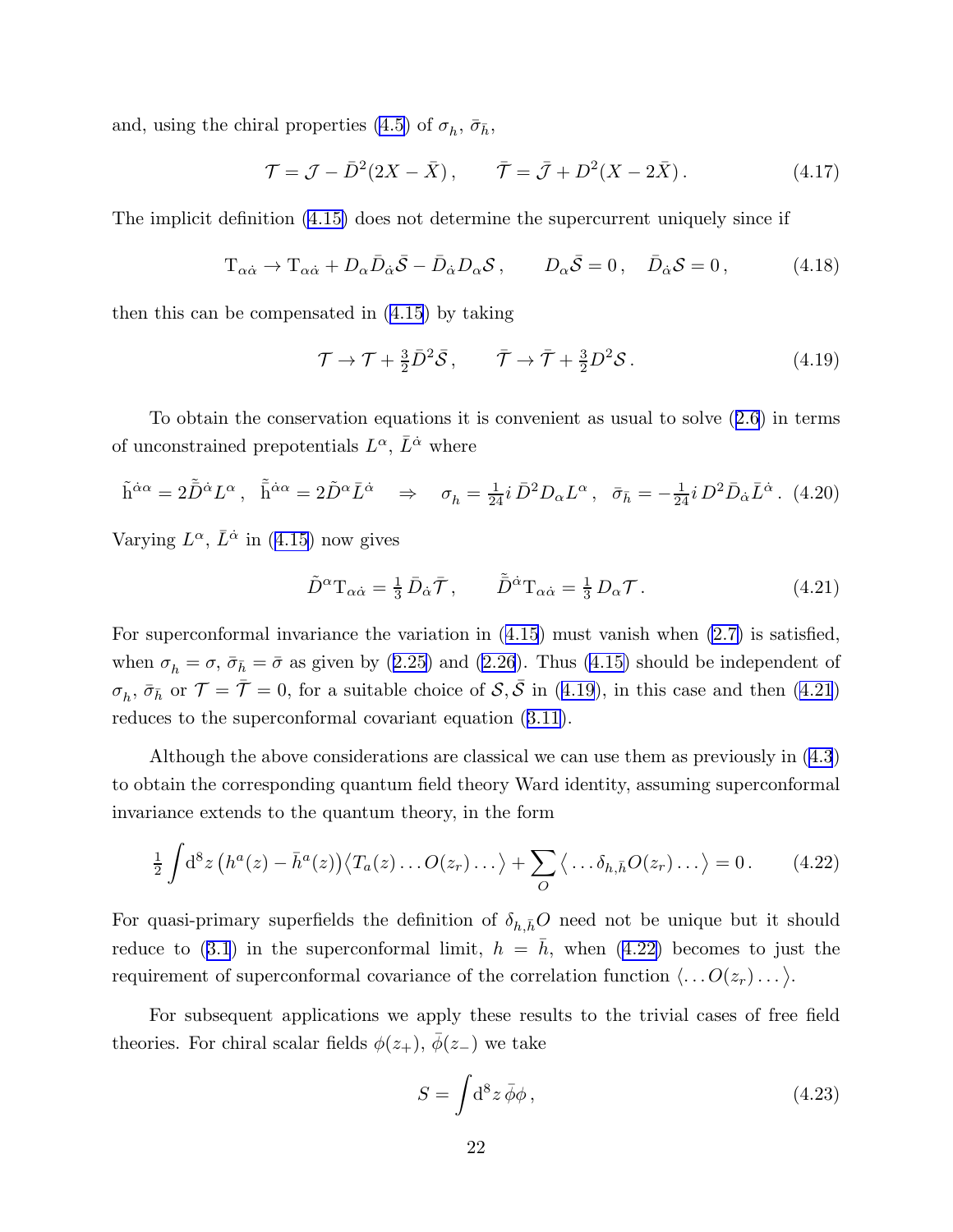<span id="page-23-0"></span>and the fields are supposed to transform as

$$
\delta_h \phi = -\mathcal{L}_+ \phi - 2q \,\sigma_h \phi \,, \qquad \delta_{\bar{h}} \bar{\phi} = -\mathcal{L}_- \bar{\phi} - 2\bar{q} \,\bar{\sigma}_{\bar{h}} \,\bar{\phi} \,, \tag{4.24}
$$

with $\mathcal{L}_{\pm}$  given in [\(2.3\)](#page-4-0). The variation of ([4.23](#page-22-0)) can then be written as in [\(4.6\)](#page-20-0) with

$$
J_{\alpha\dot{\alpha}} = \frac{1}{2} D_{\alpha}\phi \,\bar{D}_{\dot{\alpha}}\bar{\phi} - i\partial_{\alpha\dot{\alpha}}\phi \,\bar{\phi} \,, \qquad \bar{J}_{\alpha\dot{\alpha}} = \frac{1}{2} D_{\alpha}\phi \,\bar{D}_{\dot{\alpha}}\bar{\phi} + i\phi \,\partial_{\alpha\dot{\alpha}}\bar{\phi} \,, \n\mathcal{J} = \frac{1}{2} q \, D^2(\phi\bar{\phi}) \,, \qquad \bar{\mathcal{J}} = \frac{1}{2}\bar{q} \,\bar{D}^2(\phi\bar{\phi}) \,. \tag{4.25}
$$

Clearly the difference is of the required form given by [\(4.13\)](#page-21-0) with  $X = \overline{X} = \frac{1}{2}$  $\frac{1}{2}\phi\bar{\phi}$ . Hence from([4.17](#page-22-0)) we have  $\mathcal{T} = \bar{\mathcal{T}} = 0$  if  $q = \bar{q} = 1$  and the supercurrent for this theory becomes

$$
T_{\alpha\dot{\alpha}} = \frac{1}{3} \left( D_{\alpha}\phi \,\bar{D}_{\dot{\alpha}}\bar{\phi} + 2i\,\phi \,\overleftrightarrow{\partial}_{\alpha\dot{\alpha}}\bar{\phi} \right). \tag{4.26}
$$

The other example of a trivial superconformal theory is formed by the abelian gauge theory with action

$$
S = \frac{1}{4} \int d^6 z_+ W^2 + \frac{1}{4} \int d^6 z_- \overline{W}^2, \qquad W_\alpha = -\frac{1}{4} \overline{D}^2 D_\alpha V, \quad \overline{W}_{\dot{\alpha}} = -\frac{1}{4} D^2 \overline{D}_{\dot{\alpha}} V. \tag{4.27}
$$

The action of superdiffeomorphisms on the scalar gauge superfield  $V$  is taken as

$$
\delta_{h,\bar{h}}V = -\left(\frac{1}{2}(h^a + \bar{h}^a)\partial_a + \lambda^\alpha D_\alpha + \tilde{\lambda}_{\dot{\alpha}}\tilde{\bar{D}}^{\dot{\alpha}}\right)V - \frac{1}{8}i(\tilde{h}^{\dot{\alpha}\alpha} - \tilde{\bar{h}}^{\dot{\alpha}\alpha})[D_\alpha, \bar{D}_{\dot{\alpha}}]V. \tag{4.28}
$$

This clearly reduces to the general form for a superconformal transformation [\(3.1\)](#page-11-0) when  $h=\bar{h}$  and has the important property that it preserves gauge transformations,

$$
\delta V = -i\frac{1}{2}(\epsilon - \bar{\epsilon}) \Rightarrow \delta_{h,\bar{h}} \delta V = i\frac{1}{2}(\mathcal{L}_{+} \epsilon - \mathcal{L}_{-} \bar{\epsilon}), \qquad \bar{D}_{\dot{\alpha}} \epsilon = 0, \ D_{\alpha} \bar{\epsilon} = 0. \tag{4.29}
$$

Fromthis and using ([4.4](#page-20-0)) the chiral fields  $W, \overline{W}$  transform as

$$
\delta_{h,\bar{h}} W_{\alpha} = -\mathcal{L}_{+} W_{\alpha} + \omega_{h\alpha}{}^{\beta} W_{\beta} - 3\sigma_{h} W_{\alpha} - \frac{1}{8} i \epsilon_{\alpha\beta} \bar{D}^{2} (\overline{W}_{\dot{\beta}} (\tilde{h}^{\dot{\beta}\beta} - \tilde{\bar{h}}^{\dot{\beta}\beta})) ,
$$
\n
$$
\delta_{h,\bar{h}} \overline{W}_{\dot{\alpha}} = -\mathcal{L}_{-} \overline{W}_{\dot{\alpha}} - \overline{W}_{\dot{\beta}} \bar{\omega}_{\bar{h}}{}^{\dot{\beta}}{}_{\dot{\alpha}} - 3\overline{\sigma}_{\bar{h}} \overline{W}_{\dot{\beta}} - \frac{1}{8} i \epsilon_{\dot{\alpha}\dot{\beta}} D^{2} ((\tilde{h}^{\dot{\beta}\beta} - \tilde{\bar{h}}^{\dot{\beta}\beta}) W_{\beta}) ,
$$
\n(4.30)

which for  $h = \bar{h}$  automatically give that  $W$ ,  $\overline{W}$  are  $(\frac{1}{2}, \frac{3}{2})$  $(\frac{3}{2})_+, (\frac{1}{2})$  $\frac{1}{2}$ ,  $\frac{3}{2}$  $\frac{3}{2}$ )<sub>-</sub> superconformal superfields. From (4.30) we easily find

$$
\delta_{h,\bar{h}} W^2 = -(\mathcal{L}_+ + 6\sigma_h) W^2 + \frac{1}{4} i \bar{D}^2 \left( (\tilde{h}^{\dot{\beta}\beta} - \tilde{\bar{h}}^{\dot{\beta}\beta}) W_{\beta} \overline{W}_{\dot{\beta}} \right),
$$
  
\n
$$
\delta_{h,\bar{h}} \overline{W}^2 = -(\mathcal{L}_+ + 6\bar{\sigma}_{\bar{h}}) \overline{W}^2 + \frac{1}{4} i D^2 \left( (\tilde{h}^{\dot{\beta}\beta} - \tilde{\bar{h}}^{\dot{\beta}\beta}) W_{\beta} \overline{W}_{\dot{\beta}} \right),
$$
\n(4.31)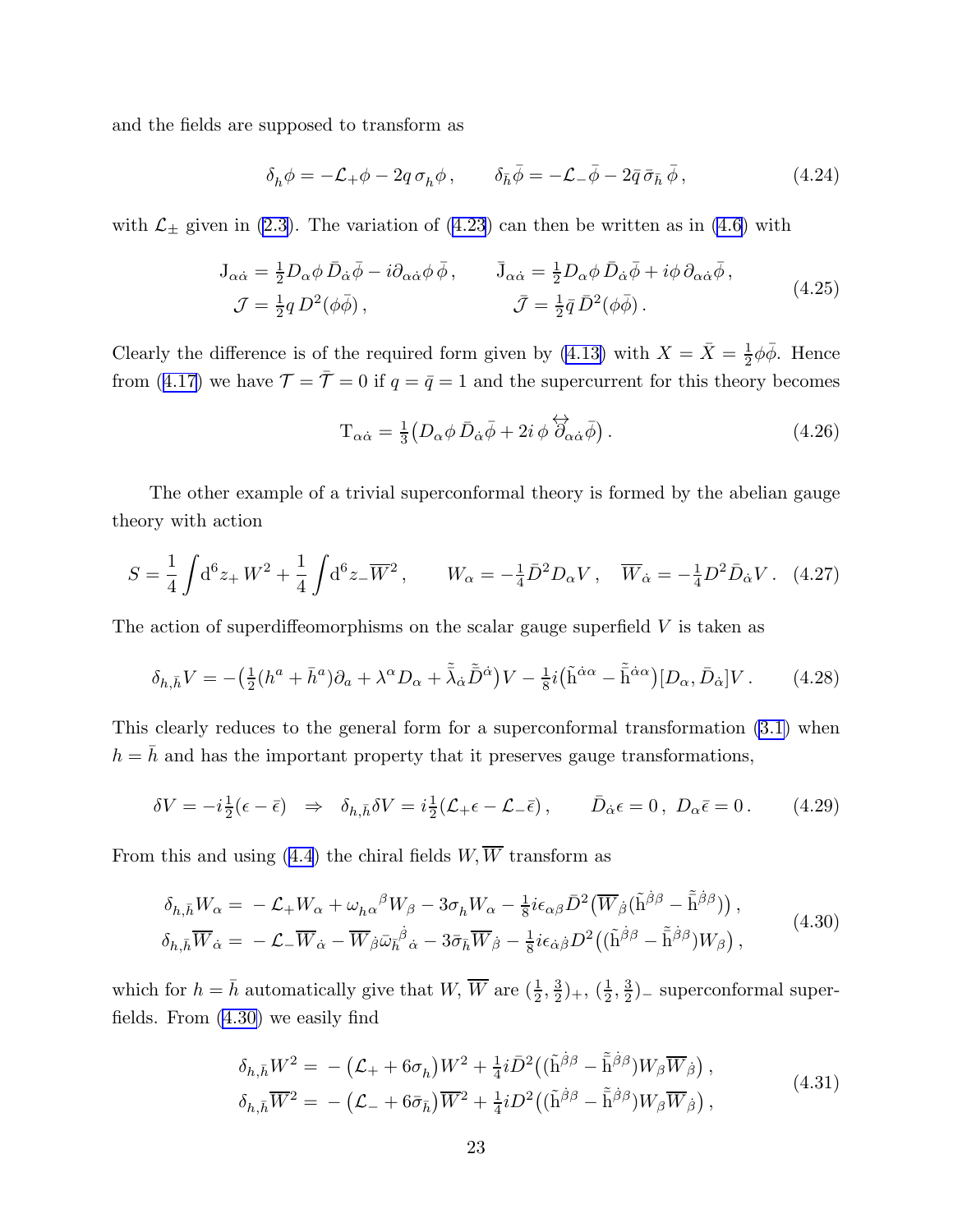<span id="page-24-0"></span>andapplying this in ([4.27](#page-23-0)) gives the required form in ([4.15\)](#page-21-0), with  $\mathcal{T} = \bar{\mathcal{T}} = 0$ , where

$$
T_{\alpha\dot{\alpha}} = -2W_{\alpha}\overline{W}_{\dot{\alpha}}.
$$
\n(4.32)

## 5. Chiral Superfields

The general results in section 3 simplify significantly if they are applied for cases involving chiral superfields so we consider these first. We denote a  $(0, q)_+$  chiral scalar by  $\phi(z_+)$  and its anti-chiral  $(0, \bar{q})$ <sub>−</sub> partner, where  $q = \bar{q}$ , by  $\bar{\phi}(z_-)$ . From [\(3.30\)](#page-16-0) the associated two point function is simply

$$
\langle \phi(z_{1+})\bar{\phi}(z_{2-})\rangle = C_{\phi} \frac{1}{x_{\bar{2}1}^{2q}}.
$$
\n(5.1)

For two chiral scalar superfields and an anti-chiral superfield we may write the three point function from([3.31](#page-16-0)) as

$$
\langle \phi_1(z_{1+})\phi_2(z_{2+})\overline{\phi}_3(z_{3-})\rangle = C_{12\overline{3}}\frac{1}{x_{\overline{3}1}^{2q_1}x_{\overline{3}2}^{2q_2}}, \qquad q_1 + q_2 = \overline{q}_3. \tag{5.2}
$$

As in [\(3.40\)](#page-17-0) this leads to the operator product

$$
\phi_1(z_{1+})\phi_2(z_{2+}) \sim \frac{1}{C_\phi} C_{12\bar{3}} \phi_3(z_{2+}), \qquad q_1 + q_2 = q_3, \qquad (5.3)
$$

without any singularities as  $z_1 \rightarrow z_2$  so that the chiral scalar fields form a closed algebraic ring.

Results for two or three chiral fields are only possible in special cases. For the two point function we may write the conformally invariant form[[4\]](#page-51-0),

$$
\langle \phi_1(z_{1+})\phi_2(z_{2+})\rangle = C_{12} \delta^4(x_{1+} - x_{2+}) \theta_{12}^2, \qquad q_1 + q_2 = 3, \tag{5.4}
$$

but this is a pure contact term and should be removable by suitable counterterms in the effective action. For three chiral scalar fields we may write from([3.31](#page-16-0)) (in [\(3.32](#page-16-0))  $a = \bar{a} - 1 = q_3 - 2$ 

$$
\langle \phi_1(z_{1+})\phi_2(z_{2+})\phi_3(z_{3+})\rangle = C_{123} \frac{1}{x_{\bar{3}1}^{2q_1} x_{\bar{3}2}^{2q_2}} X_3^{2(q_3-2)} \bar{\Theta}_3^2 ,
$$
\n
$$
= C_{123} \frac{1}{x_{\bar{1}2}^{2q_2} x_{\bar{1}3}^{2q_3}} X_1^{2(q_1-2)} \bar{\Theta}_1^2 , \quad q_1 + q_2 + q_3 = 3 ,
$$
\n(5.5)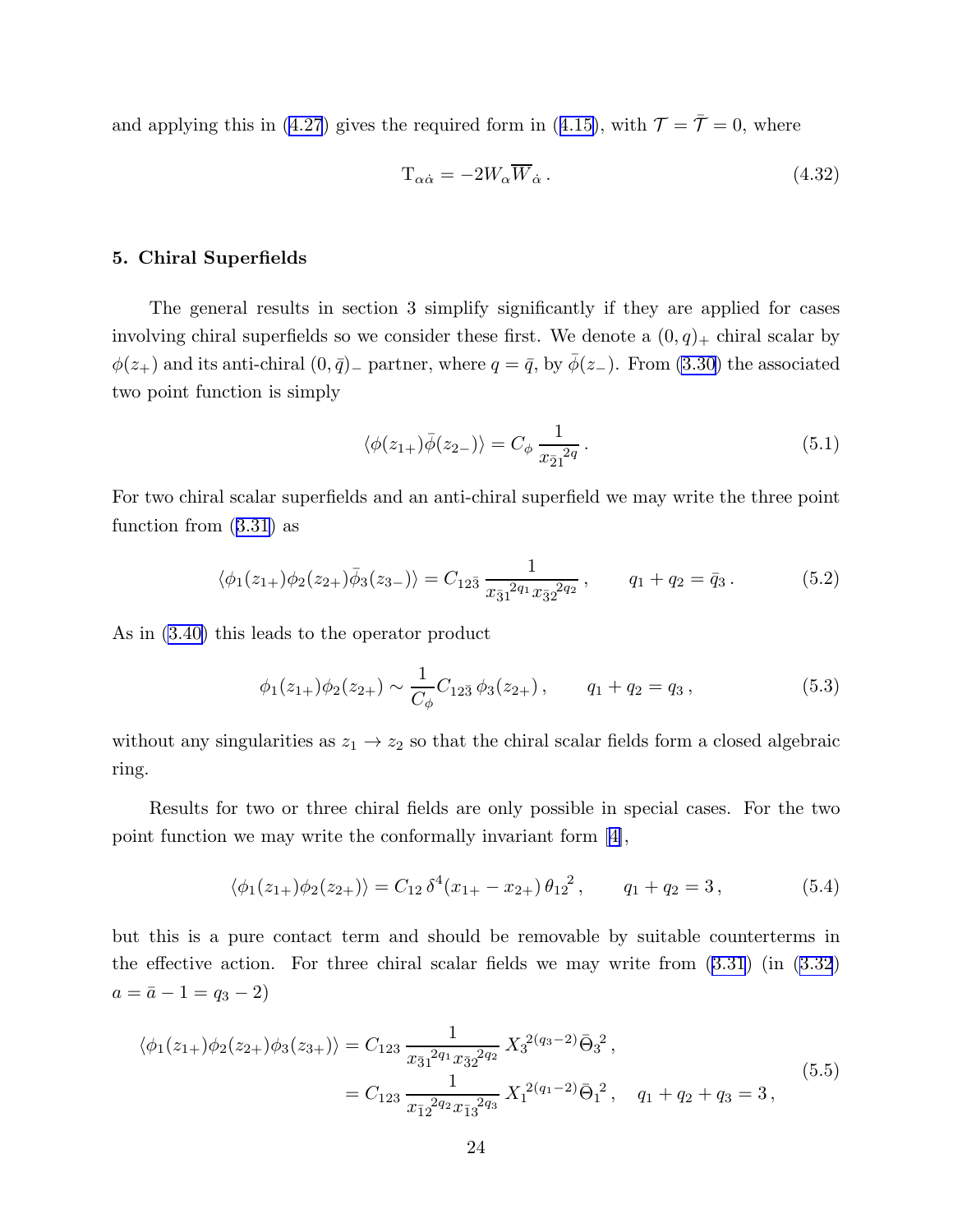<span id="page-25-0"></span>where consistency depends on the condition  $\sum_i q_i = 3$  and in the second line we have transformed to the alternative form given by [\(3.36\)](#page-17-0) using [\(3.37\)](#page-17-0). The chirality properties are not manifest in [\(5.5](#page-24-0))but in the second line the form of  $X_1^2$  in ([2.51](#page-10-0)) and of  $\bar{\Theta}_1$  in ([2.47](#page-9-0)) demonstrate that this expression depends only on  $z_{3+}$  and also since  $f(X_1)\bar{\Theta}_1^2$  =  $f(\bar{X}_1)\bar{\Theta}_1^2$  on  $z_{2+}$  whereas similar arguments from the first line of [\(5.5\)](#page-24-0) demonstrate that it also depends only on  $z_{1+}$ . We later give an equivalent expression in which the chirality properties are obvious but the conformal properties are less evident.<sup>11</sup> Corresponding to ([5.5](#page-24-0)) we have an operator product,

$$
\phi_1(z_{1+})\phi_2(z_{2+}) \sim -\frac{C_{123}}{C_{\phi_3}} \frac{\theta_{12}^2}{\left((x_{1+} - x_{2+})^2\right)^{2-\bar{q}_3}} \bar{\phi}_3(z_{2-}), \quad \bar{q}_3 = 3 - q_1 - q_2. \tag{5.6}
$$

For three point functions involving the supercurrent and chiral scalar fields we may write from  $(3.31)$  the unique expression

$$
\langle T_{\alpha\dot{\alpha}}(z_1)\phi(z_{2+})\bar{\phi}(z_{3-})\rangle = -iA\,\frac{(x_{1\bar{3}})_{\alpha\dot{\beta}}\,(x_{3\bar{1}})_{\beta\dot{\alpha}}}{(x_{\bar{3}1}^2\,x_{\bar{1}3}^2)^2}\,\frac{1}{x_{\bar{3}2}^{2q}}\,\frac{\tilde{X}_3^{\,\dot{\beta}\beta}}{\left(X_3^2\right)^2} \tag{5.7a}
$$

$$
= -iA \frac{1}{x_{\bar{1}2}^{2q} x_{\bar{3}1}^{2q}} \frac{\bar{X}_{1\alpha\dot{\alpha}}}{\bar{X}_1^{2(q-1)}}.
$$
 (5.7b)

where(5.7b) follows directly or from ([3.36](#page-17-0)) with the general result ([3.37](#page-17-0)) using  $a = \bar{a} = -\frac{3}{2}$ 2 and taking  $t^{\dot{\alpha}\alpha}(X) = iA\tilde{X}^{\dot{\alpha}\alpha}/(X^2)^2$ . This satisfies the hermeticity condition  $t^{\dot{\alpha}\alpha}(X)^{\dagger} =$  $t^{\dot{\alpha}\alpha}(-\bar{X})$ .From the definition of  $\bar{X}_1$  in ([2.45](#page-9-0)), (5.7b) clearly depends only on  $z_{2+}, z_{3-}$  as required from the form of the l.h.s. With the aid of  $(5.7a, b)$  we may easily find the leading contribution to the operator product expansion for the supercurrent and a chiral scalar field,

$$
T_{\alpha\dot{\alpha}}(z_1)\phi(z_{2+}) \sim i\frac{A}{C_{\phi}}\frac{(x_{2\bar{1}})_{\alpha\dot{\alpha}}}{(x_{\bar{1}2}^2)^2}\phi(z_{2+}).
$$
\n(5.8)

To obtain the corresponding Ward identity we may take from [\(4.24\)](#page-23-0) with [\(4.20](#page-22-0))

$$
\delta_h \phi = \frac{1}{4} i \,\bar{D}^2 \left( L^\alpha D_\alpha \phi \right) - q \, \frac{1}{12} i \left( \bar{D}^2 D_\alpha L^\alpha \right) \phi \,, \tag{5.9}
$$

and using this in [\(4.22\)](#page-22-0) gives

$$
\tilde{\bar{D}}_1^{\dot{\alpha}} \langle \mathcal{T}_{\alpha \dot{\alpha}}(z_1) \phi(z_2) \bar{\phi}(z_3) \rangle \n= \frac{2}{3} i q \, D_{1\alpha} \delta_+^6(z_1 - z_2) \langle \phi(z_2) \bar{\phi}(z_3) \rangle + 2i \, \delta_+^6(z_1 - z_2) \, D_{2\alpha} \langle \phi(z_2) \bar{\phi}(z_3) \rangle ,
$$
\n(5.10)

<sup>&</sup>lt;sup>11</sup>A similar but not apparently identical form was given in  $[12]$  $[12]$ , see also  $[22]$  $[22]$ .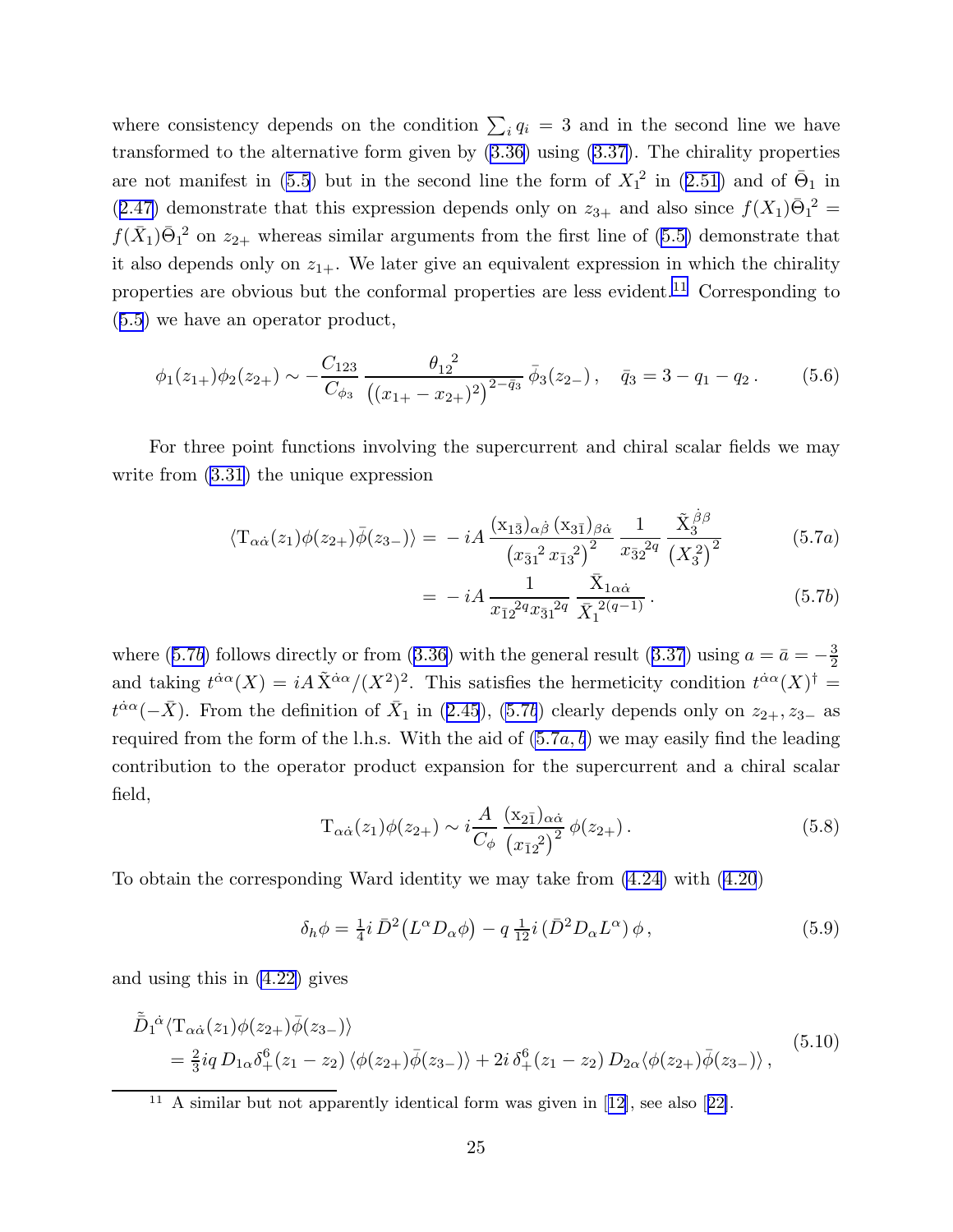<span id="page-26-0"></span>where the chiral delta function is

$$
\delta_+^6(z_1 - z_2) = \delta^4(x_{1+} - x_{2+})\,\theta_{12}^2. \tag{5.11}
$$

Inthe next section we show how  $(5.7a)$  $(5.7a)$  $(5.7a)$  satisfies the condition that the r.h.s. of  $(5.10)$  $(5.10)$  $(5.10)$  is zerofor  $z_1 \neq z_2$ . The delta functions appearing in the Ward identity ([5.10](#page-25-0)) arise from the singularitiesin  $(5.7a, b)$  $(5.7a, b)$  $(5.7a, b)$  for  $z_1 \sim z_2$ . The first term on the r.h.s. of  $(5.10)$  $(5.10)$  $(5.10)$  is thus generated from the leading singular term in the operator product expansion([5.8\)](#page-25-0). The action of the derivative may be calculated by

$$
\tilde{\bar{D}}_1{}^{\dot{\alpha}}\frac{(x_{2\bar{1}})_{\alpha\dot{\alpha}}}{x_{\bar{1}2}^{2\lambda}} = 4i(2-\lambda)\frac{1}{x_{\bar{1}2}^{2\lambda}}(\tilde{\theta}_{12})_{\alpha} \xrightarrow[\lambda \to 2]{} 4\pi^2 \delta^4(x_{\bar{1}2})(\tilde{\theta}_{12})_{\alpha} = 2\pi^2 D_{1\alpha} \delta^6_+(z_1 - z_2), \tag{5.12}
$$

using the result that, as as distribution on  $\mathbb{R}^4$ ,  $(x^2)^{-\lambda}$  has a pole as  $\lambda \to 2$  with a residue whichis proportional to  $\delta^4(x)$ . Using (5.12) with [\(5.8\)](#page-25-0) in ([5.10](#page-25-0)) we must then require for consistency

$$
\frac{A}{C_{\phi}} = \frac{1}{3\pi^2} q.
$$
\n(5.13)

Thus the Ward identity determines completely the overall coefficient of the three point function  $(5.7a, b)$  $(5.7a, b)$  $(5.7a, b)$  involving chiral scalar fields and the supercurrent.

## 6. Ward Identities and Correlation Functions

If the general results of section 3 are applied to correlation functions involving the current superfield L or the supercurrent  $T_a$  then it is in general necessary to impose restrictions in order to satisfy the conservation equations [\(3.12\)](#page-13-0) and [\(4.21\)](#page-22-0) at non coincident points. Furthermore the Ward identities([4.3](#page-19-0)) and([4.22](#page-22-0)) lead to relations between a three point function containing  $L$  or  $T_a$  and the associated two point function without them, as exemplified in (5.13).

To obtain simple results for the action of derivatives on three point functions we first exhibit how covariant spinor derivatives act on functions of  $X_3, \Theta_3, \bar{\Theta}_3$  by writing the conformally covariant formulae

$$
\tilde{\bar{D}}_1^{\dot{\alpha}} f(X_3, \Theta_3, \bar{\Theta}_3) = -i \frac{1}{x_{\bar{3}1}^2} (\tilde{x}_{\bar{1}3})^{\dot{\alpha}\alpha} \mathcal{D}_{3\alpha} f(X_3, \Theta_3, \bar{\Theta}_3), \nD_{1\alpha} f(X_3, \Theta_3, \bar{\Theta}_3) = -i \frac{1}{x_{\bar{1}3}^2} (x_{1\bar{3}})_{\alpha\dot{\alpha}} \tilde{\bar{D}}_3^{\dot{\alpha}} f(X_3, \Theta_3, \bar{\Theta}_3),
$$
\n(6.1)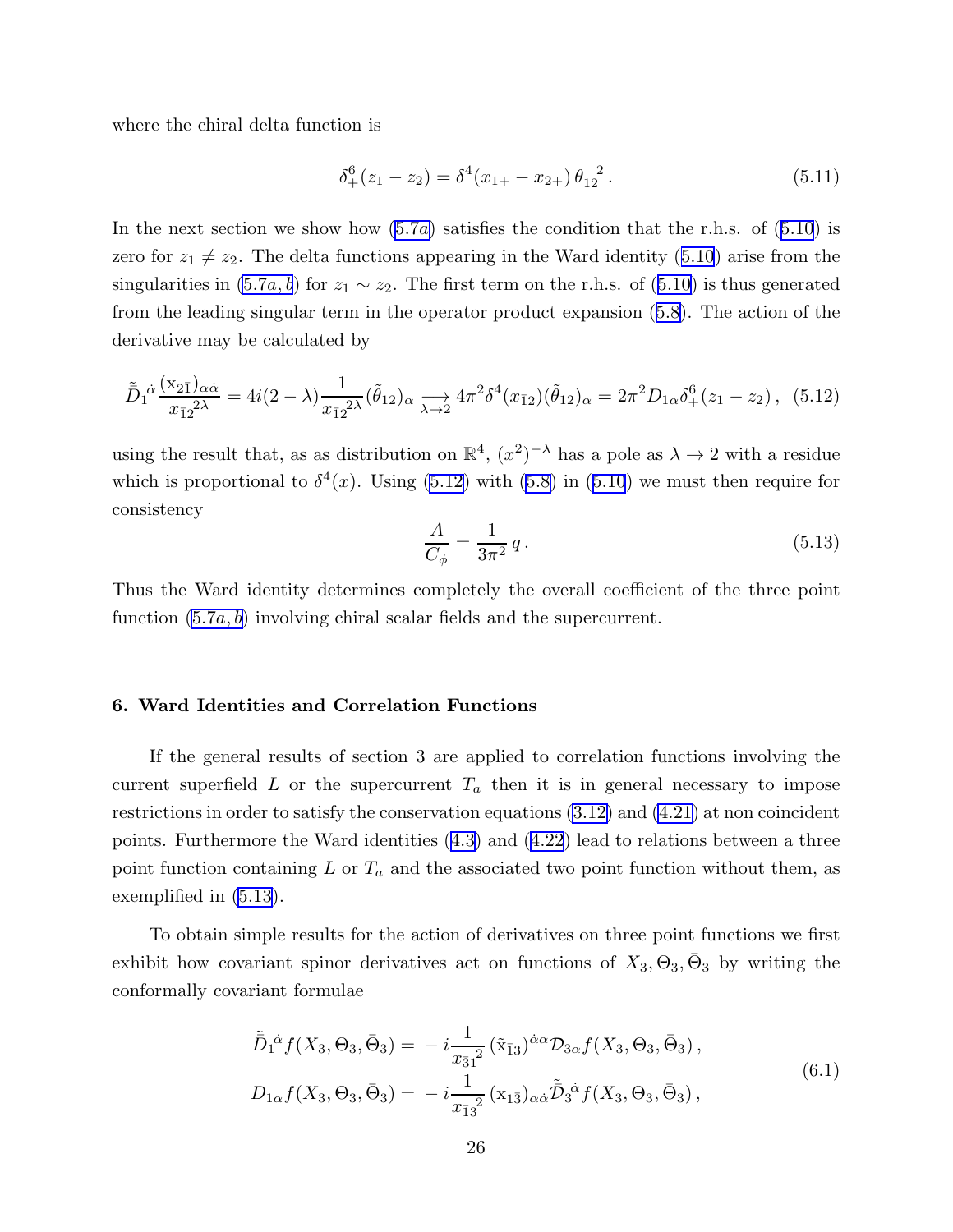<span id="page-27-0"></span>where, for  $X_3, \Theta_3, \bar{\Theta}_3 \longrightarrow X, \Theta, \bar{\Theta}$  and  $\mathcal{D}_3, \bar{\mathcal{D}}_3 \longrightarrow \mathcal{D}, \bar{\mathcal{D}},$ 

$$
\mathcal{D}_{\alpha} = \frac{\partial}{\partial \Theta^{\alpha}} - 2i(\sigma^{a}\bar{\Theta})_{\alpha} \frac{\partial}{\partial X^{a}}, \qquad \bar{\mathcal{D}}_{\dot{\alpha}} = -\frac{\partial}{\partial \bar{\Theta}^{\dot{\alpha}}}.
$$
(6.2)

Withthese definitions and from the relation ([2.50](#page-10-0))  $\bar{X} = X + 2i\Theta\sigma\bar{\Theta}$  it is easy to verify that $\mathcal{D}_{\alpha}\bar{X}^a = 0$  which is in accord with [\(6.1\)](#page-26-0) since  $\bar{D}_{1\dot{\alpha}}\bar{X}_3 = 0$ . From ([6.1\)](#page-26-0) we may then find

$$
\tilde{\bar{D}}_{1}{}^{\dot{\alpha}}\left(\frac{1}{(x_{\bar{1}3}^{2})^{2}}(x_{3\bar{1}})_{\alpha\dot{\alpha}}F^{\alpha}(X_{3},\Theta_{3},\bar{\Theta}_{3})\right) = -i\frac{1}{x_{\bar{3}1}^{2}x_{\bar{1}3}^{2}}\mathcal{D}_{3\alpha}F^{\alpha}(X_{3},\Theta_{3},\bar{\Theta}_{3}),
$$
\n
$$
\tilde{D}_{1}{}^{\alpha}\left(\frac{1}{(x_{\bar{3}1}^{2})^{2}}(x_{1\bar{3}})_{\alpha\dot{\alpha}}\bar{F}^{\dot{\alpha}}(X_{3},\Theta_{3},\bar{\Theta}_{3})\right) = -i\frac{1}{x_{\bar{3}1}^{2}x_{\bar{1}3}^{2}}\bar{\mathcal{D}}_{3\dot{\alpha}}\bar{F}^{\dot{\alpha}}(X_{3},\Theta_{3},\bar{\Theta}_{3}),
$$
\n(6.3)

and also

$$
\bar{D}_1{}^2 \left( \frac{1}{x_{\bar{1}3}{}^2} f(X_3, \Theta_3, \bar{\Theta}_3) \right) = \frac{1}{(x_{\bar{3}1}{}^2)^2} \mathcal{D}_3{}^2 f(X_3, \Theta_3, \bar{\Theta}_3), \tag{6.4}
$$

with a similar formula involving  $D_1^2$ .

With these results it is str[a](#page-25-0)ightforward to check that  $(5.7a)$  satisfies the requirement from [\(5.10\)](#page-25-0) that  $\tilde{\bar{D}}_1^{\dot{\alpha}}, \tilde{D}_1^{\alpha} \langle \mathrm{T}_{\alpha \dot{\alpha}}(z_1) \phi(z_{2+}) \bar{\phi}(z_3-) \rangle = 0$  at least for  $z_1 \neq z_2, z_3$  since applying (6.3) in this case requires only that

$$
\mathcal{D}_{\alpha} \frac{\tilde{X}^{\dot{\alpha}\alpha}}{(X^2)^2} = 0, \qquad \bar{\mathcal{D}}_{\dot{\alpha}} \frac{\tilde{X}^{\dot{\alpha}\alpha}}{(X^2)^2} = 0, \tag{6.5}
$$

which are easily verified.

We now apply the general result to the three point function for the internal symmetry current scalar superfield  $L_i$ , where i is a group index. Applying [\(3.31\)](#page-16-0), with  $q_L = \bar{q}_L = 1$ , gives

$$
\langle L_i(z_1)L_j(z_2)L_k(z_3)\rangle = \frac{1}{x_{\bar{3}1}^2 x_{\bar{1}3}^2 x_{\bar{3}2}^2 x_{\bar{2}3}^2} t_{ijk}(X_3, \bar{X}_3), \qquad (6.6)
$$

and  $t_{ijk}(X,\bar{X})$  is homogeneous

$$
t_{ijk}(\rho X, \rho \bar{X}) = \rho^{-2} t_{ijk}(X, \bar{X}), \qquad (6.7)
$$

and satisfies the symmetry relations

$$
t_{ijk}(X,\bar{X}) = t_{jik}(-\bar{X}, -X) = t_{jki}(X^I, \bar{X}^I).
$$
 (6.8)

Applying the conservation equation([3.12](#page-13-0)) leads from (6.4) to

$$
\mathcal{D}^2 t_{ijk}(X, \bar{X}) = \bar{\mathcal{D}}^2 t_{ijk}(X, \bar{X}) = 0.
$$
 (6.9)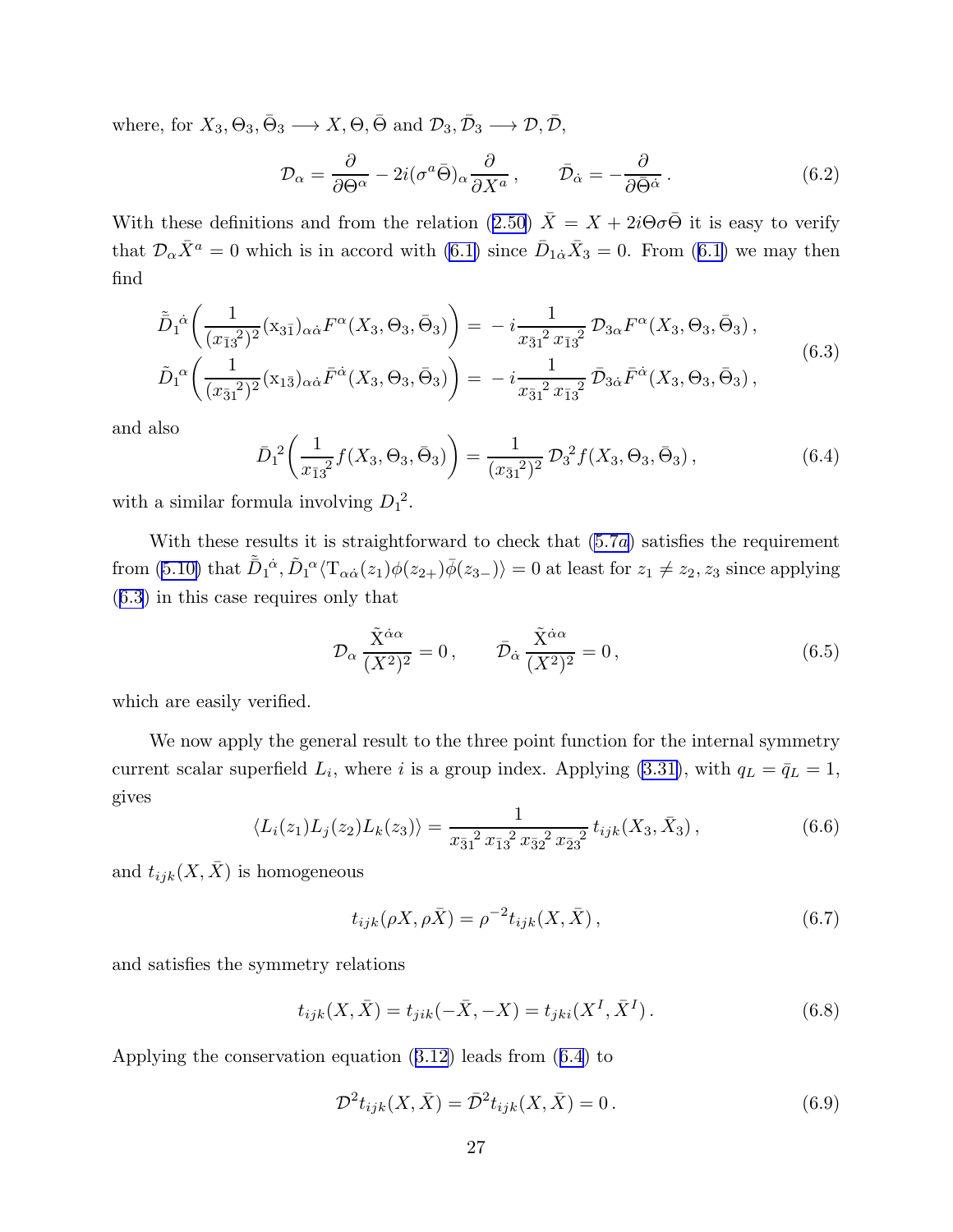<span id="page-28-0"></span>The solution of these conditions is straightforward<sup>12</sup>

$$
t_{ijk}(X,\bar{X}) = C_f \, if_{ijk} \left(\frac{1}{X^2} - \frac{1}{\bar{X}^2}\right) + C_d \, d_{ijk} \left(\frac{1}{X^2} + \frac{1}{\bar{X}^2}\right),\tag{6.10}
$$

where  $f_{ijk}$ ,  $d_{ijk}$  are totally antisymmetric, symmetric group tensors.

Weanalyse first the contribution involving  $f_{ijk}$  when ([6.6](#page-27-0)) and (6.10) give

$$
\langle L_i(z_1)L_j(z_2)L_k(z_3)\rangle_f = C_f i f_{ijk} \left(\frac{1}{x_{\bar{1}3}^2 x_{\bar{3}2}^2 x_{\bar{2}1}^2} - \frac{1}{x_{\bar{3}1}^2 x_{\bar{2}3}^2 x_{\bar{1}2}^2}\right).
$$
(6.11)

To obtain Ward identities we assume that under infinitesimal group transformations as considered in  $(4.2)$ , $(4.3)$ 

$$
\delta_{\epsilon,\bar{\epsilon}}L_i = -f_{ijk}\frac{1}{2}(\epsilon_j + \bar{\epsilon}_j)L_k + i(\epsilon_j - \bar{\epsilon}_j)K_{ij}.
$$
\n(6.12)

and then [\(4.3\)](#page-19-0), assuming  $\langle K_{ij}L_k \rangle = 0$ , gives

$$
\frac{1}{4}\overline{D}_1^2\langle L_i(z_1)L_j(z_2)L_k(z_3)\rangle \n+ \frac{1}{2}f_{ij\ell}\delta_+^6(z_1-z_2)\langle L_\ell(z_2)L_k(z_3)\rangle + \frac{1}{2}f_{ik\ell}\delta_+^6(z_1-z_3)\langle L_j(z_2)L_\ell(z_3)\rangle = 0,
$$
\n(6.13)

with a similar equation involving  $D_1^2$ . From  $(3.41)$  we may take

$$
\langle L_i(z_1)L_j(z_2) \rangle = C_L \, \delta_{ij} \frac{1}{x_{\bar{2}1}^2 x_{\bar{1}2}^2} \,, \tag{6.14}
$$

and using the counterpart to [\(5.12\)](#page-26-0),

$$
\bar{D}_1^2 \frac{1}{x_{\bar{1}2}^2} = -i16\pi^2 \delta_+^6 (z_1 - z_2), \qquad (6.15)
$$

it is easy to see that  $(6.11)$  is compatible with  $(6.13)$  and  $(6.14)$  if

$$
8\pi^2 C_f = C_L \,. \tag{6.16}
$$

The part of the three point function involving  $d_{ijk}$  may be written as

$$
\langle L_i(z_1)L_j(z_2)L_k(z_3)\rangle_d = C_d d_{ijk} \left(\frac{1}{x_{\bar{1}3}^2 x_{\bar{3}2}^2 x_{\bar{2}1}^2} + \frac{1}{x_{\bar{3}1}^2 x_{\bar{2}3}^2 x_{\bar{1}2}^2}\right) - 4\pi^2 i C_d d_{ijk} \left(\delta^8(z_1 - z_2) \frac{1}{x_{\bar{3}2}^2 x_{\bar{2}3}^2} + \delta^8(z_2 - z_3) \frac{1}{x_{\bar{1}3}^2 x_{\bar{3}1}^2} + \delta^8(z_3 - z_1) \frac{1}{x_{\bar{2}1}^2 x_{\bar{1}2}^2}\right),
$$
\n(6.17)

<sup>&</sup>lt;sup>12</sup> This demonstrates that  $\mathcal{N} = 1$  superconformal invariance leads to unique totally symmetric or antisymmetric expressions for the three point functions of conserved currents, as was conjectured earlier [\[23](#page-52-0)].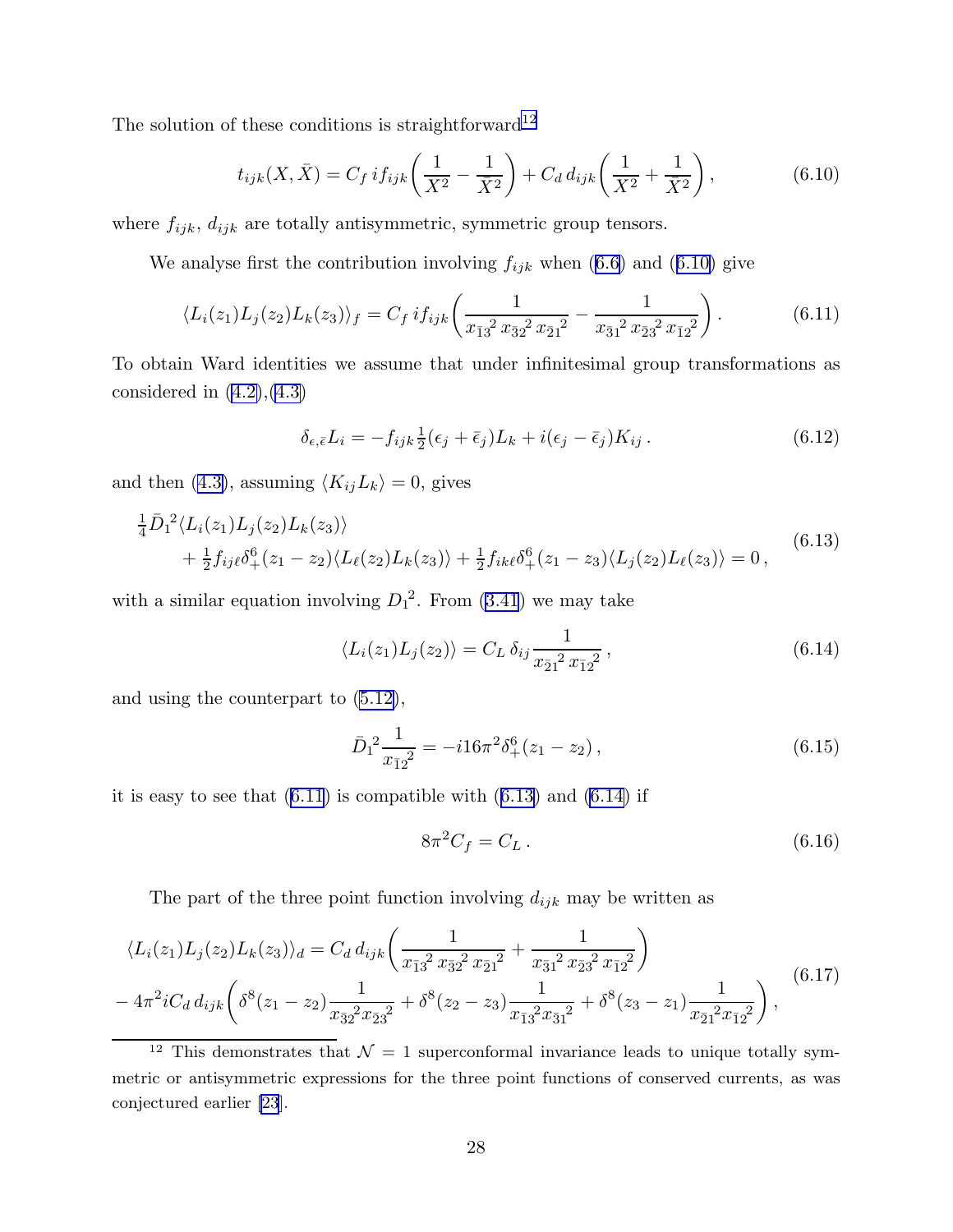<span id="page-29-0"></span>with

$$
\delta^{8}(z_1 - z_2) = \delta^{4}(x_1 - x_2) \theta_{12}^{2} \bar{\theta}_{12}^{2}. \qquad (6.18)
$$

Since  $-\frac{1}{4}\bar{D}_1^2\delta^8(z_1-z_2)=\delta^6_+(z_1-z_2)$ , the chiral  $\delta$ -function defined in [\(5.11](#page-26-0)), the second line of([6.17](#page-28-0)) removes terms involving a single delta function from  $\bar{D}_1^2 \langle L_i(z_1) L_j(z_2) L_k(z_3) \rangle_d$ , such as were present in([6.13\)](#page-28-0). The potentiality of introducing such contact terms to impose the conservation equations is a reflection of the ambiguities in the precise definition of this three point function as a distribution arising from the singular behaviour at coincident points.

A more careful consideration reveals the supersymmetric counterpart of the well known axial anomalies when calculating the action of  $\bar{D}_1{}^2$  on [\(6.17\)](#page-28-0). To demonstrate the necessary presence of such anomalies in the present formalism and to determine their form we make use of the representation([3.16](#page-14-0)) to impose the conservation equations [\(3.12\)](#page-13-0) trivially at  $z_1, z_2$ . Thus, suppressing group indices so that  $d_{ijk} \rightarrow 1$ ,

$$
\langle L(z_1)L(z_2)L(z_3)\rangle = \tilde{D}_2{}^{\beta} \tilde{D}_1{}^{\alpha} \Gamma_{\alpha\beta}(z_{1+}, z_{2+}, z_3) + \Gamma_{\text{loc}}(z_1, z_2, z_3), \tag{6.19}
$$

where  $\Gamma_{\text{loc}}(z_1, z_2, z_3)$  is a purely local contact term which is necessary to ensure that the representation for the three point function for  $L$  in (6.19) is symmetric. Assuming superconformal invariance  $\Gamma_{\alpha\beta}(z_{1+}, z_{2+}, z_3) = -\Gamma_{\beta\alpha}(z_{2+}, z_{1+}, z_3)$  is then determined by requiring it to be a three point function of the general form in [\(3.31\)](#page-16-0) with  $q_1 = q_2 = \frac{3}{2}$  $\frac{3}{2}, \bar{q}_1 = \bar{q}_2 = 0$ which gives in this case

$$
\Gamma_{\alpha\beta}(z_{1+}, z_{2+}, z_3) = C_d \frac{(x_{1\bar{3}})_{\alpha\dot{\alpha}} (x_{2\bar{3}})_{\beta\dot{\beta}}}{(x_{\bar{3}1}^2 x_{\bar{3}2}^2)^2} \varepsilon^{\dot{\alpha}\dot{\beta}} \frac{\bar{\Theta}_3^2}{2X_3^2}, \qquad \frac{\bar{\Theta}_3^2}{X_3^2} = \frac{\bar{\Theta}_3^2}{\bar{X}_3^2}.
$$
 (6.20)

Theoverall coefficient is chosen so that, using  $(6.3)$  $(6.3)$  $(6.3)$ ,  $(6.19)$  gives the symmetric form

$$
\langle L(z_1)L(z_2)L(z_3)\rangle = C_d \left(\frac{1}{x_{\bar{1}3}^2 x_{\bar{3}2}^2 x_{\bar{2}1}^2} + \frac{1}{x_{\bar{3}1}^2 x_{\bar{2}3}^2 x_{\bar{1}2}^2}\right),\tag{6.21}
$$

at non coincident points. The singularities which appear in the expression (6.20) for  $\Gamma_{\alpha\beta}(z_{1+}, z_{2+}, z_3)$  at coincident points are integrable and hence possible ambiguities proportional to derivatives of  $\delta$ -functions, which arise for (6.21), are not present. By its construction the representation (6.19) ensures that anomalies arising from the first term on the r.h.s. are confined to the action of  $\bar{D}_3^2$  and  $D_3^2$ . To obtain the anomalies explicitly it is convenient to rewrite (6.20) in the alternative form [\(3.36](#page-17-0))

$$
\Gamma_{\alpha\beta}(z_{1+}, z_{2+}, z_3) = -C_d \frac{(x_{2\bar{1}})_{\beta\dot{\beta}}}{(x_{\bar{1}2}^2)^2} \frac{1}{x_{\bar{1}3}^2 x_{\bar{3}1}^2} \varepsilon^{\dot{\alpha}\dot{\beta}} \bar{X}_{1\alpha\dot{\alpha}} \frac{\bar{\Theta}_1^2}{2(\bar{X}_1^2)^2},
$$
(6.22)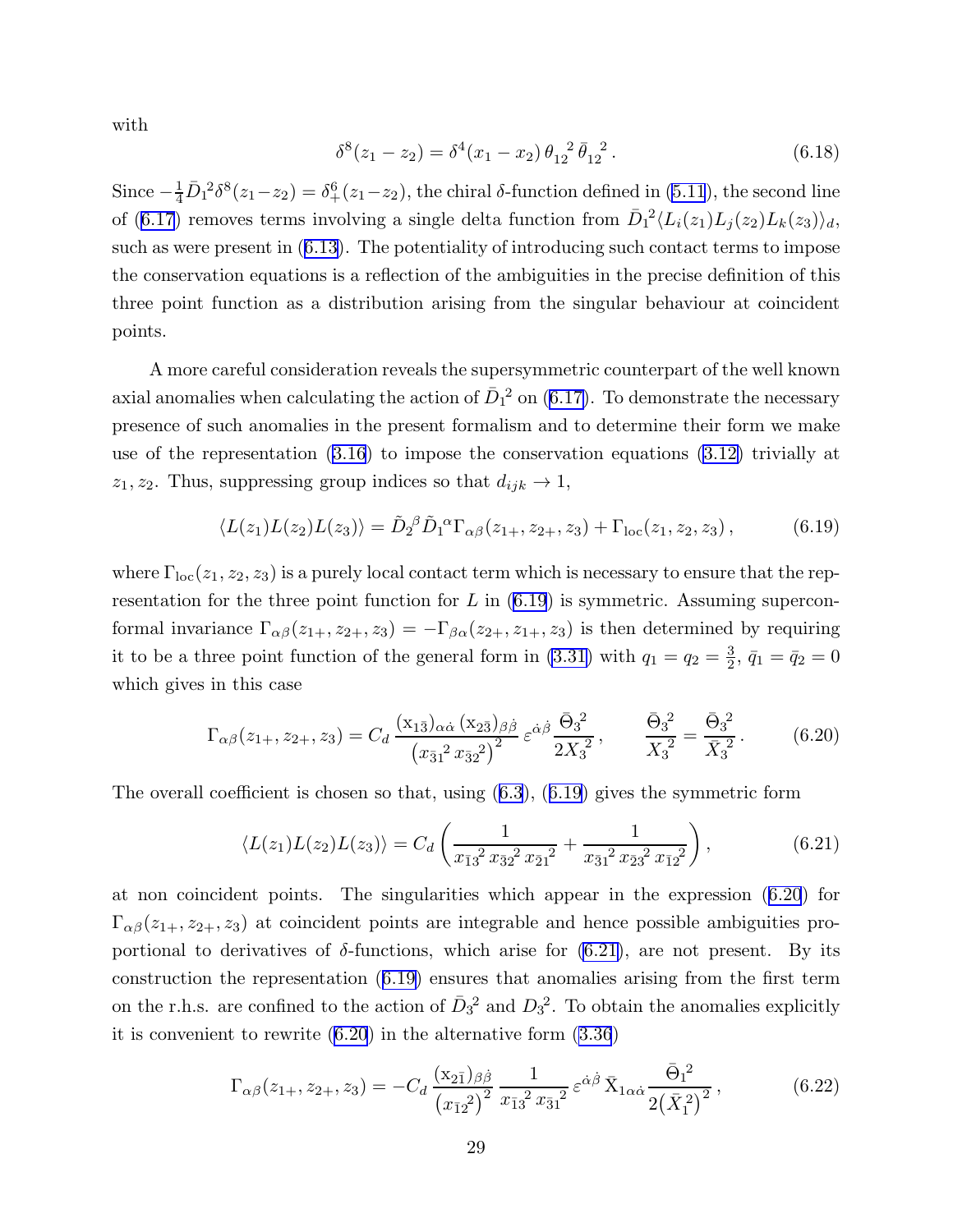<span id="page-30-0"></span>so that, using the analogous result to  $(6.4)$  for  $D_3^2$ , reduces calculating the action of  $D_3^2$ to  $\bar{\mathcal{D}}_1^2 \bar{\Theta}_1^2 = -4$  and hence

$$
D_3^2 \Gamma_{\alpha\beta}(z_{1+}, z_{2+}, z_3) = -2C_d \frac{(x_{1\bar{3}})_{\alpha\dot{\alpha}} (x_{2\bar{3}})_{\beta\dot{\beta}}}{(x_{\bar{3}1}^2 x_{\bar{3}2}^2)^2} \varepsilon^{\dot{\alpha}\dot{\beta}}.
$$
 (6.23)

With the aid of

$$
\tilde{D}_1^{\alpha} \frac{(\mathbf{x}_{1\bar{3}})_{\alpha\dot{\alpha}}}{(x_{\bar{3}1}^2)^2} = 2\pi^2 \bar{D}_{1\dot{\alpha}} \delta^6_{-}(z_1 - z_3) ,\qquad (6.24)
$$

andsimilarly for  $\tilde{D}_2{}^{\beta}$ , ([6.19\)](#page-29-0) gives

$$
D_3^2(\tilde{D}_2{}^\beta \tilde{D}_1{}^\alpha \Gamma_{\alpha\beta}(z_{1+}, z_{2+}, z_3)) = 8\pi^4 C_d \,\bar{D}_{1\dot{\alpha}}\delta^6_-(z_1 - z_3) \,\tilde{\bar{D}}_2{}^{\dot{\alpha}}\delta^6_-(z_2 - z_3) \,. \tag{6.25}
$$

A similar calculation for  $\bar{D}_3^2\Gamma_{\alpha\beta}(z_{1+}, z_{2+}, z_3)$  naively gives zero but in this case it is necessary to be more careful in the treatment of singularities at coincident points. If we modify([6.19](#page-29-0)) to

$$
\Gamma_{\alpha\beta}(z_{1+}, z_{2+}, z_3)_{\lambda_1, \lambda_2} = C_d \, \frac{(\mathbf{x}_{1\bar{3}})_{\alpha\dot{\alpha}} \, (\mathbf{x}_{2\bar{3}})_{\beta\dot{\beta}}}{x_{\bar{3}1}^{2(2+\lambda_1)} x_{\bar{3}2}^{2(2+\lambda_2)}} \, \varepsilon^{\dot{\alpha}\dot{\beta}} \, \frac{\bar{\Theta}_3^2}{2X_3^2} \,, \tag{6.26}
$$

then

$$
\bar{D}_3^2 \Gamma_{\alpha\beta}(z_{1+}, z_{2+}, z_3)_{\lambda_1, \lambda_2} = 8C_d(\lambda_1 + \lambda_2)(\lambda_1 + \lambda_2 + 1)\theta_{13}^2 \theta_{23}^2 \frac{(\mathbf{x}_{13})_{\alpha\dot{\alpha}}(\mathbf{x}_{23})_{\beta\dot{\beta}}\,\varepsilon^{\dot{\alpha}\dot{\beta}}}{x_{12}^2 x_{13}^{2(2+\lambda_1)} x_{23}^{2(2+\lambda_1)}},
$$
\n(6.27)

where here  $x_{12} = x_{1+} - x_{2+}$ . As  $\lambda_1, \lambda_2 \to 0$  the factor on the r.h.s. of (6.27) depending on  $x_{12}, x_{13}, x_{23}$  generates a pole in  $\lambda_1 + \lambda_2$  with a residue  $\propto \delta^4(x_{13})\delta^4(x_{23})$  so that

$$
\bar{D}_3^2 \Gamma_{\alpha\beta}(z_{1+}, z_{2+}, z_3) = 8\pi^4 C_d \,\varepsilon_{\alpha\beta} \,\delta_+^6(z_1 - z_3) \delta_+^6(z_2 - z_3) \,,\tag{6.28}
$$

and hence, similar to (6.25),

$$
\bar{D}_3^2(\tilde{D}_2{}^\beta \tilde{D}_1{}^\alpha \Gamma_{\alpha\beta}(z_{1+}, z_{2+}, z_3)) = 8\pi^4 C_d \tilde{D}_1{}^\alpha \delta_+^6(z_1 - z_3) D_{2\alpha} \delta_+^6(z_2 - z_3). \tag{6.29}
$$

To obtain a suitable expression for  $\Gamma_{\text{loc}}(z_1, z_2, z_3)$  we first define

$$
16f(z_1, z_2, z_3)
$$
  
=  $\bar{D}_{3\dot{\alpha}} \delta^8(z_3 - z_1) D_3^2 \tilde{D}_3{}^{\dot{\alpha}} \delta^8(z_3 - z_2) + \tilde{D}_3{}^{\alpha} (\delta^8(z_3 - z_1) \bar{D}_3{}^2 D_{3\alpha} \delta^8(z_3 - z_2))$  (6.30)  
=  $\bar{D}_{3\dot{\alpha}} (\delta^8(z_3 - z_1) D_3{}^2 \tilde{D}_3{}^{\dot{\alpha}} \delta^8(z_3 - z_2)) + \tilde{D}_3{}^{\alpha} \delta^8(z_3 - z_1) \bar{D}_3{}^2 D_{3\alpha} \delta^8(z_3 - z_2).$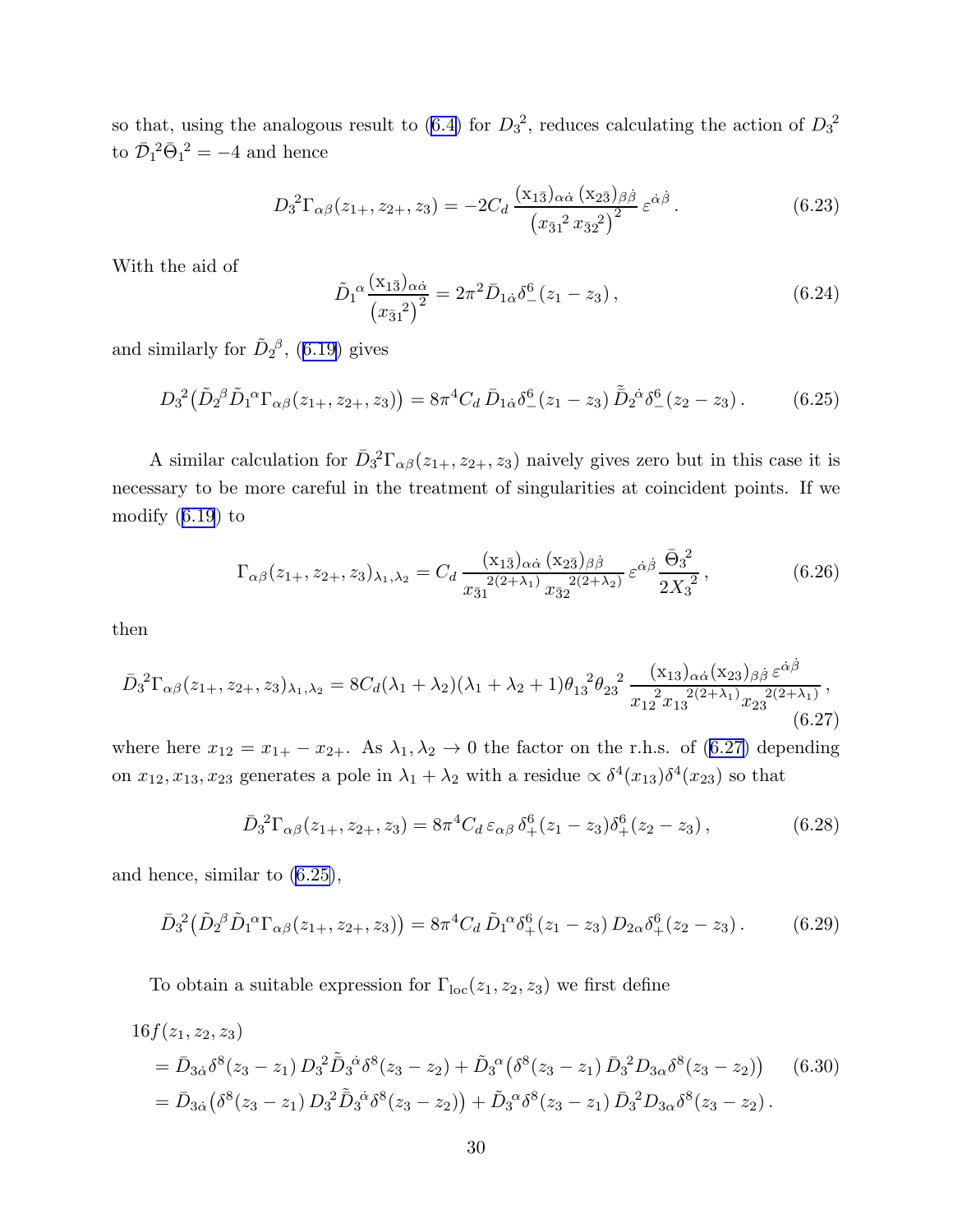<span id="page-31-0"></span>which has the properties

$$
D_3^2 f(z_1, z_2, z_3) = \bar{D}_{1\dot{\alpha}} \delta^6_{-}(z_1 - z_3) \tilde{D}_2^{\dot{\alpha}} \delta^6_{-}(z_2 - z_3),
$$
  
\n
$$
\bar{D}_3^2 f(z_1, z_2, z_3) = \tilde{D}_1^{\alpha} \delta^6_{+}(z_1 - z_3) D_{2\alpha} \delta^6_{+}(z_2 - z_3),
$$
  
\n
$$
D_2^2 f(z_1, z_2, z_3) = \bar{D}_2^2 f(z_1, z_2, z_3) = 0, \qquad f(z_1, z_2, z_3) = -f(z_3, z_2, z_1).
$$
\n(6.31)

If we take

$$
\Gamma_{\text{loc}}(z_1, z_2, z_3) = -\frac{8}{3}\pi^4 C_d \big(f(z_1, z_2, z_3) + f(z_2, z_1, z_3)\big),\tag{6.32}
$$

then (6.31) and([6.25](#page-30-0)),([6.29\)](#page-30-0) give

$$
D_3^2 \langle L(z_1)L(z_2)L(z_3)\rangle = \frac{8}{3}\pi^4 C_d \,\bar{D}_{1\dot{\alpha}}\delta^6_-(z_1 - z_3) \,\tilde{\bar{D}}_2^{\dot{\alpha}}\delta^6_-(z_2 - z_3) \,,
$$
  
\n
$$
\bar{D}_3^2 \langle L(z_1)L(z_2)L(z_3)\rangle = \frac{8}{3}\pi^4 C_d \,\tilde{D}_1^{\alpha}\delta^6_+(z_1 - z_3) \,D_{2\alpha}\delta^6_+(z_2 - z_3) \,,
$$
\n(6.33)

and also the corresponding results required by symmetry of  $\langle L(z_1)L(z_2)L(z_3)\rangle$ .

If an external real superfield  $V$  is coupled to  $L$  through an additional term in the action  $S_V = 2 \int d^8 z LV$  then the results in (6.33) can be summarised through the operator equations

$$
\bar{D}^2 \langle L \rangle_V = -\frac{16}{3} \pi^4 C_d W^2 \,, \qquad D^2 \langle L \rangle_V = -\frac{16}{3} \pi^4 C_d \, \overline{W}^2 \,, \tag{6.34}
$$

where  $W, \overline{W}$  are as in [\(4.27](#page-23-0)). For the associated current  $J_a$ , defined by  $J_{\alpha\dot{\alpha}} = -\frac{1}{2}$  $\frac{1}{2}[D_{\alpha}, \bar{D}_{\dot{\alpha}}]L,$ then (6.33) gives

$$
\partial_a \langle J^a \rangle_V = \frac{1}{16} i [D^2, \bar{D}^2] \langle L \rangle_V = -\frac{1}{3} \pi^4 C_d i \left( D^2 W^2 - \bar{D}^2 \overline{W}^2 \right), \tag{6.35}
$$

which reduces to the standard form for the anomaly of the axial current in a  $U(1)$  gauge field background.

## 7. Supercurrent Correlation Functions

We here apply the general results of section 3 to a couple of particular non trivial cases involving the supercurrent. First we consider the three point function involving two supercurrentsand a scalar superfield with  $q = \bar{q}$ . Adapting the general form ([3.31](#page-16-0)) to this case we have

$$
\langle T_{\alpha\dot{\alpha}}(z_1) T_{\beta\dot{\beta}}(z_2) O(z_3) \rangle = \frac{(x_{1\bar{3}})_{\alpha\dot{\gamma}} (x_{3\bar{1}})_{\gamma\dot{\alpha}} (x_{2\bar{3}})_{\beta\dot{\delta}} (x_{3\bar{2}})_{\delta\dot{\beta}}}{(x_{\bar{3}1}^2 x_{\bar{1}3}^2 x_{\bar{3}2}^2 x_{\bar{2}3}^2)^2} t^{\dot{\gamma}\gamma,\dot{\delta}\delta} (X_3, \bar{X}_3).
$$
 (7.1)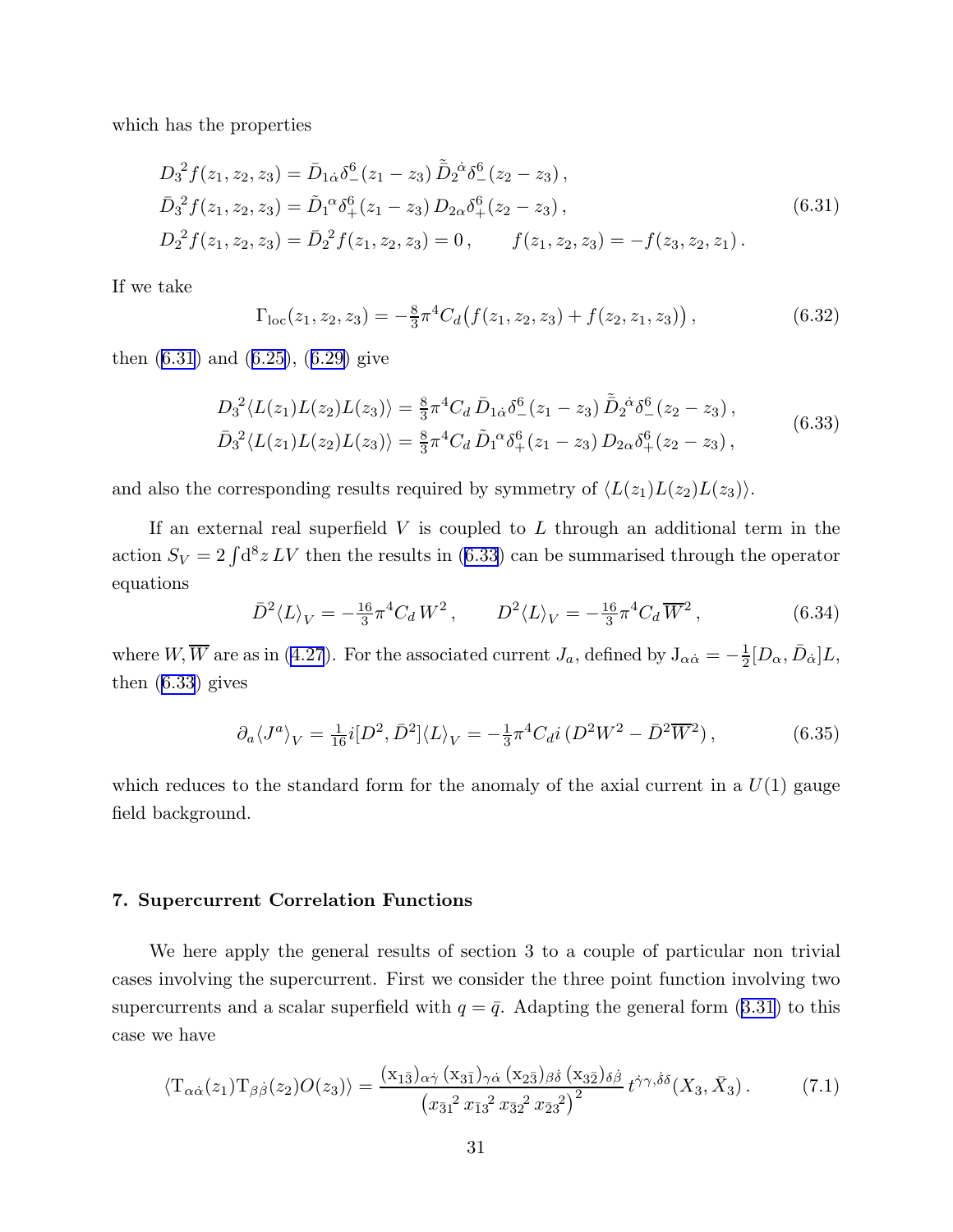<span id="page-32-0"></span>It remains to determine the form of  $t_{ab}(X,\bar{X}) = \frac{1}{4}(\sigma_a)_{\alpha\dot{\alpha}}(\sigma_b)_{\beta\dot{\beta}}t^{\dot{\alpha}\alpha,\dot{\beta}\beta}(X,\bar{X}),$  using 4vector notation for convenience, which is homogeneous of degree  $2(q - 3)$ . From the invarianceof ([7.1\)](#page-31-0) under  $z_1 \leftrightarrow z_2$ , when  $X_3 \leftrightarrow -\bar{X}_3$ , and  $\alpha\dot{\alpha} \leftrightarrow \beta\dot{\beta}$  this satisfies the symmetry condition

$$
t_{ab}(X,\bar{X}) = t_{ba}(-\bar{X}, -X),
$$
\n(7.2)

and also the reality constraint

$$
t_{ab}(X,\bar{X})^* = t_{ab}(\bar{X},X).
$$
\n(7.3)

A general form compatible with (7.2) and (7.3) is

$$
t_{ab}(X,\bar{X}) = \frac{\eta_{ab}}{(X\cdot\bar{X})^{3-q}} \left(A + B\frac{P^2}{X\cdot\bar{X}}\right) + X_{(a}\bar{X}_{b)} \frac{1}{(X\cdot\bar{X})^{4-q}} \left(C + D\frac{P^2}{X\cdot\bar{X}}\right)
$$
  
+ 
$$
E i\epsilon_{abcd} X^c \bar{X}^d \frac{1}{(X\cdot\bar{X})^{4-q}},
$$
 (7.4)

where  $A, B, C, D, E$  are real coefficients and we have defined

$$
\bar{X}_a - X_a = iP_a, \qquad P_a P_b = \frac{1}{4} \eta_{ab} P^2, \quad P^2 = -8\Theta^2 \bar{\Theta}^2. \tag{7.5}
$$

Using the results in [\(6.3\)](#page-27-0) and [\(6.2\)](#page-27-0) the conservation equation following from applying  $\tilde{\bar{D}}_1{}^{\dot{\alpha}}$ to [\(7.1\)](#page-31-0) leads to

$$
\Theta \sigma^c \tilde{\sigma}^a \frac{\partial}{\partial \bar{X}^c} t_{ab}(X, \bar{X}) = 0.
$$
 (7.6)

The terms resulting from  $(7.6)$  which are  $O(P^0)$  give

$$
C = -\frac{3-q}{\frac{3}{2}-q}A, \qquad E = -\frac{1}{2}(1-q)C, \tag{7.7}
$$

while, using  $\Theta P^2 = 0$  and  $\Theta P_a = \Theta^2 \tilde{\Theta} \tilde{\sigma}_a$ , the  $O(P)$  terms determine B and D,

$$
B = \frac{1}{8}(3-q)(4-q)A, \qquad D = \frac{1}{8}(3-q)(4-q)C.
$$
 (7.8)

The remaining conservation equations follow automatically as a consequence of the symmetry and reality conditions  $(7.2)$  and  $(7.3)$ . Thus the three point function  $(7.1)$  is uniquely determined up to an overall constant although there are no Ward identities in this case which allow the constant to be determined.

It is also convenient to rewrite the result([7.1](#page-31-0)) in the form given by([3.36](#page-17-0)) so that

$$
\langle T_{\alpha\dot{\alpha}}(z_1) T_{\beta\dot{\beta}}(z_2) O(z_3) \rangle = -\frac{(x_{2\bar{1}})_{\beta\dot{\gamma}} (x_{1\bar{2}})_{\gamma\dot{\beta}}}{(x_{\bar{1}2}^2 x_{\bar{2}1}^2)^2} \frac{1}{(x_{3\bar{2}}^2 x_{\bar{1}3}^2)^q} \tilde{t}_{\alpha\dot{\alpha},\dot{\gamma}} \tilde{t}_{(X_1, \bar{X}_1)}.
$$
(7.9)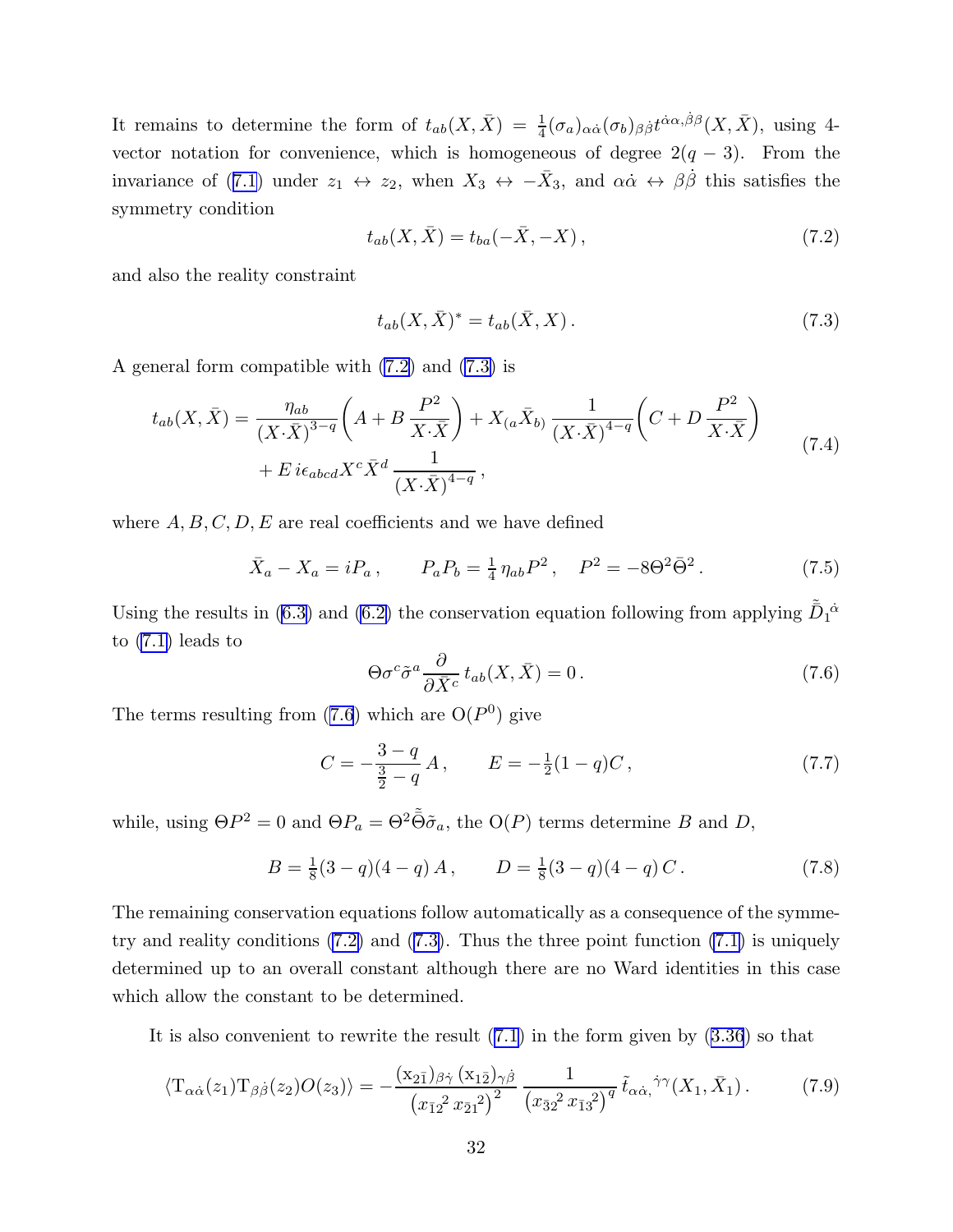<span id="page-33-0"></span>Toobtain  $\tilde{t}_{ab}(X,\bar{X})$  we first use ([3.35](#page-17-0)) with the result ([3.26](#page-15-0)) for  $X^I, \bar{X}^I$  and  $\det I = -1$ to give

$$
\bar{t}_{ab}(X^I, \bar{X}^I) = I_a{}^c(\bar{X}, X)I_b{}^d(\bar{X}, X) t_{cd}(X, \bar{X}) = t_{ab}(X, \bar{X}), \qquad (7.10)
$$

and then applying([3.37](#page-17-0))

$$
\tilde{t}_{ab}(X,\bar{X}) = \frac{1}{(X^2\bar{X}^2)^{q-\frac{3}{2}}}I^c{}_b(\bar{X},X)\,t_{ac}(X,\bar{X}).\tag{7.11}
$$

Using the explicit form for  $I_{ab}$ ,

$$
I_{ab}(\bar{X}, X) = \frac{1}{(X^2 \bar{X}^2)^{\frac{1}{2}}} \left( \eta_{ab} X \cdot \bar{X} - 2X_{(a} \bar{X}_{b)} - i \epsilon_{abcd} X^c \bar{X}^d \right), \tag{7.12}
$$

and

$$
\frac{1}{(X^2\bar{X}^2)^{\rho}} = \frac{1}{(X\cdot\bar{X})^{2\rho}} \left(1 + \frac{3}{4}\rho\,\frac{P^2}{X\cdot\bar{X}}\right),\tag{7.13}
$$

we find that if

$$
\tilde{t}_{ab}(X,\bar{X}) = \frac{\eta_{ab}}{(X\cdot\bar{X})^q} \left(\tilde{A} + \tilde{B}\frac{P^2}{X\cdot\bar{X}}\right) + X_{(a}\bar{X}_{b)} \frac{1}{(X\cdot\bar{X})^{q+1}} \left(\tilde{C} + \tilde{D}\frac{P^2}{X\cdot\bar{X}}\right)
$$
\n
$$
+ \tilde{E}\,i\epsilon_{abcd}X^c\bar{X}^d \frac{1}{(X\cdot\bar{X})^{q+1}},
$$
\n(7.14)

then (7.11) implies

$$
\tilde{A} = A
$$
,  $\tilde{C} = -C - 2A = -\frac{q}{q - \frac{3}{2}}A$ ,  $\tilde{E} = E - A = \frac{1}{2}(q - 2)\tilde{C}$ , (7.15)

and

$$
\tilde{B} = B + \frac{3}{4}(q-1)A + \frac{1}{8}C - \frac{1}{2}E = \frac{1}{8}q(q+1)A,
$$
  
\n
$$
\tilde{D} = -D - \frac{1}{4}(3q-2)C - 2B - \frac{3}{2}(q-1)A + \frac{1}{2}E = \frac{1}{8}q(q+1)\tilde{C}.
$$
\n(7.16)

Theresults (7.15) and (7.16) are similar in form to ([7.7](#page-32-0)) and [\(7.8\)](#page-32-0) with  $q \leftrightarrow 3 - q$  which isnecessary for the analogous conservation equation to ([7.6](#page-32-0)) to be satisfied by  $\tilde{t}_{ab}(X,\bar{X})$ . When $q = 0$ ,  $\tilde{t}_{ab} = A\eta_{ab}$ , or  $\tilde{t}_{\alpha\dot{\alpha}}{}^{\dot{\beta}\beta} = -2A \delta_{\alpha}{}^{\beta} \delta_{\dot{\alpha}}{}^{\dot{\beta}}$ , and ([7.9](#page-32-0)) reduces to the form in ([3.43](#page-18-0)), as expected since  $O$  is then the identity operator. We may also verify that  $(7.14)$ , with  $\tilde{B}, \tilde{D}$  determined by (7.16), obeys  $\mathcal{D}^2 \tilde{t}_{ab}(X,\bar{X}) = -4\bar{\Theta}^2 \partial_X^2 \tilde{t}_{ab}(X,\bar{X}) = 0$  which, for  $q = 1$ and using the corresponding equation to [\(6.4\)](#page-27-0), ensures that ([7.9](#page-32-0)) satisfies the conservation equations in [\(3.12](#page-13-0)) which become necessary if we let  $O \to L$ .

Using the general formula([3.40](#page-17-0)) the results for the three point function([7.1\)](#page-31-0) are equivalent to determination of the coefficient of the contribution of the scalar superfield O to the operator product expansion of two supercurrents

$$
T_a(z_1)T_b(z_2) \sim \frac{1}{C_O} \bar{t}_{ab}(x_{2\bar{1}}, x_{\bar{2}1}) O(z_2), \qquad (7.17)
$$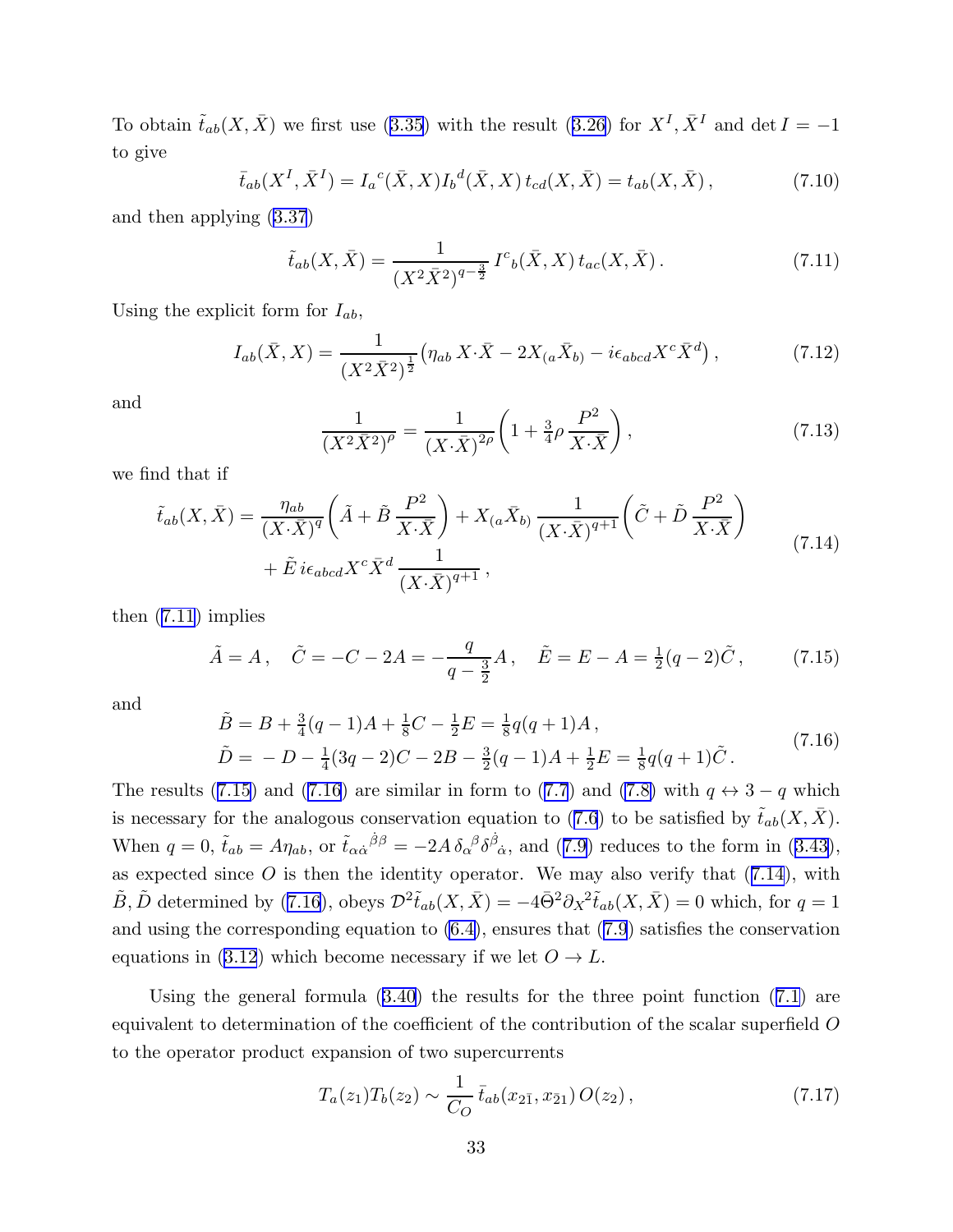<span id="page-34-0"></span>where  $\bar{t}_{ab}$  is defined by (7.[10\)](#page-33-0) and is given by the same solution of the constraints as  $t_{ab}$ but with  $E \to -E$ .

Following a similar analysis we turn to the more intricate case of the three point functionof the supercurrent by itself.<sup>13</sup> The general result  $(3.31)$  $(3.31)$  $(3.31)$  now requires

$$
\langle T_{\alpha\dot{\alpha}}(z_1) T_{\beta\dot{\beta}}(z_2) T_{\gamma\dot{\gamma}}(z_3) \rangle = \frac{(x_{1\bar{3}})_{\alpha\dot{\epsilon}} (x_{3\bar{1}})_{\epsilon\dot{\alpha}} (x_{2\bar{3}})_{\beta\dot{\eta}} (x_{3\bar{2}})_{\eta\dot{\beta}}}{(x_{\bar{3}1}^2 x_{\bar{1}3}^2 x_{\bar{3}2}^2 x_{\bar{2}3}^2)^2} t^{\dot{\epsilon}\epsilon, \dot{\eta}\eta}_{,\gamma\dot{\gamma}}(X_3, \bar{X}_3), \qquad (7.18)
$$

where it remains to determine  $t_{abc}(X,\bar{X}) = -\frac{1}{8}$  $\frac{1}{8}(\sigma_a)_{\alpha\dot{\alpha}}(\sigma_b)_{\beta\dot{\beta}}(\tilde{\sigma}_c)^{\dot{\gamma}\gamma}t^{\dot{\alpha}\alpha,\dot{\beta}\beta}{}_{,\gamma\dot{\gamma}}(X,\bar{X}),$  which is homogeneous of degree  $-3$ . As well as  $P_a$  given by [\(7.5\)](#page-32-0) it is convenient to define also

$$
Q_a = \frac{1}{2}(\bar{X}_a + X_a), \tag{7.19}
$$

so that under inversion following([3.26](#page-15-0)) they transform as

$$
Q_a^I = I_a^b(\bar{X}, X)Q_b = -Q_a, \qquad P_a^I = I_a^b(\bar{X}, X)P_b = P_a - 2\frac{Q \cdot P}{Q^2} Q_a \tag{7.20}
$$

Assuming the symmetry condition

$$
t_{abc}(X,\bar{X}) = t_{bac}(-\bar{X}, -X),
$$
\n(7.21)

we can write a general expression, depending on 9 coefficients, for it as

$$
t_{abc}(X,\bar{X}) = \frac{1}{(X\cdot\bar{X})^2} \epsilon_{abcd} Q^d \left( A + B \frac{P^2}{X\cdot\bar{X}} \right) + \frac{1}{(X\cdot\bar{X})^2} \eta_{ab} \left( CP_c + D \frac{P\cdot Q}{(X\cdot\bar{X})} Q_c \right)
$$
  
+ 
$$
\frac{1}{(X\cdot\bar{X})^2} \left( EP_{(a} + F \frac{P\cdot Q}{(X\cdot\bar{X})} Q_{(a)} \right) \eta_{b)c} + \frac{1}{(X\cdot\bar{X})^3} Q_a Q_b \left( GP_c + H \frac{P\cdot Q}{(X\cdot\bar{X})} Q_c \right)
$$
  
+ 
$$
\frac{1}{(X\cdot\bar{X})^3} J(Q_a P_b + Q_b P_a) Q_c.
$$
(7.22)

From [\(3.35](#page-17-0)) we let

$$
t'_{abc}(X,\bar{X}) = \bar{t}_{abc}(X^I,\bar{X}^I) = I_a{}^e(\bar{X},X)I_b{}^f(\bar{X},X)I_c{}^g(\bar{X},X) t_{efg}(X,\bar{X}), \tag{7.23}
$$

where, using (7.20),  $\bar{t}_{abc}(X,\bar{X}) = t_{bac}(X,\bar{X})$  and  $t'_{abc}(X,\bar{X})$  has the same form as  $t_{abc}(X,\bar{X})$  in (7.22) but with

$$
(A', B', C', E', G', J') = (A, B, C, E, G, J),\n D' = -D - 2C, \quad F' = -F - 2E, \quad H' = -H - 2G - 4J.
$$
\n(7.24)

<sup>13</sup> This case was also investigated in[[10\]](#page-51-0) but with different conclusions.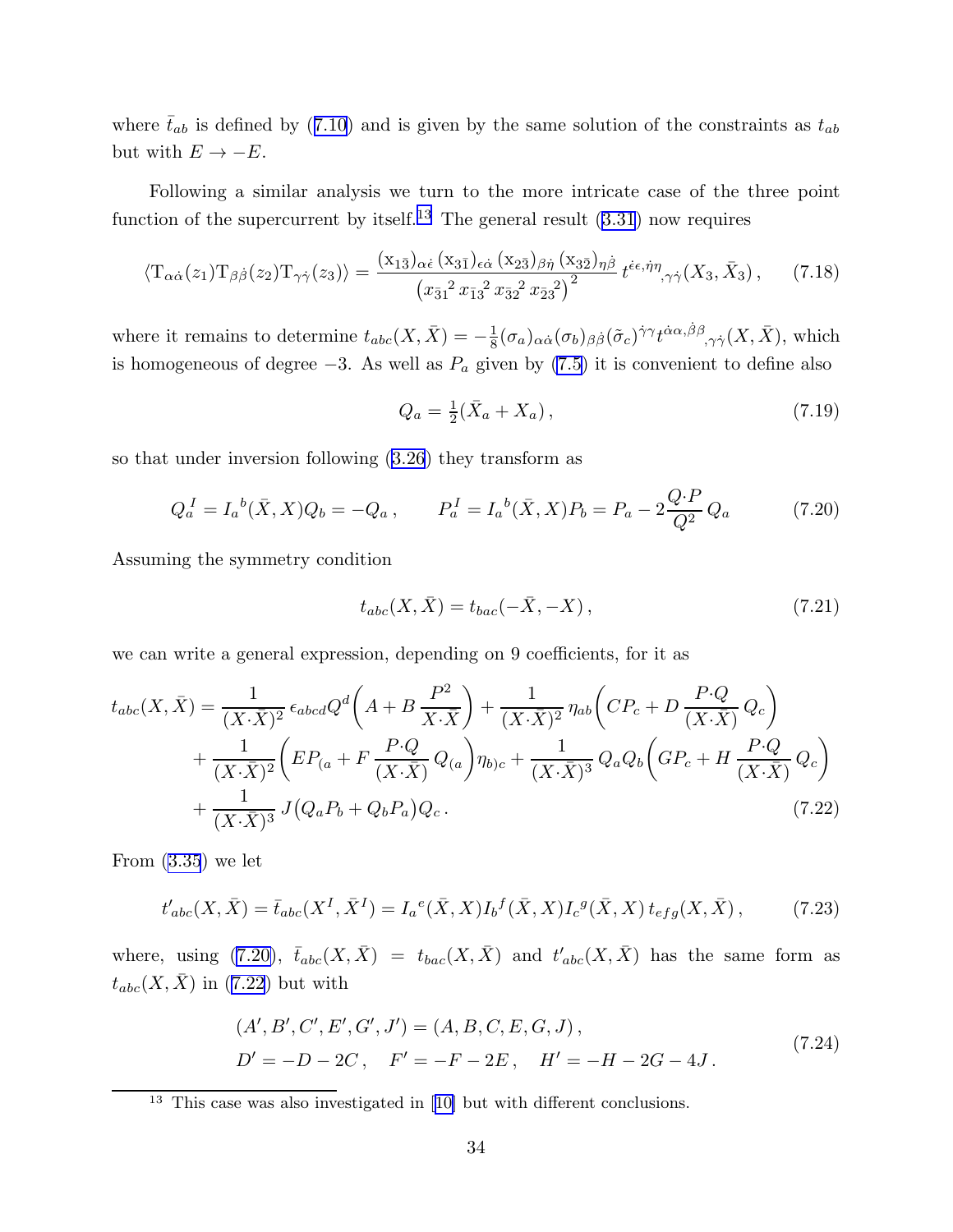<span id="page-35-0"></span>Since the three point function in([7.18\)](#page-34-0) is totally symmetric we must now impose, in addition to  $(7.21)$ , by virtue of  $(3.36)$  and  $(3.37)$ ,

$$
t_{bca}(X,\bar{X}) = I^e{}_b(\bar{X},X)t'_{aec}(X,\bar{X}).
$$
\n(7.25)

By explicit calculation

$$
I^{e}{}_{b}(\bar{X},X)t'_{acc}(X,\bar{X}) = \frac{1}{(X\cdot\bar{X})^{2}} \epsilon_{abcd} Q^{d} \bigg( A' + (B' + \frac{1}{4}A' - \frac{1}{4}C' + \frac{1}{8}E') \frac{P^{2}}{X\cdot\bar{X}} \bigg)
$$
  
+ 
$$
\frac{1}{(X\cdot\bar{X})^{2}} \left( (C' - A')\eta_{ab} P_{c} + \frac{1}{2}E'\eta_{ac} P_{b} + (A' + \frac{1}{2}E')\eta_{bc} P_{a} \right)
$$
  
+ 
$$
\frac{1}{(X\cdot\bar{X})^{3}} P \cdot Q \left( (A' + D')\eta_{ab} Q_{c} - (E' + \frac{1}{2}F')\eta_{ac} Q_{b} - (A' - \frac{1}{2}F')\eta_{bc} Q_{a} \right)
$$
  
+ 
$$
\frac{1}{(X\cdot\bar{X})^{3}} \left( (A' - 2C' - G')Q_{a} Q_{b} P_{c} + J' Q_{a} Q_{c} P_{b} - (A' + E' + J')Q_{b} Q_{c} P_{a} \right)
$$
  
- 
$$
\frac{1}{(X\cdot\bar{X})^{4}} P \cdot Q Q_{a} Q_{b} Q_{c} (2D' + F' + H' + 2J'), \qquad (7.26)
$$

and then, using([7.24](#page-34-0)), it is easy to read off the conditions necessary to satisfy (7.25)

$$
E = 2(C - A), \qquad G + J = D + \frac{1}{2}F = A - 2C. \tag{7.27}
$$

For the conservation equations it is sufficient to impose just

$$
\Theta \sigma^e \tilde{\sigma}^a \frac{\partial}{\partial \bar{X}^e} t_{abc}(X, \bar{X}) = 0.
$$
 (7.28)

Inserting([7.22](#page-34-0)) the equations split into those which are  $O(P^0)$ ,

$$
E = 2(C - A), \quad F = -2C - 5E, \quad G = -2A + \frac{1}{2}F, \quad J = 2A + D, \quad H = -2G - 6J,
$$
\n(7.29)

and also those which arise from terms which are  $O(P)$ ,

$$
4C + D + 6E + \frac{3}{2}F + G + J = 0, \quad H = 4E + F - 2J, \quad 8B = 4A - 4E - F - J. \tag{7.30}
$$

In fact  $(7.29)$  and  $(7.30)$  together imply  $(7.27)$  and there remain two independent parameters which may be taken as  $A, C$  so that we may determine

$$
B = \frac{1}{2}A, \quad \frac{1}{2}D = E = 2(C - A), \quad F = 10A - 12C, \quad G = \frac{1}{2}H = -\frac{3}{2}J = 3(A - 2C).
$$
\n(7.31)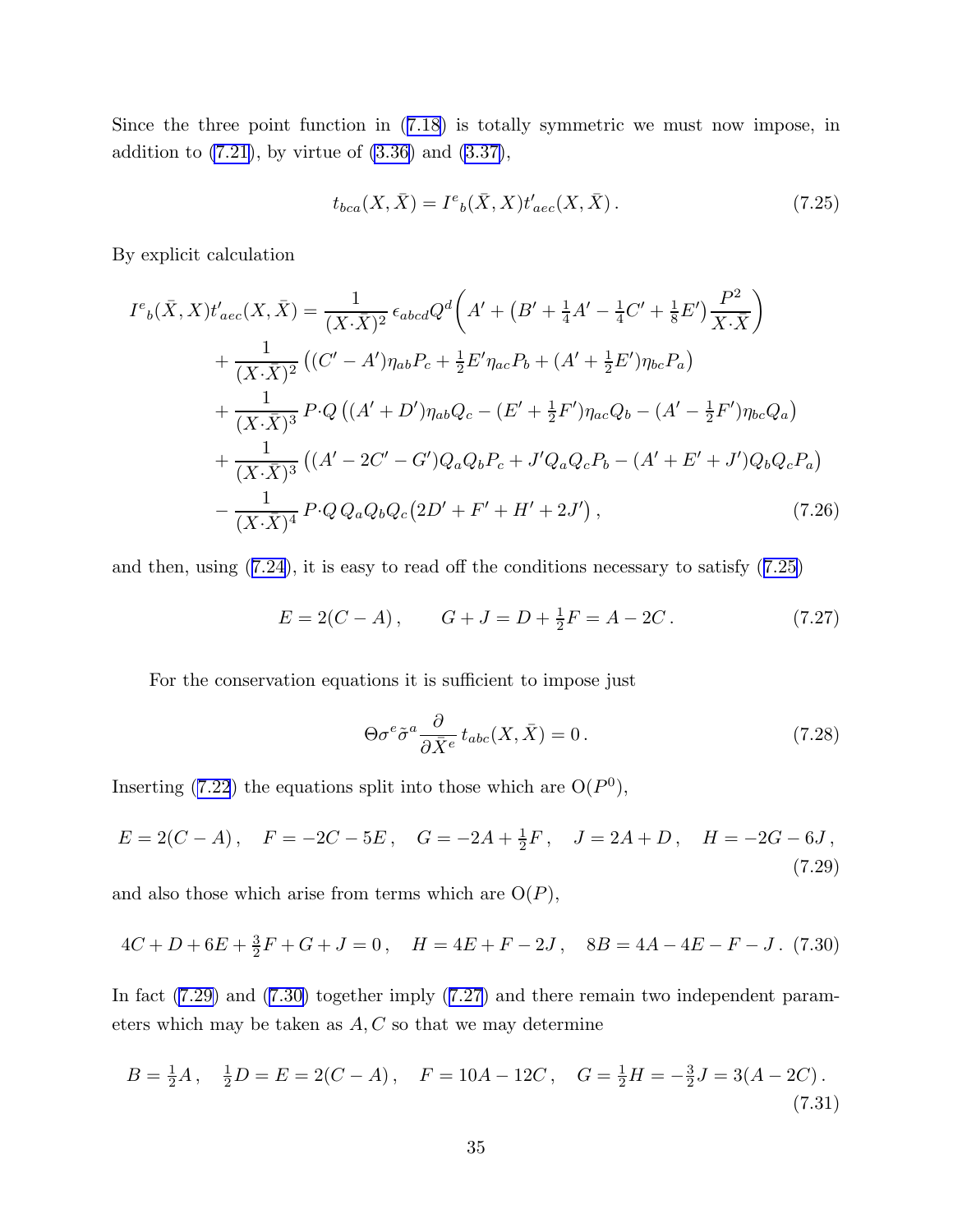<span id="page-36-0"></span>In consequence there are two linearly independent superconformal covariant forms for the three point function for the supercurrent([7.18](#page-34-0)). In contrast for the three point function of the energy momentum tensor in conformal field theories there are in general three linearly independent forms[[7,8](#page-51-0)].

The result([7.22](#page-34-0)) with([7.31](#page-35-0)) is not very transparent but it can be recast more simply as

$$
t_{abc}(X,\bar{X}) = \tau_{abc}(X,\bar{X}) + \tau_{bac}(-\bar{X}, -X), \qquad (7.32)
$$

where

$$
\tau_{abc}(X,\bar{X}) = -\frac{1}{2}iA\frac{1}{(X^2)^2}(X_a\eta_{bc} + X_b\eta_{ac} - X_c\eta_{ab} + i\epsilon_{abcd}X^d) \n+ \frac{1}{2}(2C - A)\frac{1}{(X^2)^3}\Big(2(X_aP_b + P_aX_b)X_c - 3X_aX_bP_c - 6\frac{P\cdot X}{X^2}X_aX_bX_c \quad (7.33)\n- P\cdot X\big(3(X_a\eta_{bc} + X_b\eta_{ac}) - 2X_c\eta_{ab}\big) + \frac{1}{2}X^2\big(P_a\eta_{bc} + P_b\eta_{ac} + P_c\eta_{ab}\big)\Big).
$$

As in previous cases we may relate the results for the three point function to the relevant coefficient in an associated operator product expansion

$$
T_{\alpha\dot{\alpha}}(z_1)T_{\beta\dot{\beta}}(z_2) \sim -\frac{1}{2C_T} \bar{t}_{\alpha\dot{\alpha},\beta\dot{\beta}}^{\dot{\gamma}\gamma}(x_{2\bar{1}},x_{\bar{2}1}) T_{\gamma\dot{\gamma}}(z_2), \qquad (7.34)
$$

with, from [\(7.23\)](#page-34-0),  $\bar{t}_{\alpha\dot{\alpha},\beta\dot{\beta}}\dot{\gamma}^{\gamma}(X,\bar{X}) = (\sigma^a)_{\alpha\dot{\alpha}}(\sigma^b)_{\beta\dot{\beta}}(\tilde{\sigma}^c)^{\dot{\gamma}\gamma}t_{bac}(X,\bar{X})$ . Explicitly, with a similar decomposition to (7.32),

$$
\bar{\tau}_{\alpha\dot{\alpha},\beta\dot{\beta}}{}^{\dot{\gamma}\gamma}(X,\bar{X}) = 2iA \frac{1}{(X^2)^2} X_{\beta\dot{\alpha}} \delta_{\alpha}{}^{\gamma} \delta^{\dot{\gamma}}{}_{\dot{\beta}} \n+ \frac{1}{2}(2C-A) \frac{1}{(X^2)^3} \left( 2(X_{\alpha\dot{\alpha}} P_{\beta\dot{\beta}} + P_{\alpha\dot{\alpha}} X_{\beta\dot{\beta}}) \tilde{X}^{\dot{\gamma}\gamma} - 3X_{\alpha\dot{\alpha}} X_{\beta\dot{\beta}} \left( \tilde{P}^{\dot{\gamma}\gamma} + 2\frac{P \cdot X}{X^2} \tilde{X}^{\dot{\gamma}\gamma} \right) \n+ 2(P \cdot X X_{\alpha\dot{\alpha}} - X^2 P_{\alpha\dot{\alpha}}) \delta_{\beta}{}^{\gamma} \delta^{\dot{\gamma}}{}_{\dot{\beta}} + 2(P \cdot X X_{\beta\dot{\beta}} - X^2 P_{\beta\dot{\beta}}) \delta_{\alpha}{}^{\gamma} \delta^{\dot{\gamma}}{}_{\dot{\alpha}} \n+ (4P \cdot X X_{\alpha\dot{\beta}} + X^2 P_{\alpha\dot{\beta}}) \delta_{\beta}{}^{\gamma} \delta^{\dot{\gamma}}{}_{\dot{\alpha}} + (4P \cdot X X_{\beta\dot{\alpha}} + X^2 P_{\beta\dot{\alpha}}) \delta_{\alpha}{}^{\gamma} \delta^{\dot{\gamma}}{}_{\dot{\beta}} \right).
$$
\n(7.35)

The terms in (7.35) with coefficient  $2C - A$  have an  $O(X^{-4})$  singularity but closer analysis shows that  $(X^2)^{-\lambda} \bar{\tau}_{\alpha\dot{\alpha},\beta\dot{\beta}}\dot{\gamma}(\dot{\gamma}(X,\bar{X})$  has no pole as  $\lambda \to 0$  so this is integrable. The construction of  $t_{abc}(X,\bar{X})$  guarantees that  $\bar{\tau}_{\alpha\dot{\alpha},\beta\dot{\beta}}{}^{\dot{\gamma}\gamma}(x_{2\bar{1}},x_{\bar{2}1}) + \bar{\tau}_{\beta\dot{\beta},\alpha\dot{\alpha}}{}^{\dot{\gamma}\gamma}(-x_{\bar{2}1},-x_{2\bar{1}})$  satisfies the constraints obtaining from the conservation equations ([4.21\)](#page-22-0) for  $z_1 \neq z_2$  (in (7.35)  $P \to -2\theta_{21}\sigma\bar{\theta}_{21}$  for this case). To take account of singularities at  $z_1 = z_2$  we first note that

$$
\tilde{D}_1^{\ \alpha} \bar{\tau}_{\alpha \dot{\alpha}, \beta \dot{\beta}}{}^{\dot{\gamma}\gamma}(x_{2\bar{1}}, x_{\bar{2}1}) = 0, \qquad \tilde{\bar{D}}_2^{\ \dot{\beta}} \bar{\tau}_{\alpha \dot{\alpha}, \beta \dot{\beta}}{}^{\dot{\gamma}\gamma}(x_{2\bar{1}}, x_{\bar{2}1}) = 0, \qquad (7.36)
$$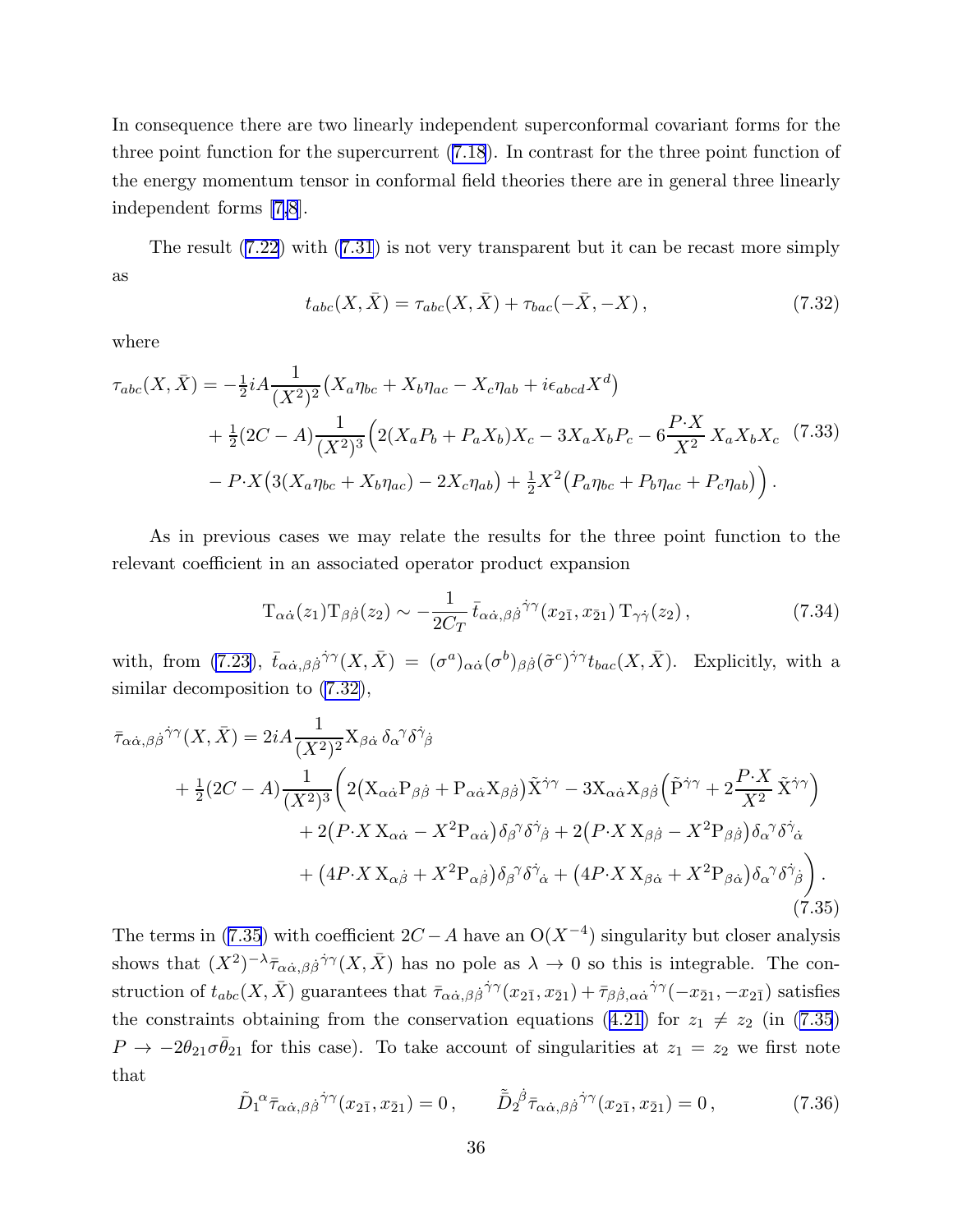<span id="page-37-0"></span>without any  $\delta$ -function contributions. However calculating the action of  $\tilde{\bar{D}}_1{}^{\dot{\alpha}}$  requires a more careful treatment. Modifying the singularity in([7.35\)](#page-36-0) as in([5.12](#page-26-0)) we find

$$
\tilde{D}_{1}^{\dot{\alpha}}\left(\frac{1}{x_{\bar{1}2}^{2\lambda}}\bar{\tau}_{\alpha\dot{\alpha},\beta\dot{\beta}}\dot{\gamma}\gamma(x_{2\bar{1}},x_{\bar{2}1})\right) = 8A\lambda \frac{1}{(x_{\bar{1}2}^{2})^{2+\lambda}}(\tilde{\theta}_{12})_{\beta}\delta_{\alpha}^{\gamma}\delta^{\dot{\gamma}}{}_{\dot{\beta}}
$$
\n
$$
-20i(2C-A)\lambda \frac{\theta_{12}^{2}}{(x_{\bar{1}2}^{2})^{3+\lambda}}\left((x_{2\bar{1}}\bar{\theta}_{12})_{\beta}\delta_{\alpha}^{\gamma}\delta^{\dot{\gamma}}{}_{\dot{\beta}} + (x_{2\bar{1}})_{\alpha\dot{\beta}}\delta_{\beta}^{\gamma}(\bar{\theta}_{12})^{\dot{\gamma}}\right) + \frac{1}{x_{\bar{1}2}^{2}}(x_{2\bar{1}}\bar{\theta}_{12})_{\alpha}(x_{2\bar{1}})_{\beta\dot{\beta}}(\tilde{x}_{\bar{1}2})^{\dot{\gamma}\gamma}\right).
$$
\n(7.37)

Taking the limit  $\lambda \to 0$  then reveals the local contributions with support when  $z_1 = z_2$ 

$$
\tilde{\bar{D}}_1{}^{\dot{\alpha}}\bar{\tau}_{\alpha\dot{\alpha},\beta\dot{\beta}}{}^{\dot{\gamma}\gamma}(x_{2\bar{1}},x_{\bar{2}1}) = 8\pi^2 i A (\tilde{\theta}_{12})_{\beta} \delta^4(x_{2\bar{1}}) \delta_{\alpha}{}^{\gamma} \delta^{\dot{\gamma}}{}_{\dot{\beta}}
$$
\n
$$
- \frac{40}{3}\pi^2 (2C - A) \theta_{12}{}^2 \delta_{(\alpha}{}^{\gamma} \partial_{2\beta)(\dot{\beta}} \delta^4(x_{2\bar{1}}) \delta^{\dot{\gamma}}{}_{\dot{\delta})} (\bar{\theta}_{12})^{\dot{\delta}}
$$
\n
$$
= 4\pi^2 i A D_{1\beta} \delta^6_+(z_1 - z_2) \delta_{\alpha}{}^{\gamma} \delta^{\dot{\gamma}}{}_{\dot{\beta}} + \frac{20}{3}\pi^2 (2C - A) \delta_{(\alpha}{}^{\gamma} \partial_{1\beta)(\dot{\beta}} \delta^{\dot{\gamma}}{}_{\dot{\delta})} \tilde{\bar{D}}_1{}^{\dot{\delta}} \delta^8(z_1 - z_2) . (7.38)
$$

A similar result may also be derived for  $\tilde{D}_2{}^{\beta} \bar{\tau}_{\alpha \dot{\alpha}, \beta \dot{\beta}}{}^{\dot{\gamma} \gamma} (x_{2\bar{1}}, x_{\bar{2}1}).$ 

The association of the supercurrent with superconformal transformations allows the derivation of Ward identities which constrain one linear combination of the parameters in $t_{abc}$ . To derive these from ([4.22\)](#page-22-0) we need to define  $\delta_{h,\bar{h}}T_a$ . In the superconformal case, given by([2.7\)](#page-4-0), this must reduce to the particular case of [\(3.1\)](#page-11-0) appropriate for the supercurrent and therefore, based on particular examples, we postulate the form $^{14}$ 

$$
\delta_{h,\bar{h}} \mathcal{T}_{\alpha\dot{\alpha}} = -\left(\frac{1}{2}(h^a + \bar{h}^a)\partial_a + \lambda^\alpha D_\alpha + \tilde{\lambda}_{\dot{\alpha}}\tilde{D}^{\dot{\alpha}} + 3(\sigma_h + \bar{\sigma}_{\bar{h}})\right)\mathcal{T}_{\alpha\dot{\alpha}} \n+ \omega_{h\alpha}{}^\beta \mathcal{T}_{\beta\dot{\alpha}} - \mathcal{T}_{\alpha\dot{\beta}}\,\bar{\omega}_{\bar{h}}{}^{\dot{\beta}}{}_{\dot{\alpha}} + \left(\mathcal{D}(h - \bar{h})\right)^I_{\alpha\dot{\alpha}}O_I \,,
$$
\n(7.39)

where  $D$  represents the action of various derivatives and  $O<sub>I</sub>$  are a basis of superfield operators in the theory. These terms are model dependent, the results for free theories are given in an appendix. Nevertheless the fields which contribute may include the supercurrent itself so that these terms are relevant for Ward identities applied to the three point function of the supercurrent by itself. Using the prepotentials given in([4.20](#page-22-0)) we have

$$
\omega_{h\alpha}{}^{\beta} - 3\delta_{\alpha}{}^{\beta} \sigma_{h} = -\frac{1}{4} i \,\bar{D}^{2} D_{\alpha} L^{\beta} \,, \qquad \bar{\omega}_{h}^{\dot{\beta}}{}_{\dot{\alpha}} + 3\delta^{\dot{\beta}}{}_{\dot{\alpha}} \,\bar{\sigma}_{h} = -\frac{1}{4} i \, D^{2} \bar{D}_{\dot{\alpha}} \bar{L}^{\dot{\beta}} \,, \tag{7.40}
$$

(7.41)

we may obtain from (4.22)  
\n
$$
\tilde{D}_{1}{}^{\dot{\alpha}} \langle \mathrm{T}_{\alpha\dot{\alpha}}(z_{1}) \mathrm{T}_{\beta\dot{\beta}}(z_{2}) \dots \rangle
$$
\n
$$
= (2i D_{1\beta} \delta_{+}^{6}(z_{1} - z_{2}) \delta_{\alpha}{}^{\gamma} \delta^{\dot{\gamma}}{}_{\dot{\beta}} + \tilde{D}_{1}{}^{\dot{\alpha}} \chi_{\alpha\dot{\alpha},\beta\dot{\beta}}{}^{\dot{\gamma}}{}^{\gamma}(z_{12}) \langle \mathrm{T}_{\gamma\dot{\gamma}}(z_{2}) \dots \rangle + \dots ,
$$
\n
$$
\tilde{D}_{1}{}^{\alpha} \langle \mathrm{T}_{\alpha\dot{\alpha}}(z_{1}) \mathrm{T}_{\beta\dot{\beta}}(z_{2}) \dots \rangle
$$
\n
$$
= (2i \bar{D}_{1\dot{\beta}} \delta_{-}^{6}(z_{1} - z_{2}) \delta_{\beta}{}^{\gamma} \delta^{\dot{\gamma}}{}_{\dot{\alpha}} + \tilde{D}_{1}{}^{\alpha} \chi_{\alpha\dot{\alpha},\beta\dot{\beta}}{}^{\dot{\gamma}}{}^{\gamma}(z_{12}) \langle \mathrm{T}_{\gamma\dot{\gamma}}(z_{2}) \dots \rangle + \dots ,
$$

<sup>14</sup> For an alternative approach see [\[24](#page-52-0)].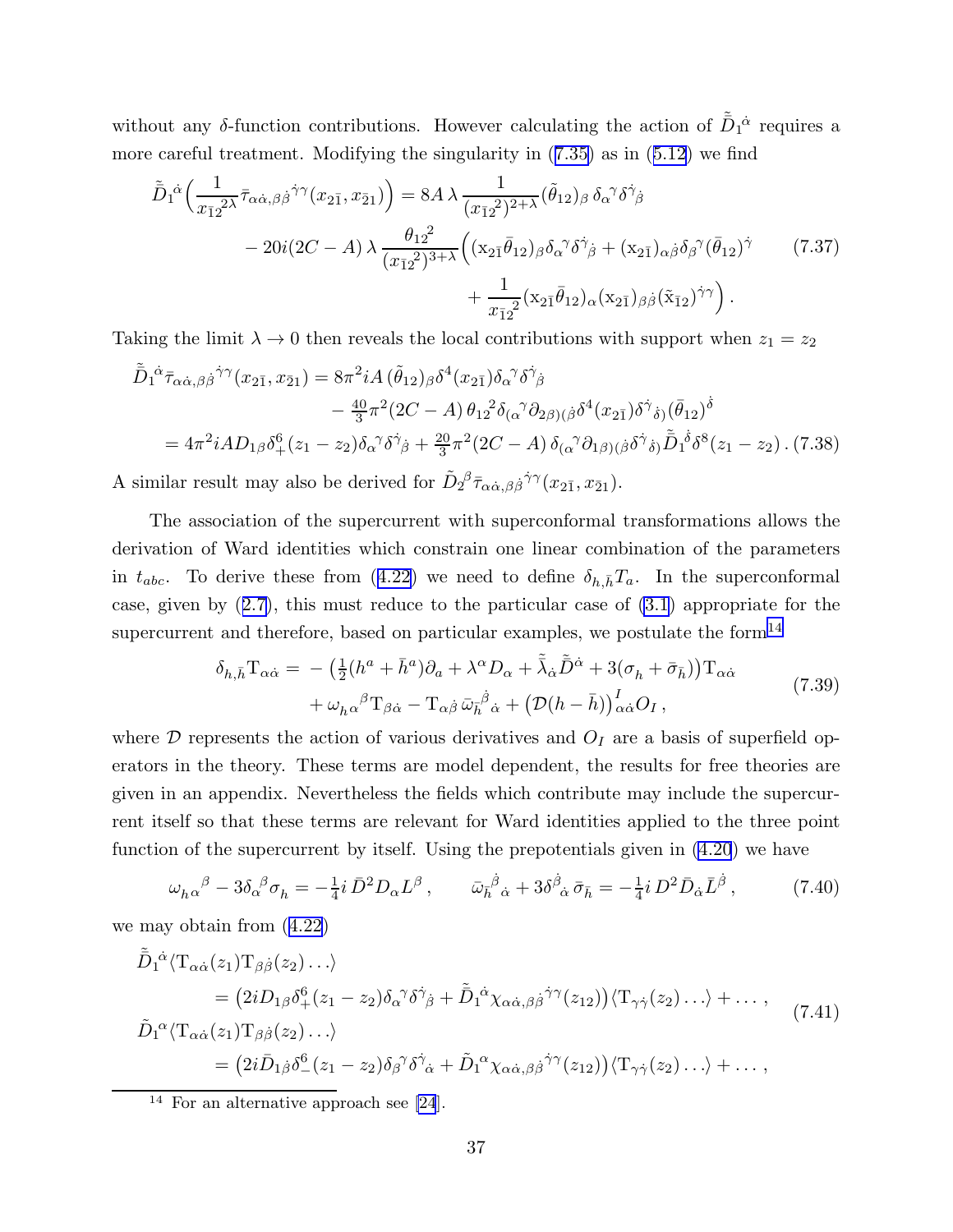<span id="page-38-0"></span>where additional terms representing contributions from other operators in the correlation function and also less singular terms, involving derivatives of  $T_{\gamma\gamma}(z_2)$ , are not shown. Theterms involving  $\chi_{\alpha\dot{\alpha},\beta\dot{\beta}}\dot{\gamma}\gamma(z_{12})$ , where  $z_{12}$  is defined in ([2.33](#page-8-0)) and which is restricted to be a linear combination constructed from  $\bar{D}_{\dot{\delta}}D_{\delta}\delta^8(z_1-z_2) = -4\,\delta^4(x_{1\bar{2}})\tilde{\theta}_{12\delta}\tilde{\bar{\theta}}_{12\dot{\delta}}$  and  $D_{\delta} \bar{D}_{\dot{\delta}} \delta^8(z_1 - z_2) = 4 \delta^4(x_{\bar{1}2}) \tilde{\theta}_{12\dot{\delta}} \tilde{\theta}_{12\dot{\delta}},$  arise from the model dependent  $h - \bar{h}$  contributions in [\(7.39\)](#page-37-0). However such terms may also be viewed as a reflection of the arbitrariness of theoperator product coefficient  $\bar{t}_{\alpha\dot{\alpha},\beta\dot{\beta}}$ <sup> $\dot{\gamma}\gamma(x_{2\bar{1}},x_{\bar{2}1})$  in ([7.34\)](#page-36-0) up to purely local  $\delta$ -function</sup> contributions and in consequence it is therefore possible to redefine it so as to remove the  $\chi_{\alpha\dot{\alpha},\beta\dot{\beta}}\dot{\gamma}^{\gamma}(z_{12})$ terms from ([7.41](#page-37-0)).

To apply the results in([7.36](#page-36-0)) and [\(7.38\)](#page-37-0) to the Ward identity we first introduce

$$
h_{\alpha\dot{\alpha},\beta\dot{\beta}}{}^{\dot{\gamma}\gamma}(z_{12}) = h_{\beta\dot{\beta},\alpha\dot{\alpha}}{}^{\dot{\gamma}\gamma}(z_{21})
$$
  
\n
$$
= [D_{\alpha}, \bar{D}_{\dot{\alpha}}] \delta^8(z_1 - z_2) \delta_{\beta}{}^{\gamma}\delta^{\dot{\gamma}}{}_{\dot{\beta}} + [D_{\beta}, \bar{D}_{\dot{\beta}}] \delta^8(z_1 - z_2) \delta_{\alpha}{}^{\gamma}\delta^{\dot{\gamma}}{}_{\dot{\alpha}}
$$
  
\n
$$
- 2[D_{\alpha}, \bar{D}_{\dot{\beta}}] \delta^8(z_1 - z_2) \delta_{\beta}{}^{\gamma}\delta^{\dot{\gamma}}{}_{\dot{\alpha}} - 2[D_{\beta}, \bar{D}_{\dot{\alpha}}] \delta^8(z_1 - z_2) \delta_{\alpha}{}^{\gamma}\delta^{\dot{\gamma}}{}_{\dot{\beta}}
$$
  
\n
$$
+ 6i (\partial_{\beta\dot{\alpha}} \delta^8(z_1 - z_2) \delta_{\alpha}{}^{\gamma}\delta^{\dot{\gamma}}{}_{\dot{\beta}} - \partial_{\alpha\dot{\beta}} \delta^8(z_1 - z_2) \delta_{\beta}{}^{\gamma}\delta^{\dot{\gamma}}{}_{\dot{\alpha}}),
$$
\n(7.42)

which satisfies

$$
\tilde{\bar{D}}_{1}{}^{\dot{\alpha}}h_{\alpha\dot{\alpha},\beta\dot{\beta}}{}^{\dot{\gamma}\gamma}(z_{12}) = 12D_{1\beta}\delta_{+}^{6}(z_{1}-z_{2})\,\delta_{\alpha}{}^{\gamma}\delta_{\dot{\beta}}{}^{\dot{\gamma}} - 8i\delta_{(\alpha}{}^{\gamma}\partial_{1\beta)(\dot{\alpha}}\delta_{\dot{\beta}}{}^{\dot{\gamma}}\tilde{\bar{D}}_{1}{}^{\dot{\alpha}}\delta_{-}^{8}(z_{1}-z_{2}),\n\tilde{D}_{1}{}^{\alpha}h_{\alpha\dot{\alpha},\beta\dot{\beta}}{}^{\dot{\gamma}\gamma}(z_{12}) = 12\bar{D}_{1\dot{\beta}}\delta_{-}^{6}(z_{1}-z_{2})\,\delta_{\beta}{}^{\gamma}\delta_{\dot{\alpha}}{}^{\dot{\gamma}} + 8i\delta_{(\alpha}{}^{\gamma}\partial_{1\beta)(\dot{\alpha}}\delta_{\dot{\beta}}{}^{\dot{\gamma}}\tilde{\bar{D}}_{1}{}^{\alpha}\delta_{-}^{8}(z_{1}-z_{2}).
$$
\n(7.43)

Redefining the operator product coefficient in [\(7.34\)](#page-36-0) to be

$$
\bar{t}_{\alpha\dot{\alpha},\beta\dot{\beta}}{}^{\dot{\gamma}\gamma}(x_{2\bar{1}},x_{\bar{2}1}) = \bar{\tau}_{\alpha\dot{\alpha},\beta\dot{\beta}}{}^{\dot{\gamma}\gamma}(x_{2\bar{1}},x_{\bar{2}1}) + \bar{\tau}_{\beta\dot{\beta},\alpha\dot{\alpha}}{}^{\dot{\gamma}\gamma}(-x_{\bar{2}1},-x_{2\bar{1}}) \n- \frac{5}{6}\pi^2i(2C-A)h_{\alpha\dot{\alpha},\beta\dot{\beta}}{}^{\dot{\gamma}\gamma}(z_{12}),
$$
\n(7.44)

we then obtain

$$
\tilde{\bar{D}}_1{}^{\dot{\alpha}}\bar{t}_{\alpha\dot{\alpha},\beta\dot{\beta}}{}^{\dot{\gamma}\gamma}(x_{2\bar{1}},x_{\bar{2}1}) = 2\pi^2 i \big(2A - 5(2C - A)\big) D_{1\beta} \delta_+^6(z_1 - z_2) \,\delta_\alpha{}^\gamma \delta^{\dot{\gamma}}{}_{\dot{\beta}}\,. \tag{7.45}
$$

The additional term in (7.44) is equivalent to setting  $\chi_{\alpha\dot{\alpha},\beta\dot{\beta}}\dot{\gamma}^{\gamma}(z_{12}) = 0$  in [\(7.41\)](#page-37-0) and hence, using  $(7.45)$ , we therefore find from the Ward identity the constraint

$$
\pi^2(10C - 7A) = 2C_T. \tag{7.46}
$$

Thus the general superconformal three point function for the supercurrent contains one new parameter beyond the coefficient  $C_T$  for the two point function.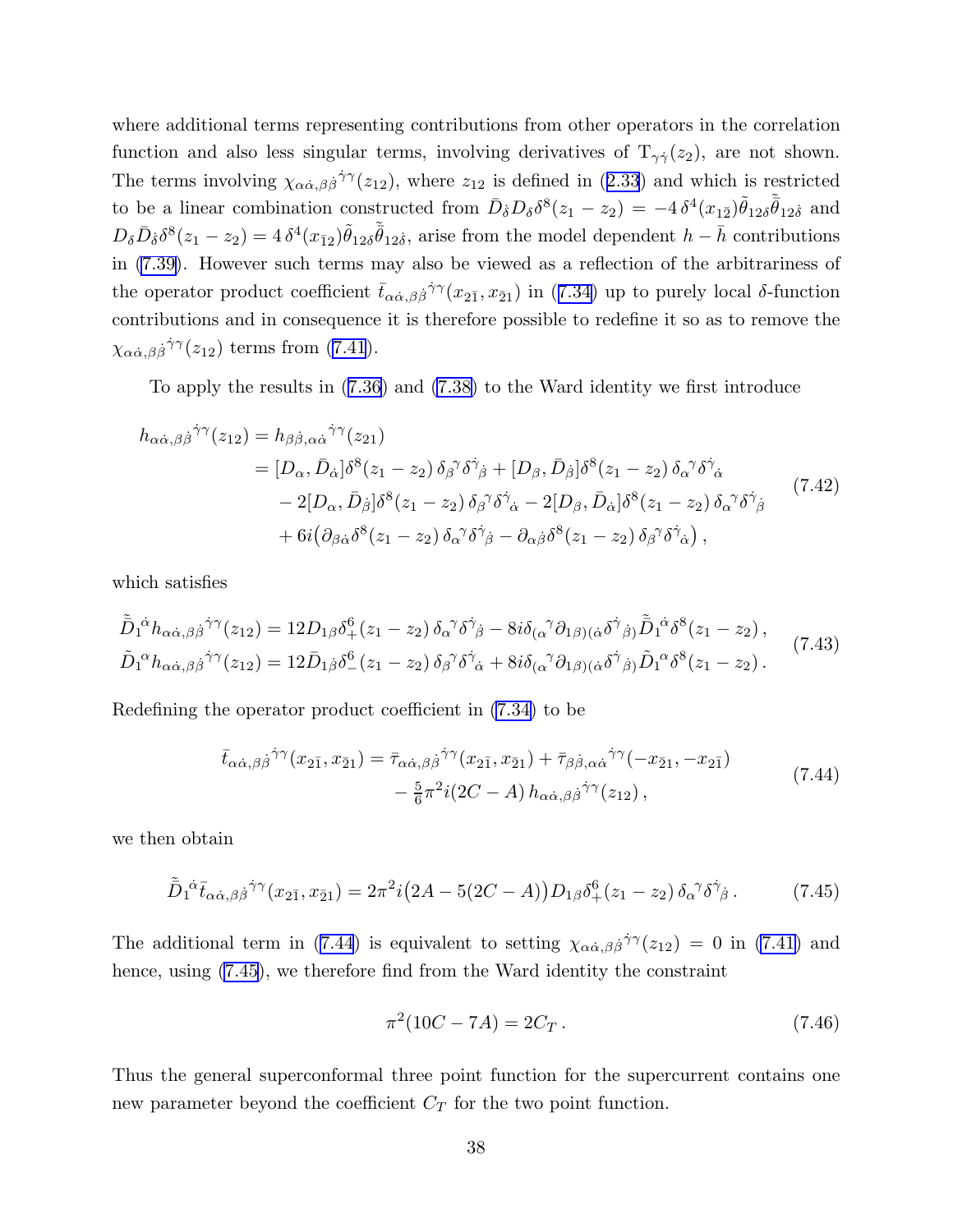## <span id="page-39-0"></span>8. Free Fields

The trivial realisations of superconformal field theories are given by free fields, i.e. for the chiral scalar superfield theory defined by the action [\(4.23\)](#page-22-0) or the abelian gauge theory described by([4.27](#page-23-0)). As a consistency check we give the reduction of some of our general results to these cases. From [\(4.23](#page-22-0)) the two point function is easily found,

$$
\langle \phi(z_{1+})\bar{\phi}(z_{2-})\rangle = \frac{1}{4\pi^2 x_{\bar{2}1}^2} \,. \tag{8.1}
$$

For gauge superfield V, and with covariant gauge fixing parameterised by  $\xi$ , the normalisations in([4.27\)](#page-23-0) require

$$
\langle V(z_1)V(z_2)\rangle = \frac{1}{16\pi^2} \left( \left(1 - \frac{1}{\xi}\right) \ln y_{12}^2 - \left(1 + \frac{1}{\xi}\right) \frac{1}{y_{12}^2} \theta_{12}^2 \bar{\theta}_{12}^2 \right),\tag{8.2}
$$

where $y_{12}$  is given by ([2.33](#page-8-0)). With the definitions in ([4.27\)](#page-23-0) we may then show that

$$
\langle W_{\alpha}(z_{1+})\overline{W}_{\dot{\alpha}}(z_{2-})\rangle = i\,\frac{(x_{1\bar{2}})_{\alpha\dot{\alpha}}}{2\pi^2(x_{\bar{2}1}^2)^2}\,,\tag{8.3}
$$

while  $\langle W_{\alpha}(z_{1+})W_{\beta}(z_{2+})\rangle = 0$ . Clearly (8.1) and (8.3) are in accord with the general superconformal expression [\(3.30\)](#page-16-0).

With these results and the explicit forms([4.26](#page-23-0)) and [\(4.32\)](#page-24-0) we may evaluate the coefficient of the two point function for the supercurrent, defined by([3.43](#page-18-0)), directly to be

$$
C_{T,\phi} = \frac{1}{6\pi^4} \,, \qquad C_{T,V} = \frac{1}{2\pi^4} \,. \tag{8.4}
$$

The form required by  $(3.43)$  is trivial to obtain in the V case, using  $(8.3)$ , but emerges in the  $\phi$  case after lengthy calculation. To obtain the coefficients in the supercurrent three point function it is sufficient to find the leading contributions to the operator product  $T_{\alpha\dot{\alpha}}(z_1)T_{\beta\dot{\beta}}(z_2)$ . This is easy in the V case since it is evident from [\(4.32\)](#page-24-0) and (8.3) that the first operator term in the short distance expansion is the supercurrent itself. This then gives

$$
A_V = 2C_V = -\frac{1}{\pi^2} C_{T,V} \,. \tag{8.5}
$$

In the operator product expansion for two supercurrents formed from free chiral fields, as in [\(4.26\)](#page-23-0), the leading term is  $\phi\bar{\phi}$  and it is necessary to remove this and its derivatives after using Taylor expansions in the form

$$
\phi(z_{2+}) = \phi(z_{1+}) + (x_{2\bar{1}} \cdot \partial_1 + \theta_{2\bar{1}}{}^{\alpha} D_{1\alpha}) \phi(z_{1+}) + \dots ,
$$
  
\n
$$
\bar{\phi}(z_{2-}) = \bar{\phi}(z_{1-}) + (x_{\bar{2}1} \cdot \partial_1 + \bar{\theta}_{2\bar{1}}{}^{\dot{\alpha}} \bar{D}_{1\dot{\alpha}}) \bar{\phi}(z_{1-}) + \dots .
$$
\n(8.6)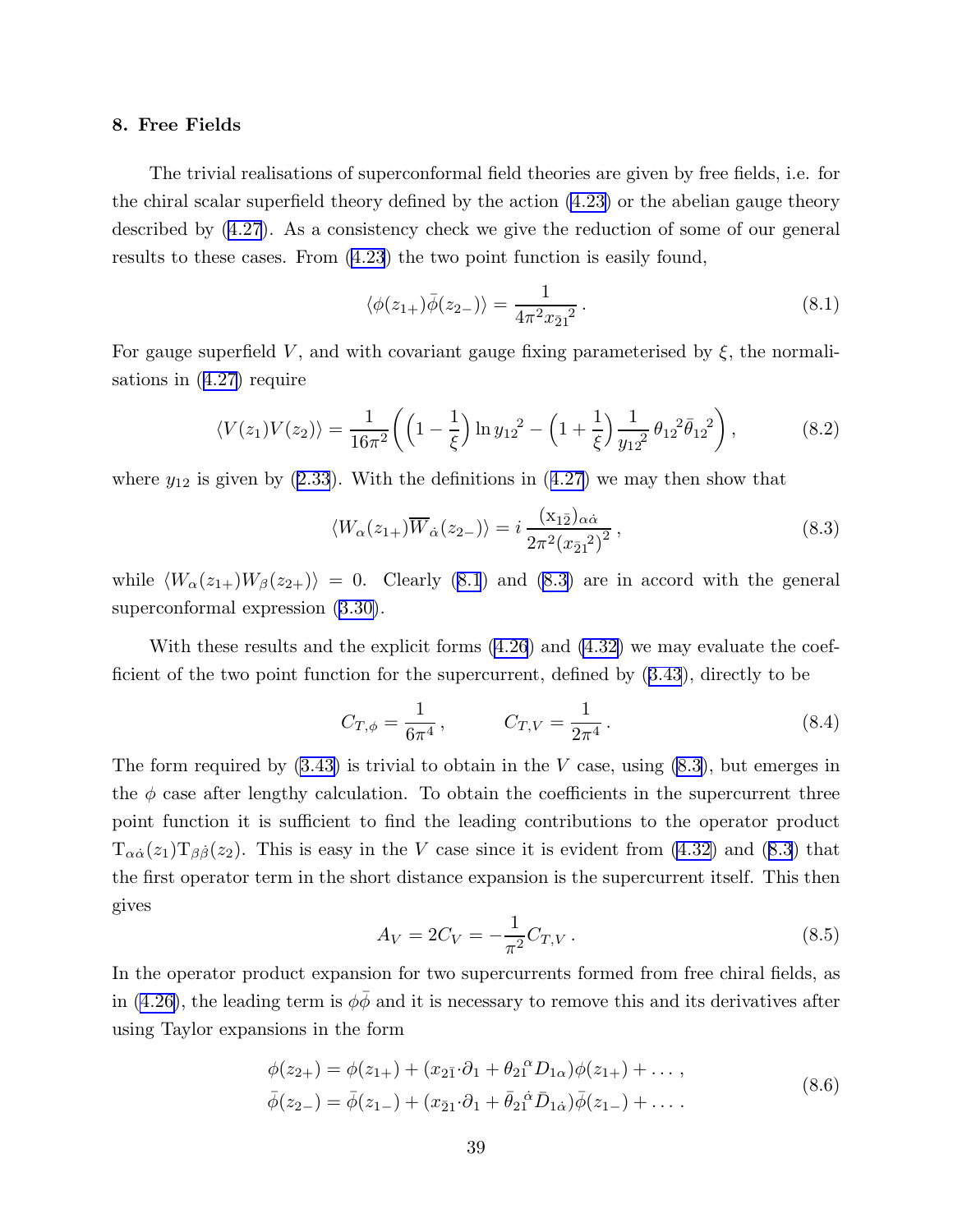<span id="page-40-0"></span>Noting that  $\frac{1}{2}[D_{\alpha}, \bar{D}_{\dot{\alpha}}]\phi\bar{\phi} = D_{\alpha}\phi \bar{D}_{\dot{\alpha}}\bar{\phi} - i \phi \overleftrightarrow{\partial}_{\alpha\dot{\alpha}}\bar{\phi}$  we then find

$$
A_S = \frac{2}{5}C_S = \frac{1}{9\pi^2}C_{T,\phi}.
$$
\n(8.7)

Ofcourse both  $(8.5)$  $(8.5)$  and  $(8.7)$  are in accord with the Ward identity  $(7.46).^{15}$ 

As an example of a current superfield we consider  $L_i = \bar{\phi} t_i \phi$  for free chiral scalar superfields where  $t_i$  are hermitian matrices obeying the Lie algebra  $[t_i, t_j] = i f_{ijk} t_k$  and we take  $tr(t_i t_j) = T \delta_{ij}$ . It is very easy to see that this gives the results [\(6.14](#page-28-0)) and [\(6.11](#page-28-0)) for the two and three point functions with

$$
C_L = \frac{T}{(4\pi^2)^2}, \qquad C_f = \frac{T}{2(4\pi^2)^3}.
$$
\n(8.8)

Manifestlythese satisfy ([6.16\)](#page-28-0). If  $\frac{1}{2}$ tr ( $\{t_i, t_j\}$ t<sub>k</sub>) =  $d_{ijk}$  then the symmetric form [\(6.17](#page-28-0)) is also given by

$$
C_d = \frac{1}{(4\pi^2)^3},\tag{8.9}
$$

and this is appropriate in([6.34](#page-31-0)) or([6.35](#page-31-0)) to give the standard one loop anomaly result.

## 9. Superconformal Integrals

It was realised long ago [\[25](#page-52-0)] that integrals such as those appearing in field theoretic calculations may be significantly simplified in special cases as a consequence of the restrictions of conformal invariance. As general discussion was given by Symanzik[[26\]](#page-52-0) and we extend this here to particular superconformal examples.

If we define

$$
x_i^2 = (x_{i+} - 2i\theta_i \sigma \bar{\theta} - x)^2, \qquad (9.1)
$$

then the integrations over anti-chiral superspace we consider here are

$$
S_N = i \int d^4x d^2\bar{\theta} \prod_{i=1}^N \frac{1}{(x_i^2)^{q_i}}, \qquad \sum_i q_i = 3. \tag{9.2}
$$

<sup>&</sup>lt;sup>15</sup> The results for free fields may be used to relate the parameters  $A, C$  for the general superconformal supercurrent three point function to those specifying the conformal energy momentum tensor three point function. In terms of the parameters  $r, s, t$  in [\[7\]](#page-51-0) we have  $2r = 29A - 9C$ ,  $4s = -45A + 24C$ ,  $t = 4A$ .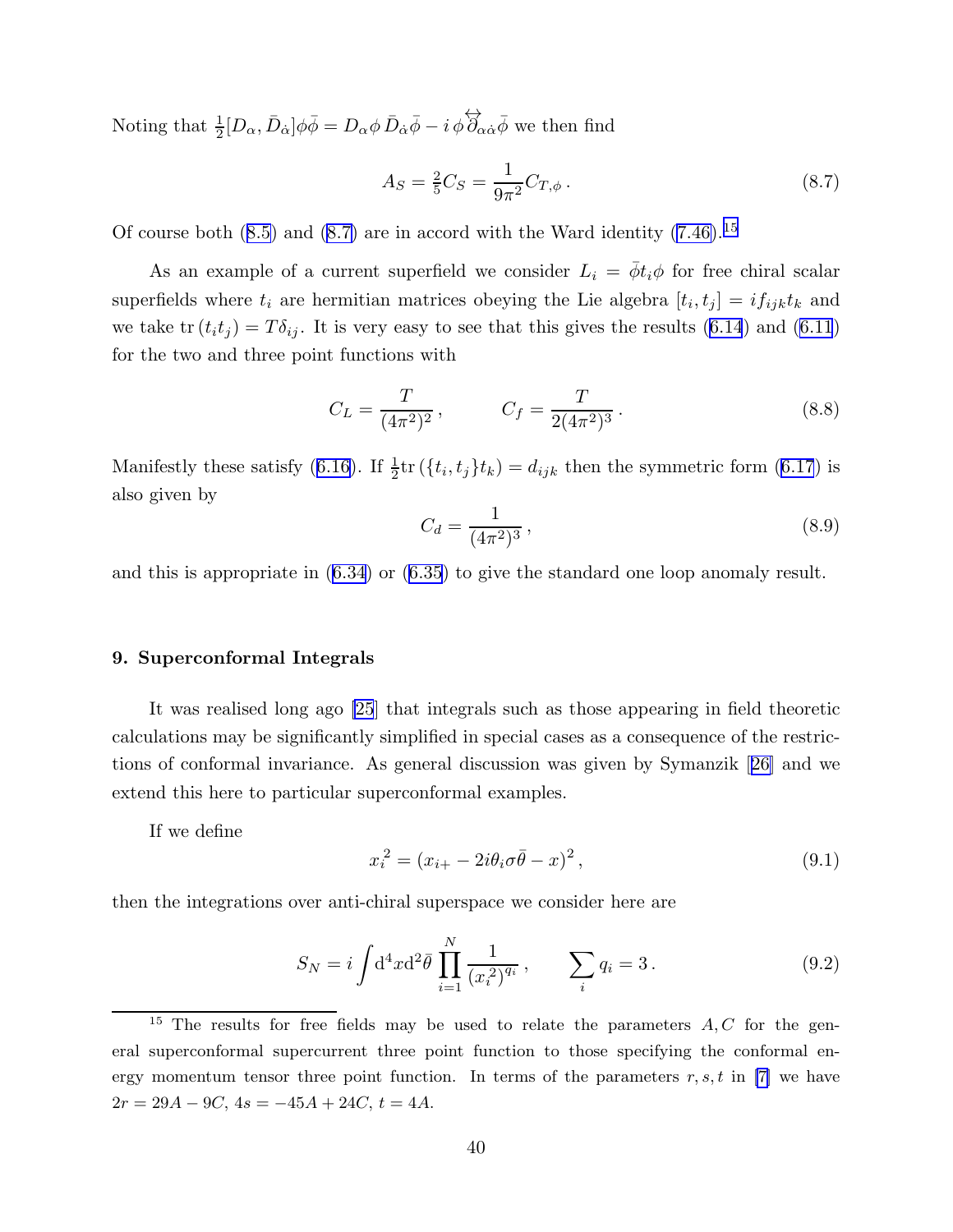<span id="page-41-0"></span>Undera superconformal transformation  $z \to z'$ ,  $x_i'^2 = x_i^2/\Omega(z_i)\overline{\Omega}(z)$ , from ([2.43](#page-9-0)), while themeasure  $d^6z' = d^6z / \bar{\Omega}^3(z)$  so that the condition on  $\sum_i q_i$  in ([9.2\)](#page-40-0) defines a superconformal covariant function. Using the standard result

$$
\frac{1}{(x^2 + i\epsilon)^\alpha} = \frac{e^{-i\frac{\pi}{2}\alpha}}{\Gamma(\alpha)} \int_0^\infty d\lambda \,\lambda^{\alpha - 1} e^{i\lambda x^2},\tag{9.3}
$$

then we find

$$
S_N = \frac{\pi^2}{\prod_i \Gamma(q_i)} \int_0^\infty \prod_i \mathrm{d}\lambda_i \lambda_i^{q_i - 1} \frac{1}{\Lambda^2} \int \mathrm{d}^2 \bar{\theta} \, e^{-\frac{1}{\Lambda} \sum_{i < j} \lambda_i \lambda_j X_{ij}^2}, \quad X_{ij} = x_{i+} - x_{j+} - 2i\theta_{ij}\sigma\bar{\theta},\tag{9.4}
$$

where  $\Lambda = \sum_i \lambda_i$ . Expanding the exponential allows the  $\bar{\theta}$  integration to be performed giving

$$
S_N = -\frac{\pi^2}{\prod_i \Gamma(q_i)} \int_0^\infty \prod_i d\lambda_i \lambda_i^{q_i - 1} \frac{1}{\Lambda^2} \sum_{jk} \theta_j \sigma \cdot \partial_j \tilde{\sigma} \cdot \partial_k \tilde{\theta}_k e^{-\frac{1}{\Lambda} \sum_{i < j} \lambda_i \lambda_j x_{ij}^2 +},\tag{9.5}
$$

for  $x_{ij+} = x_{i+} - x_{j+}$ . In (9.4) and (9.5) we have assumed that the integrals are initially defined in a region where  $x_{ij+}^2 > 0$ .

The crucial observation of Symanzik is that in an integral

$$
\int_0^\infty \prod_i \mathrm{d}\lambda_i \lambda_i^{\delta_i - 1} \frac{1}{\Lambda^p} e^{-\frac{1}{\Lambda} \sum_{i < j} \lambda_i \lambda_j u_{ij}}, \qquad u_{ij} = u_{ji}, \quad \sum_i \delta_i = 2p,\tag{9.6}
$$

it is possible to transform  $\Lambda$  to  $\Lambda = \sum_i \kappa_i \lambda_i$  with arbitrary  $\kappa_i \geq 0$ ,  $\sum \kappa_i > 0$ . This then allows the choice  $\Lambda = \lambda_i$  for some i and the integral, using contour techniques, written in terms of the conformal invariant cross ratios  $u_{ij}u_{kl}/u_{ik}u_{jl}$ . For the case  $i = 1, 2, 3$ , when there are no invariants, the integral is easily determined to be

$$
\frac{\Gamma(p-\delta_1)\Gamma(p-\delta_2)\Gamma(p-\delta_3)}{u_{12}^{p-\delta_3}u_{23}^{p-\delta_1}u_{31}^{p-\delta_2}}.
$$
\n(9.7)

There are various alternative ways of writing (9.5) in the desired form. One convenient representation is

$$
S_N = \frac{4\pi^2}{\prod_i \Gamma(q_i)} \int_0^\infty \prod_i d\lambda_i \lambda_i^{q_i - 1} \frac{1}{\Lambda^3} e^{-\frac{1}{\Lambda} \sum_{i < j} \lambda_i \lambda_j x_{ij}^2 +} \times \left( \sum_{jkl} \lambda_j \lambda_k \lambda_l \theta_j x_{jl} + \tilde{x}_{lk} + \tilde{\theta}_k - \frac{1}{2} \sum_{jk} \lambda_j \lambda_k x_{jk}^2 + \sum_l \lambda_l \theta_l^2 \right), \tag{9.8}
$$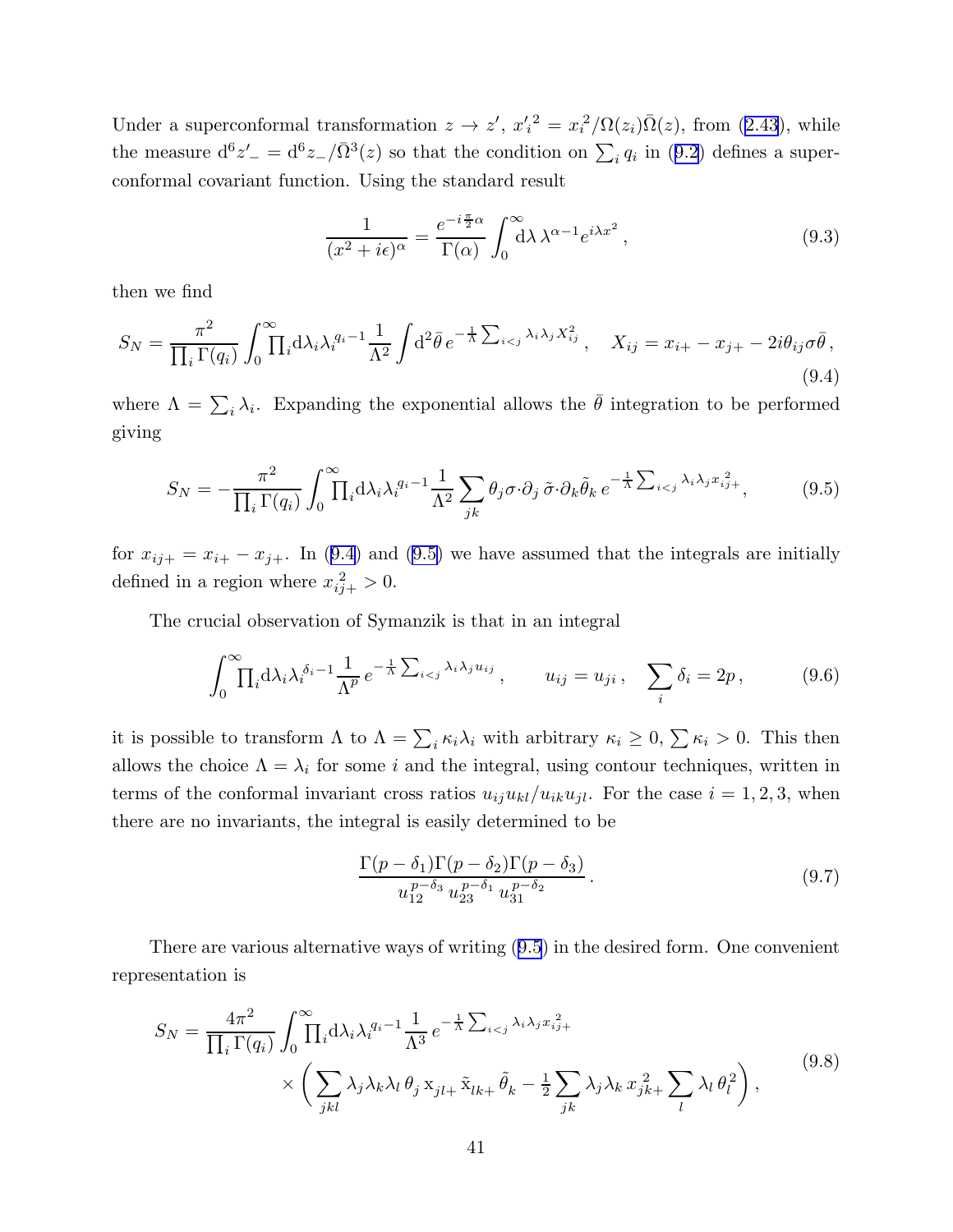<span id="page-42-0"></span>which has the form required by  $(9.6)$  with  $p = 3$ . For  $N > 3$  the integral involves non trivial functions of superconformal invariants but here we consider just  $N = 3$  when the result by applying [\(9.7\)](#page-41-0) is

$$
S_3 = -4\pi^2 \prod_i \frac{\Gamma(2-q_i)}{\Gamma(q_i)} \frac{\theta_{12}\tilde{\theta}_{13}x_{23+}^2 + \theta_{23}\tilde{\theta}_{21}x_{31+}^2 + \theta_{31}\tilde{\theta}_{32}x_{12+}^2}{(x_{12+}^2)^{2-q_3}(x_{23+}^2)^{2-q_1}(x_{31+}^2)^{2-q_2}}.
$$
(9.9)

It is straightforward to reexpress this in the manifestly superconformal form expected from  $(5.5).$  $(5.5).$  $(5.5).$ 

### 10. Superconformal Invariants

For analysis of higher point correlation functions it is necessary to understand what conformal invariants may occur. For an N-point function depending on  $z_r \in \mathbb{R}^{4|4}$ ,  $r = 1, \ldots N$  we may use supertranslations to set  $z_1 = 0$  and then superconformal transformations to set  $x_2 = \infty$  (in a suitable compactification) and also  $\theta_2, \bar{\theta}_2 = 0$ . Superconformal invariants are then given by those scalars formed from  $z_r$ ,  $r = 3...N$  which are invariant under the residual symmetry group  $O(3,1) \times D \times U(1)_R$ , where D denotes the group of scale transformations. For the  $x_r$  coordinates we may consider the 1  $\frac{1}{2}(N-2)(N-1)-1=\frac{1}{2}N(N-3)$  scalars  $x_r \cdot x_s/x_3^2$ ,  $s \ge r > 3$ ,  $s > r = 3$  and with the Grassmann coordinates we may define the  $(N-2)^3$  invariants  $\theta_s x_r \bar{\theta}_t / x_r^2$ . However for  $N > 6$  the  $x_r$  are linearly dependent and we may restrict  $r = 3, 4, 5, 6$ , giving  $4N - 15$  cnumber invariants (in this case the ordinary  $O(4, 2)$  conformal group is acting transitively) and  $4(N-2)^2$  invariants formed from  $\theta, \bar{\theta}$ . When  $N=3$  there is clearly one Grassmann invariant which corresponds to  $J$  defined in  $(2.57)$ .

Toproceed we extend the definition of X for three points  $z_1, z_2, z_3$  in ([2.45\)](#page-9-0) to a similar expression formed from  $z_r, z_s, z_t$ 

$$
X_{r(st)} = \frac{X_{r\bar{s}} \tilde{X}_{\bar{s}t} X_{t\bar{r}}}{x_{\bar{s}r}^2 x_{\bar{r}t}^2}, \qquad \bar{X}_{r(st)} = -X_{r(ts)}, \qquad (10.1)
$$

and also, extending([2.47](#page-9-0)),

$$
\Theta_{r(st)} = i \left( \frac{1}{x_{\bar{s}r}^2} \tilde{\bar{\theta}}_{rs} \tilde{x}_{\bar{s}r} - \frac{1}{x_{\bar{t}r}^2} \tilde{\bar{\theta}}_{rt} \tilde{x}_{\bar{t}r} \right), \qquad \bar{\Theta}_{r(st)} = i \left( \frac{1}{x_{\bar{r}s}^2} \tilde{x}_{\bar{r}s} \tilde{\theta}_{rs} - \frac{1}{x_{\bar{r}t}^2} \tilde{x}_{\bar{r}t} \tilde{\theta}_{rt} \right). (10.2)
$$

These functions of  $z_r, z_s, z_t, r \neq s \neq t$ , transform homogeneously at  $z_r$  according to [\(2.46](#page-9-0)) and $(2.48)$  $(2.48)$  $(2.48)$ . Trivially from  $(10.1)$  we have

$$
\Theta_{r(su)} = \Theta_{r(st)} + \Theta_{r(tu)} , \qquad \bar{\Theta}_{r(su)} = \bar{\Theta}_{r(st)} + \bar{\Theta}_{r(tu)} , \qquad (10.3)
$$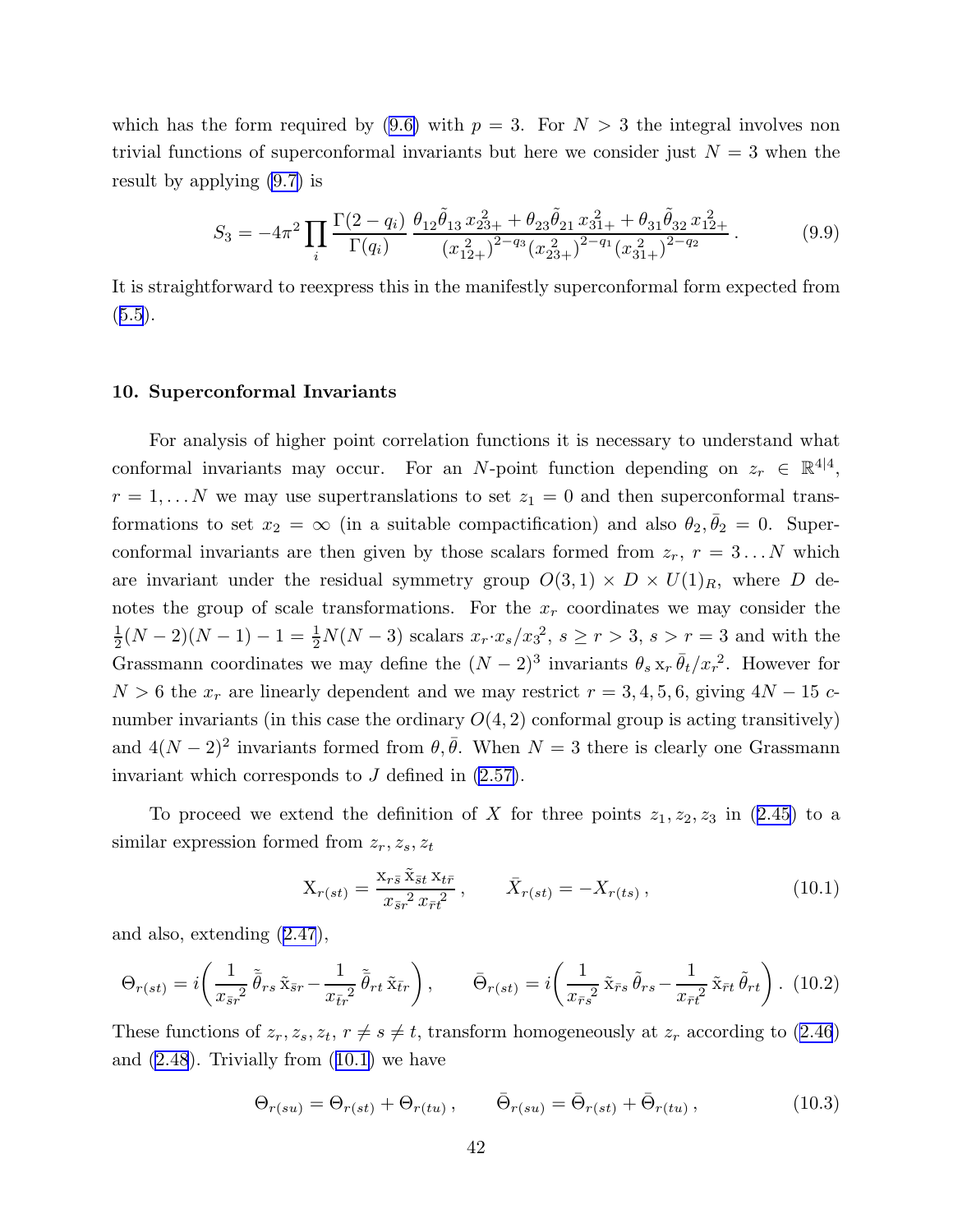<span id="page-43-0"></span>and

$$
X_{r(su)} = X_{r(st)} + X_{r(tu)} - 2i\Theta_{r(st)}\sigma\bar{\Theta}_{r(tu)}.
$$
\n(10.4)

As special case (10.4) reduces for  $u = s$  to  $X_{r(st)} + X_{r(ts)} = -2i\Theta_{r(st)}\sigma\bar{\Theta}_{r(st)}$ , which is equivalent to [\(2.50](#page-10-0)).

In the limiting situation considered above,  $z_1 = (0, 0, 0), z_2 = (\infty, 0, 0)$ , we have  $X_{1(2r)} = x_{r+}/x_{r+}^2$ ,  $\Theta_{1(2r)} = i \tilde{\bar{\theta}}_r \tilde{x}_{r-}/x_{r-}^2$ ,  $\bar{\Theta}_{1(2r)} = -i \tilde{x}_{r+} \tilde{\theta}_r / x_{r+}^2$ . Hence it is natural to construct a basis of superconformal invariants in terms of  $X_{1(2r)}$ ,  $\Theta_{1(2r)}$ ,  $\bar{\Theta}_{1(2r)}$  for  $r = 3, \ldots N$ . Thus we may define a set of bosonic invariants formed in this fashion, in which the points  $z_1, z_2$  play a privileged role, by

$$
u_r = \frac{X_{1(2r)}^2}{X_{1(23)}^2} = \det\left(X_{1(23)}^{-1}X_{1(2r)}\right), \quad r > 3,
$$
\n(10.5)

and

$$
v_{rs} = \frac{X_{1(2r)} \cdot X_{1(2s)}}{X_{1(2r)}^2} = \frac{1}{2} \operatorname{tr} \left( X_{1(2r)}^{-1} X_{1(2s)} \right), \quad s > r \ge 3. \tag{10.6}
$$

The definitions (10.5) and (10.6) are special cases of an extension to the superconformal case of the usual invariant cross ratios and a related invariant trace given by

$$
u_{rs,tu} = \frac{x_{\bar{r}t}^2 x_{\bar{s}u}^2}{x_{\bar{r}u}^2 x_{\bar{s}t}^2}, \qquad v_{rs,tu} = \frac{1}{2} \operatorname{tr} \left( \tilde{x}_{\bar{r}t} \tilde{x}_{\bar{s}t}^{-1} \tilde{x}_{\bar{s}u} \tilde{x}_{\bar{r}u}^{-1} \right), \tag{10.7}
$$

since it is easy to see, from the definitions (10.5) and (10.6) together with [\(10.1\)](#page-42-0), that  $u_r = u_{12,3r}, v_{rs} = v_{12,rs}$ . From (10.7) it follows that

$$
u_{rs,tu} = u_{sr,ut} = \frac{1}{u_{sr,tu}}, \qquad v_{rs,tu} = v_{sr,ut} = \frac{v_{sr,tu}}{u_{sr,tu}}, \qquad (10.8)
$$

which may also be derived from the definitions in  $(10.5)$  and  $(10.6)$  using the relation  $\tilde{\mathbf{x}}_{\bar{s}r} \mathbf{X}_{r(st)} \tilde{\mathbf{x}}_{\bar{r}s} = \mathbf{X}_{s(rt)}^{-1}$  which follows from [\(2.52\)](#page-10-0).

Restricting to functions of four points the above discussion also suggests, in addition to those in (10.5) and (10.6), introducing an associated set of Grassmann invariants given by  $Q_{12,rs}, \overline{Q}_{12,rs}, r, s \geq 3$  where in general we define

$$
\bar{Q}_{rs,tu} = 4i\Theta_{r(su)}\tilde{X}_{r(st)}^{-1}\bar{\Theta}_{r(st)}, \qquad Q_{rs,tu} = 4i\Theta_{r(st)}\tilde{X}_{r(ts)}^{-1}\bar{\Theta}_{r(su)}.
$$
 (10.9)

Usingthe transformation relations in  $(2.53)$  $(2.53)$  $(2.53)$  as well as  $(2.52)$  $(2.52)$  $(2.52)$  we have

$$
Q_{sr,tu} = \bar{Q}_{rs,ut} \,. \tag{10.10}
$$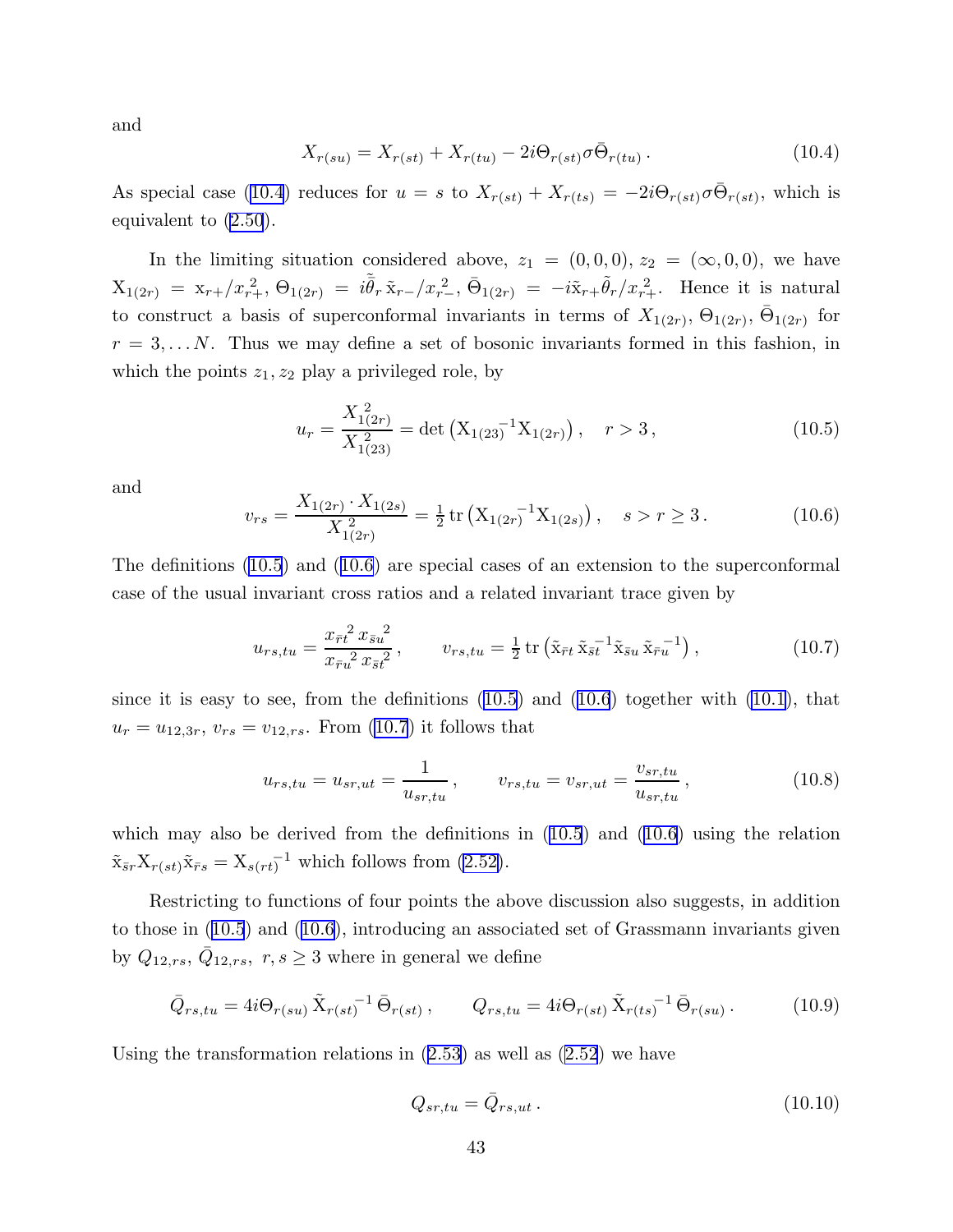<span id="page-44-0"></span>From [\(10.4](#page-43-0)) we may show that

$$
\frac{X_{r(st)}^2}{X_{r(ts)}^2} = \left(1 + Q_{rs,tt}\right)^{-1} = 1 + \bar{Q}_{rs,tt},\tag{10.11}
$$

and,just in ([2.57](#page-10-0)), we may define, using [\(10.10\)](#page-43-0) and  $Q_{rs,tt} = \bar{Q}_{rt,ss}$ ,

$$
J_{rst} = -\frac{1}{2} \left( Q_{rs,tt} - \bar{Q}_{rs,tt} \right), \tag{10.12}
$$

as an totally antisymmetric invariant depending on  $z_r, z_s, z_t$ .

Other invariants formed from four points  $z_r, z_s, z_t, z_u$  should be expressible in general in terms of the basis described above. Alternatively the invariants  $u_{rs,tu}$ ,  $v_{rs,tu}$  and  $Q_{rs,tu}, \bar{Q}_{rs,tu}$  $Q_{rs,tu}, \bar{Q}_{rs,tu}$  $Q_{rs,tu}, \bar{Q}_{rs,tu}$  obey various relations, besides those given in [\(10.8](#page-43-0)) and ([10.10](#page-43-0)). Using [\(10.3](#page-42-0)) and([10.4](#page-43-0)) we may obtain

$$
u_{us,tr} = w_{rs,tu} \left( 1 + \bar{Q}_{ru,ts} \right), \qquad w_{rs,tu} = 1 + u_{rs,tu} - 2v_{rs,tu} , \qquad (10.13)
$$

which allows the trace invariants given by([10.6](#page-43-0)) to be expressed in terms of the invariant cross ratios as given by([10.5](#page-43-0)), and also

$$
1 + \bar{Q}_{rt,su} = (1 + \bar{Q}_{rs,tu})(1 + Q_{rs,tt}). \qquad (10.14)
$$

By combining (10.13) with  $w_{rs,tu} = w_{sr,ut}$ , which follows from [\(10.8](#page-43-0)), we may obtain

$$
u_{tu,rs} = u_{rs,tu} \frac{1 + \bar{Q}_{st,tu}}{1 + \bar{Q}_{ur,ts}} = u_{rs,tu} \frac{1 + \bar{Q}_{rs,tt}}{1 + \bar{Q}_{rs,uu}},
$$
(10.15)

which also follows from (10.11) and (10.14). This results shows how  $u_{rs,tu}$  is related to its conjugate  $\bar{u}_{rs,tu} = u_{tu,rs}.$ 

The presence of the Grassmann invariants, such as given by([10.9\)](#page-43-0), clearly complicates the analysis of superconformal N point functions for  $N \geq 4$ . For chiral fields the necessary additional conditions are more restrictive. As an illustration we consider a 4 point function for chiral scalar fields. If we express it in the form

$$
\langle \phi_1(z_{1+})\phi_2(z_{2+})\phi_3(z_{3+})\phi_4(z_{4+})\rangle = \frac{X_{1(23)}^{2(q_1-2)}}{x_{12}^{2q_2}x_{13}^{2q_3}x_{14}^{2q_4}}F_{12,34}(z_1,z_2,z_{3+},z_{4+})\,,\tag{10.16}
$$

then superconformal invariance, if  $\sum_i q_i = 3$ , requires

$$
F_{12,34}(z'_1, z'_2, z'_{3+}, z'_{4+}) = \Omega(z_{1+})^{-2} \overline{\Omega}(z_{1-}) F_{12,34}(z_1, z_2, z_{3+}, z_{4+}) \,. \tag{10.17}
$$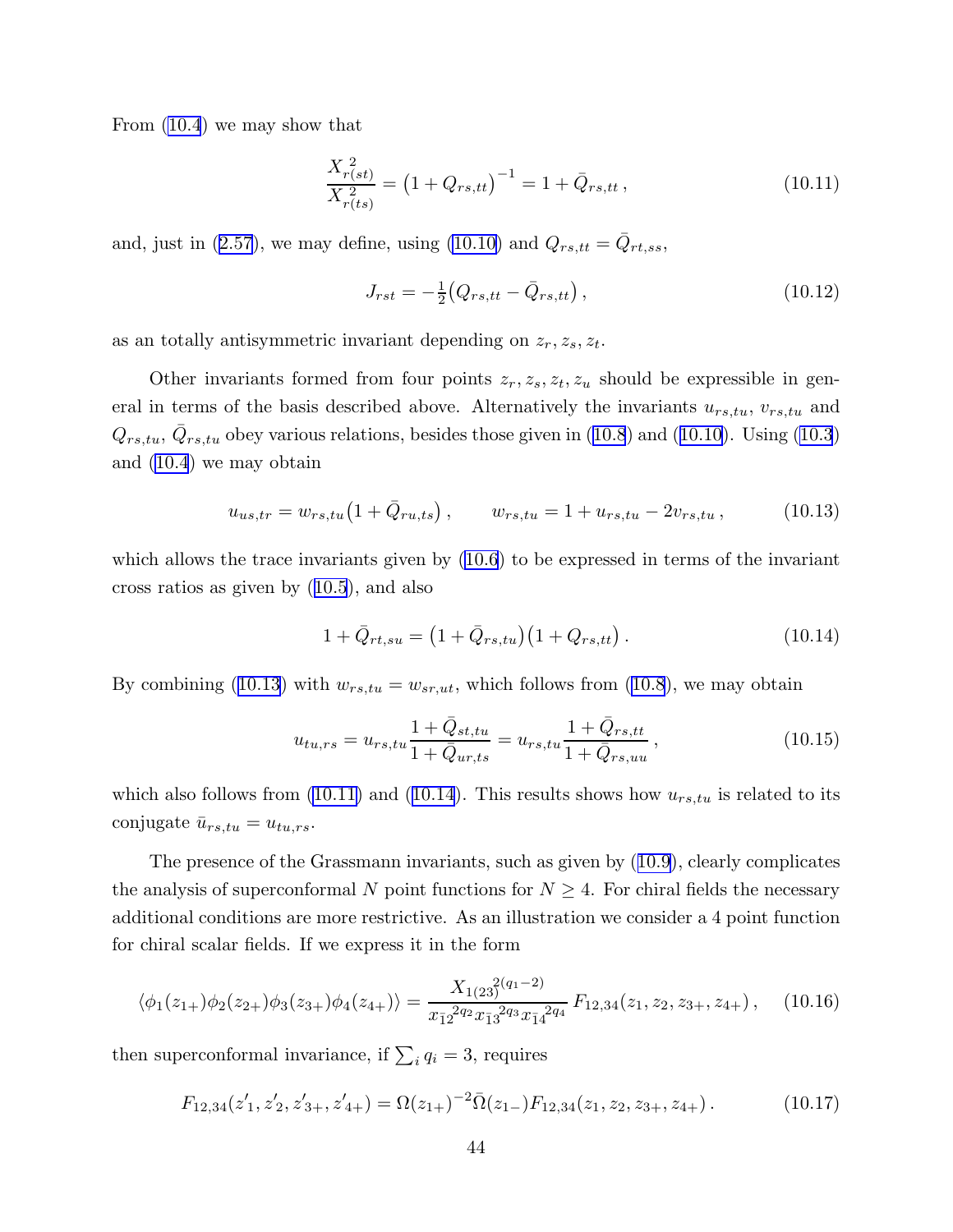<span id="page-45-0"></span> $F_{12,34}$  may be expanded as

$$
F_{12,34}(z_1, z_2, z_{3+}, z_{4+})
$$
  
=  $A\bar{\Theta}_{1(23)}^2 + B\bar{\Theta}_{1(24)}^2 + C\tilde{\Theta}_{1(23)}\bar{\Theta}_{1(24)} + D\tilde{\Theta}_{1(23)}X_{1(23)}^{-1}X_{1(24)}\bar{\Theta}_{1(24)},$  (10.18)

so that, if the coefficients  $A, B, C, D$  are functions of just the two invariants  $u =$  $u_{12,34}, w = w_{12,34}, (10.16)$  $u_{12,34}, w = w_{12,34}, (10.16)$  and  $(10.18)$  give a generalisation of the result displayed in  $(5.5)$ for the 3 point function which has the required superconformal transformation properties and further depends manifestly only on  $z_{3+}$ ,  $z_{4+}$ . Interchanging  $z_3$  and  $z_4$  so that in the correspondingexpression to ([10.16](#page-44-0)) we have  $F_{12,43}(z_1, z_2, z_{4+}, z_{3+})$  it is easy to see that

$$
F_{12,43}(z_1, z_2, z_{4+}, z_{3+}) = u^{-q_1+2} F_{12,34}(z_1, z_2, z_{3+}, z_{4+}). \tag{10.19}
$$

Writing now

$$
F_{12,43}(z_1, z_2, z_{4+}, z_{3+})
$$
  
=  $\bar{A}\bar{\Theta}_{1(24)}^2 + \bar{B}\bar{\Theta}_{1(23)}^2 + \bar{C}\tilde{\bar{\Theta}}_{1(24)}\bar{\Theta}_{1(23)} + \bar{D}\tilde{\bar{\Theta}}_{1(24)}X_{1(24)}^{-1}X_{1(23)}\bar{\Theta}_{1(23)},$  (10.20)

then this leads to

$$
\bar{A} = u^{-q_1 + 2}B, \quad \bar{B} = u^{-q_1 + 2}A, \quad \bar{C} = u^{-q_1 + 2}C, \quad \bar{D} = u^{-q_1 + 3}D. \tag{10.21}
$$

In a similar fashion if  $z_1 \leftrightarrow z_2$  then we obtain  $F_{21,34}(z_2, z_1, z_{3+}, z_{4+})$  which may be expressed as

$$
F_{21,34}(z_2, z_1, z_{3+}, z_{4+})
$$
  
=  $A'\overline{\Theta}_{2(13)}^2 + B'\overline{\Theta}_{2(14)}^2 + C'\overline{\tilde{\Theta}}_{2(13)}\overline{\Theta}_{2(14)} + D'\overline{\tilde{\Theta}}_{2(13)}X_{2(13)}^{-1}X_{2(14)}\overline{\Theta}_{2(14)}.$  (10.22)

where the necessary relations for compatibility are

$$
A' = Au^{q_4}, \quad B' = Bu^{q_4+1}, \quad C' = Du^{q_4+1}, \quad D' = Cu^{q_4+1}.
$$
 (10.23)

Althoughin the expression given by ([10.16](#page-44-0)) with (10.18) only  $z_{3+}$ ,  $z_{4+}$  appear further conditions are necessary to ensure that the whole result depends only on  $z_{1+}$ ,  $z_{2+}$ . These maybe obtained by considering  $z_2 \leftrightarrow z_3$  applied to ([10.16](#page-44-0)),

$$
\langle \phi_1(z_{1+})\phi_2(z_{2+})\phi_3(z_{3+})\phi_4(z_{4+})\rangle = \frac{X_{1(32)}^{2(q_1-2)}}{x_{\bar{1}2}^{2q_2}x_{\bar{1}3}^{2q_3}x_{\bar{1}4}^{2q_4}}E(z_1, z_2, z_3, z_{4+})\,,\tag{10.24}
$$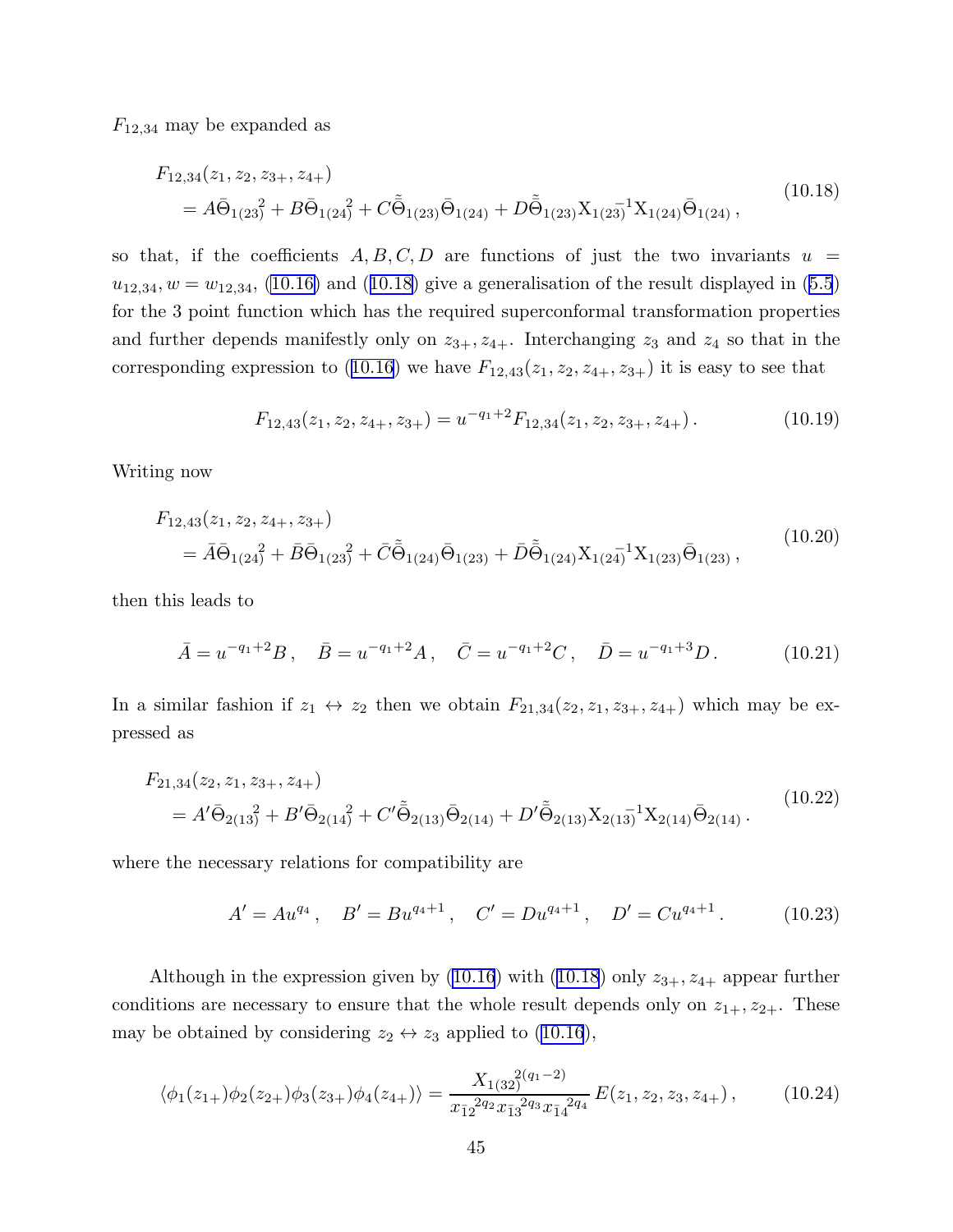where by using [\(10.11](#page-44-0)) we have

$$
E(z_1, z_2, z_3, z_{4+}) = (1 + \bar{Q}_{12,33})^{q_1 - 2} F_{12,34}(z_1, z_2, z_{3+}, z_{4+}) = F_{13,24}(z_1, z_3, z_{2+}, z_{4+}) + G,
$$
\n(10.25)

so that the dependence on  $z_{2-}$  is isolated in G. To obtain an explicit form for G we first rewrite  $F_{12,34}$  as

$$
F_{12,34}(z_1, z_2, z_{3+}, z_{4+}) = \mathcal{A}\,\overline{\Theta}_{1(32)}^2 + (B + \overline{Q}_{12,33}D)\overline{\Theta}_{1(34)}^2 + \mathcal{C}\,\overline{\tilde{\Theta}}_{1(32)}\overline{\Theta}_{1(34)} + (1 + \overline{Q}_{12,33})D\overline{\tilde{\Theta}}_{1(32)}X_{1(32)}^{-1}X_{1(34)}\overline{\Theta}_{1(34)},
$$
\n(10.26)

where

$$
\mathcal{A} = A + B + C + vD, \qquad \mathcal{C} = -(2B + C + D), \qquad v = v_{12,34}. \tag{10.27}
$$

The invariants  $u, w$ , on which  $\mathcal{A}, B, C, D$  depend may also be re-expressed in terms of  $\hat{u} = u_{13,24}, \hat{w} = w_{13,24}$  $\hat{u} = u_{13,24}, \hat{w} = w_{13,24}$  $\hat{u} = u_{13,24}, \hat{w} = w_{13,24}$ , which depend only on  $z_{2+}$ , using ([10.13](#page-44-0)) with [\(10.14\)](#page-44-0) giving

$$
u = \hat{w} \frac{1 + \bar{Q}_{12,43}}{1 + \bar{Q}_{12,33}}, \qquad w = \hat{u} \frac{1}{(1 + \bar{Q}_{13,42})(1 + \bar{Q}_{12,33})}.
$$
(10.28)

Hence the dependence on  $z_{2-}$  in (10.25) occurs only in terms involving  $\bar{Q}_{12,33}, \bar{Q}_{12,43}, \bar{Q}_{13,42}.$ By combining such terms with  $(10.26)$  in  $(10.25)$  G may be reduced to the form

$$
G = (\alpha_1 \bar{Q}_{12,43} + \alpha_2 \bar{Q}_{21,43}) \bar{\Theta}_{1(32)}^2 + (\beta_1 \bar{Q}_{12,43} + \beta_2 \bar{Q}_{21,43}) \bar{\Theta}_{1(34)}^2 + \gamma \frac{1}{X_{1(34)}^2} \Theta_{1(23)}^2 \bar{\Theta}_{1(32)}^2 \bar{\Theta}_{1(34)}^2,
$$
\n(10.29)

where  $\alpha_1, \alpha_2, \beta_1, \beta_2, \gamma$  are linear in  $\mathcal{A}, B, C, D$ . In consequence the dependence on  $z_{2-}$  may be eliminated by imposing the conditions that  $\alpha_1, \alpha_2, \beta_1, \beta_2, \gamma$  each vanish and hence in  $(10.24)$  $(10.24)$  $(10.24)$   $E \rightarrow F_{13,24}$  given by

$$
F_{13,24}(z_1, z_3, z_{2+}, z_{4+})
$$
  
=  $A\bar{\Theta}_{1(32)}^2 + B\bar{\Theta}_{1(34)}^2 + C\tilde{\bar{\Theta}}_{1(32)}\bar{\Theta}_{1(34)} + D\tilde{\bar{\Theta}}_{1(32)}X_{1(32)}^{-1}X_{1(34)}\bar{\Theta}_{1(34)},$  (10.30)

where in the arguments of  $A, B, C, D, u, w \rightarrow \hat{w}, \hat{u}$ . In a similar fashion the necessary dependence only on  $z_{1+}$  may also be ensured. These conditions require relations between the functions  $A, B, C, D$  but it is clear from the results of the previous section that there is at least a single arbitrary function of  $u, v$  remaining in the general solution.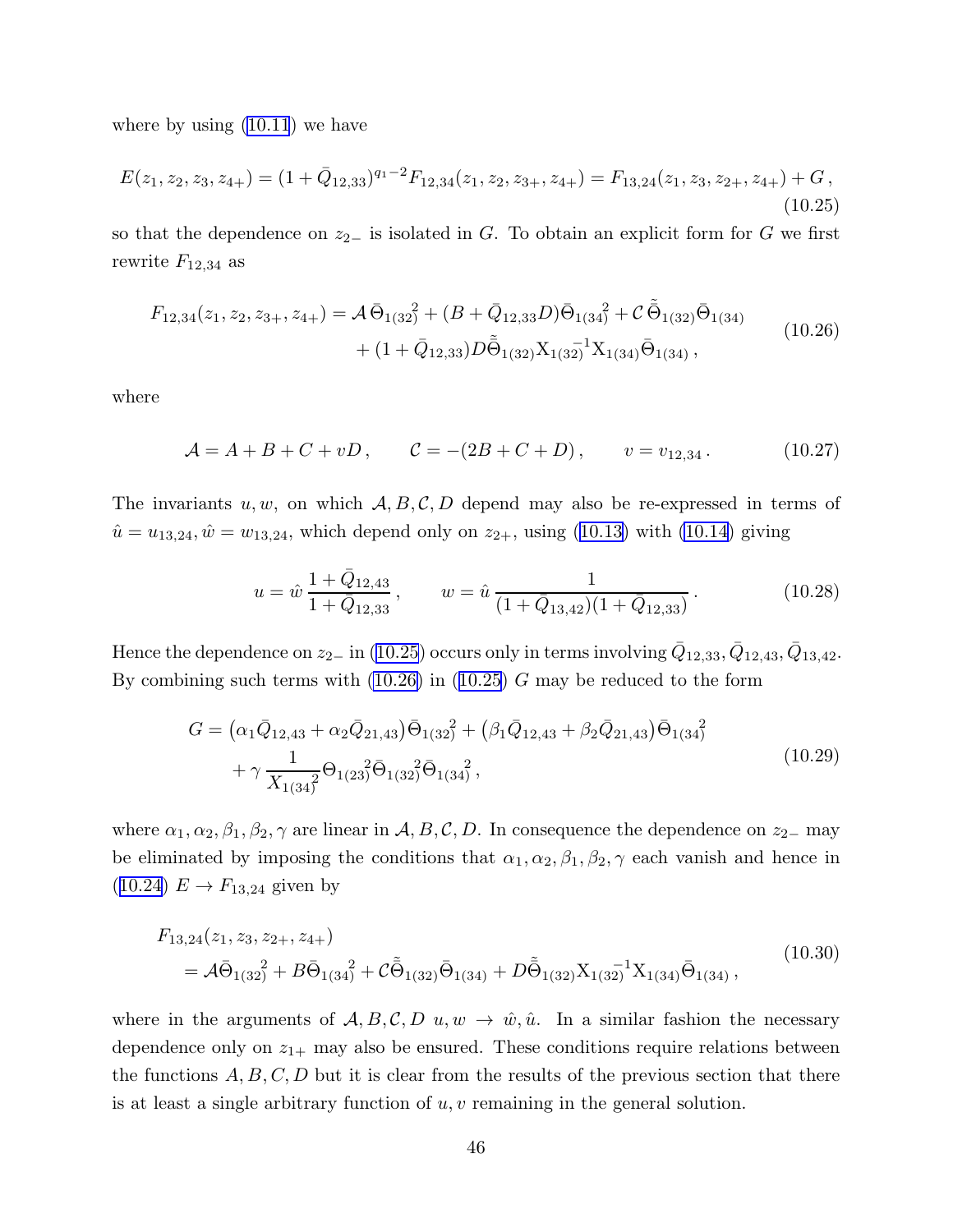### <span id="page-47-0"></span>11. Conclusion

In the above we have endeavoured to generalise the kinematic analysis in [\[7](#page-51-0),[8\]](#page-51-0) of conformal invariance and its implications in quantum field theory in general dimensions on flat space to the simplest case of  $\mathcal{N} = 1$  supersymmetry in four dimensions. In the analysis of the two and three point functions of the energy momentum tensor in four dimensions the coefficients which appeared in the two and three point functions (for the latter there are in general three parameters which may be connected with the three trivial free conformal field theories in four dimensions) can be related to the coefficients which appear in the trace of the energy momentum tensor when a conformal field theory is extended to a curved space background. Here we describe the connections of the results obtained here with the similar parameters which may be defined when a superconformal theory is extended to a minimal  $\mathcal{N}=1$  supergravity background.

In this case the theory includes a superfield  $H^a(z)$ , which contains the metric, such that the expectation of the energy momentum tensor may be defined by

$$
\langle T_a \rangle = \frac{\delta W}{\delta H^a},\tag{11.1}
$$

where  $W$  is the connected vacuum functional for the curved background (in our conventions the functional integral gives  $e^{iW}$ ). Assuming the theory is defined to preserve the usual supergravity superspace reparameterisation invariance we may extend the definitions in ([4.15](#page-21-0)) to obtain

$$
\frac{1}{2}i\int d^8 z E^{-1} \left(h^a - \bar{h}^a\right) \frac{\delta W}{\delta H^a} = \int d^6 z_+ \hat{\varphi}^3 \hat{\sigma}_h \hat{\mathcal{T}} + \int d^6 z_- \hat{\bar{\varphi}}^3 \hat{\bar{\sigma}}_{\bar{h}} \hat{\bar{\mathcal{T}}}, \tag{11.2}
$$

where  $d^8 z E^{-1}$  and  $d^6 z_+ \hat{\varphi}^3$ ,  $d^6 z_- \hat{\varphi}^3$  are the appropriate invariant integration measures on full superspace and its chiral, anti-chiral projections [\[13](#page-51-0)].  $h^a$ ,  $\bar{h}^a$  satisfy supercovariant generalisationsof ([2.6](#page-4-0)) while  $\mathcal{T}, \bar{\mathcal{T}}$  are covariantly chiral, anti-chiral scalars formed from  $H^a(\hat{\mathcal{T}}, \hat{\bar{\mathcal{T}}}$  are defined by transformation to a chiral representation when they depend only on  $z_+, z_-$  respectively).  $\mathcal{T}, \bar{\mathcal{T}}$  are formed from the supergravity curvatures, the chiral superfields  $W_{\alpha\beta\gamma} = W_{(\alpha\beta\gamma)}, R$ , and their anti-chiral conjugates  $\bar{W}_{\dot{\alpha}\dot{\beta}\dot{\gamma}}, \bar{R}$ , together with the real vector superfield  $G_a$ , and supercovariant derivatives. The general form for  $\mathcal T$  can be written as [\[27](#page-52-0)]

$$
8\pi^2 \mathcal{T} = c W^{\alpha\beta\gamma} W_{\alpha\beta\gamma} - a G + h(\bar{\mathcal{D}}^2 - 4R) \mathcal{D}^2 R, \qquad (11.3)
$$

with  $G$  a topological density whose chiral superspace integral is related to the difference of the Euler and Pontryagin invariants,

$$
G = W^{\alpha\beta\gamma}W_{\alpha\beta\gamma} - \frac{1}{4}(\bar{\mathcal{D}}^2 - 4R)(G^a G_a + 2\bar{R}R) ,\qquad (11.4)
$$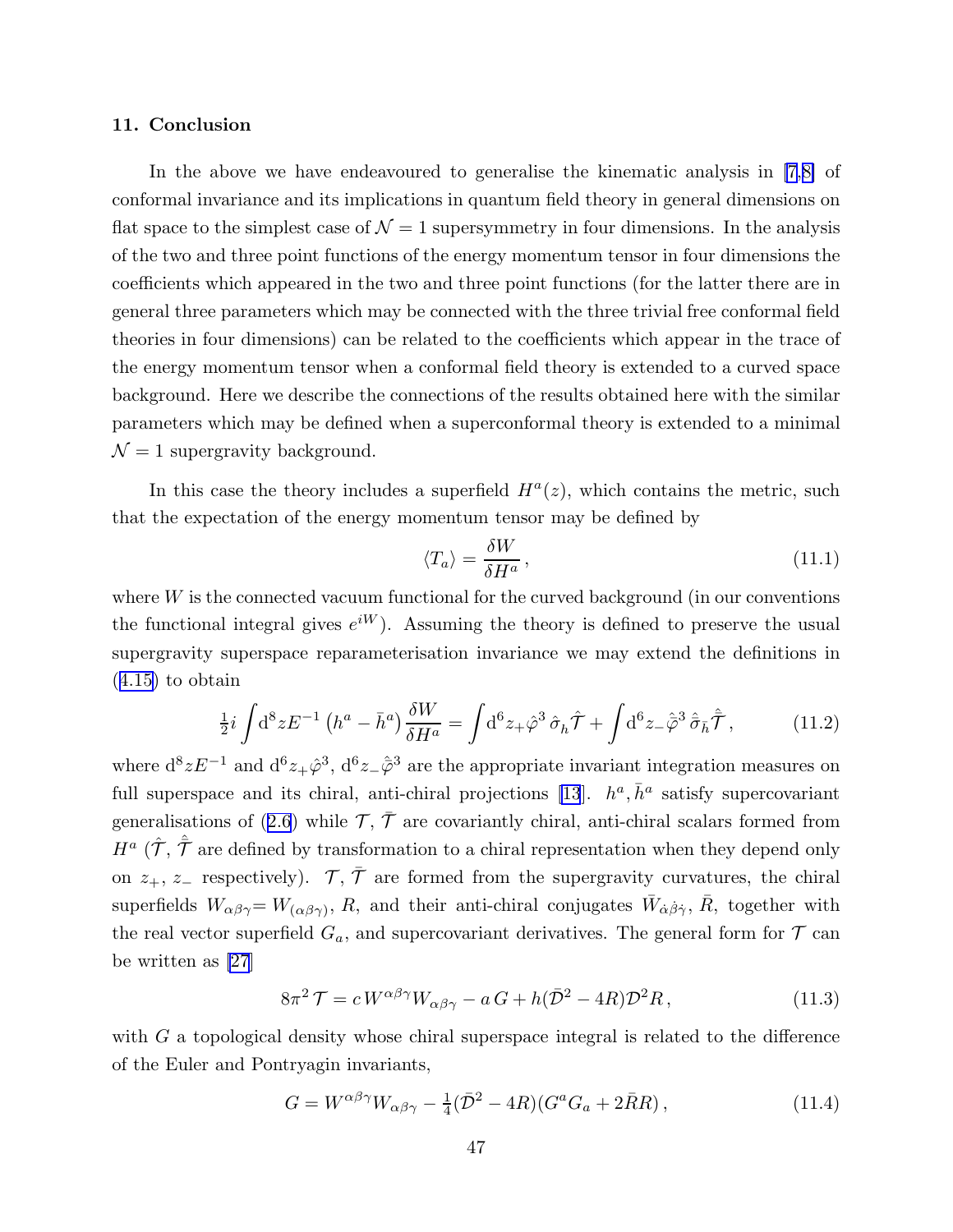<span id="page-48-0"></span>and where  $\mathcal{D}_{\alpha}, \bar{\mathcal{D}}_{\dot{\alpha}}$  are supercovariant spinor derivatives. In [\(11.3\)](#page-47-0) h is arbitrary since it may be varied at will by adding a purely local term  $\propto \int d^8 z E^{-1} \bar{R}R$  to W. The coefficients c, a have a non trivial significance in any superconformal theory [[6](#page-51-0)] and for  $n<sub>S</sub>$ ,  $n<sub>V</sub>$  free superfields,as described by actions  $(4.23)$  $(4.23)$  $(4.23)$ ,  $(4.27)$  $(4.27)$ , we have [\[13](#page-51-0)]

$$
c = \frac{1}{24}(3n_V + n_S), \qquad a = \frac{1}{48}(9n_V + n_S). \tag{11.5}
$$

There is a direct relation between c, a and the parameters  $A, C$  specifying the general superconformal supercurrent three point function as found in section 7. In principle the relation may be found from([11.2\)](#page-47-0) first by obtaining

$$
\tilde{\bar{\mathcal{D}}}^{\dot{\alpha}} \langle \mathcal{T}_{\alpha \dot{\alpha}} \rangle = \frac{2}{3} \mathcal{D}_{\alpha} \mathcal{T}, \qquad \tilde{\mathcal{D}}^{\alpha} \langle \mathcal{T}_{\alpha \dot{\alpha}} \rangle = \frac{2}{3} \bar{\mathcal{D}}_{\dot{\alpha}} \bar{\mathcal{T}}, \qquad (11.6)
$$

and then taking two functional derivatives with respect to  $H$  of both sides and restricting to flat space. This gives contributions to  $\tilde{\bar{D}}_1^{\dot{\alpha}} \langle \mathrm{T}_{\alpha \dot{\alpha}}(z_1) \mathrm{T}_{\beta \dot{\beta}}(z_2) \mathrm{T}_{\gamma \dot{\gamma}}(z_3) \rangle$  and  $\tilde{D}_1^{\alpha} \langle \mathrm{T}_{\alpha \dot{\alpha}}(z_1) \mathrm{T}_{\beta \dot{\beta}}(z_2) \mathrm{T}_{\gamma \dot{\gamma}}(z_3) \rangle$  which are proportional to various derivatives acting on  $\delta^{8}(z_1-z_2)\delta^{8}(z_1-z_3)$ . With careful regularisation the results from the r.h.s. of (11.6), depending on  $c, a, h$  may be matched with results arising from explicit calculation using the general form [\(7.18\)](#page-34-0). However such an analysis is not straightforward (an analogous investigation of the energy momentum tensor three point function assuming conformal invariance was undertaken in[[8\]](#page-51-0)) although the necessary relations are easy to read off from theresults for free fields  $(11.5)$  and  $(8.7)$  $(8.7)$  $(8.7)$ ,  $(8.5)$  $(8.5)$  $(8.5)$  with  $(8.4)$  $(8.4)$ . This gives

$$
A = \frac{8}{9\pi^{6}}(3c - 5a), \qquad C = \frac{4}{9\pi^{6}}(6c - 7a). \tag{11.7}
$$

As a consistency check we verify the relation between  $c$  and the coefficient  $C_T$  of the supercurrent two point function. For this it is sufficient to restrict to constant rescalings when we may take in [\(11.2\)](#page-47-0)  $\hat{\sigma}_h = \hat{\sigma}_{\bar{h}} = 1$ . With  $\mu$  an arbitrary renormalisation scale we may write

$$
\mu \frac{\partial}{\partial \mu} W = \int d^6 z_+ \hat{\varphi}^3 \hat{\mathcal{T}} + \int d^6 z_- \hat{\bar{\varphi}}^3 \hat{\bar{\mathcal{T}}}.
$$
 (11.8)

In this the terms depending on  $a$  are topological invariants while  $h$  disappears since it is the coefficient of terms which are total derivatives. Furthermore the difference between the integrals of  $W^{\alpha\beta\gamma}W_{\alpha\beta\gamma}$  and  $\bar{W}_{\dot{\alpha}\dot{\beta}\dot{\gamma}}\bar{W}^{\dot{\alpha}\dot{\beta}\dot{\gamma}}$  is also a topological invariant so that we may write from  $(11.8)$  and  $(11.1)$ 

$$
\mu \frac{\partial}{\partial \mu} \langle T_{\alpha \dot{\alpha}}(z_1) T_{\beta \dot{\beta}}(z_2) \rangle = 8c \frac{\delta^2}{\delta H^{\dot{\alpha}\alpha}(z_1) \delta H^{\dot{\beta}\beta}(z_2)} \int d^6 z_+ \hat{\varphi}^3 W^{\alpha \beta \gamma} W_{\alpha \beta \gamma} \Big|_{\text{flat space}} . \tag{11.9}
$$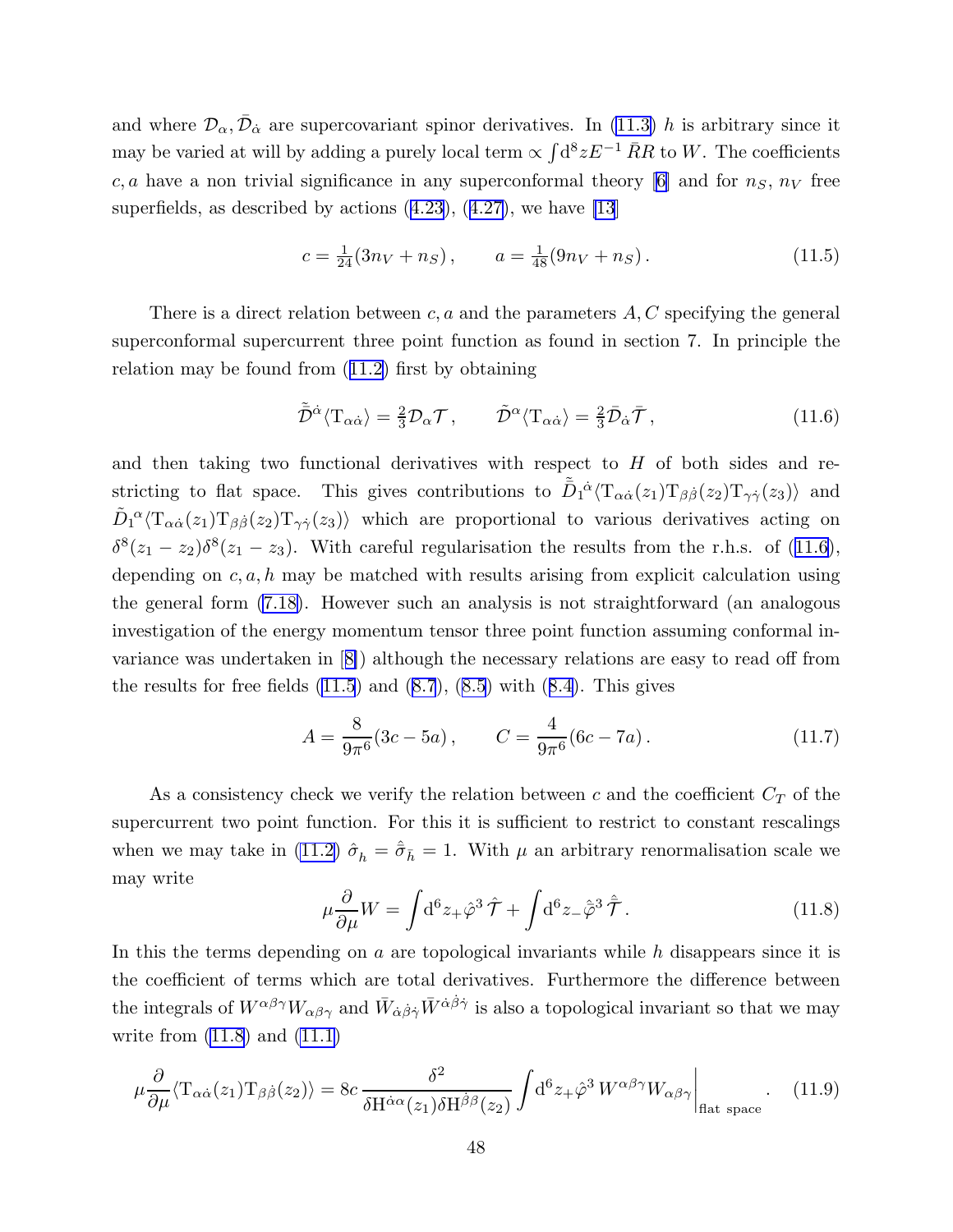Using, to lowest order in expansion about flat space,  $\delta W_{\alpha\beta\gamma} = -\frac{1}{16}\bar{\mathcal{D}}^2 \mathcal{D}_{(\alpha}\tilde{\bar{\mathcal{D}}}^{\dot{\beta}} \mathcal{D}_{\beta}\delta H_{\gamma)\dot{\beta}}$  this may be readily calculated giving

$$
\mu \frac{\partial}{\partial \mu} \langle T_{\alpha \dot{\alpha}}(z_1) T_{\beta \dot{\beta}}(z_2) \rangle = 4c \, \partial_{1 \gamma \dot{\alpha}} D_{1 \eta} \partial_{2 \delta \dot{\beta}} D_{2 \epsilon} \delta^6_+(z_1 - z_2) \, \mathcal{E}_{\alpha}^{\ \gamma \epsilon}{}_{,\beta}^{\ \delta \eta} \,, \tag{11.10}
$$

with $\mathcal E$  defined by ([3.45](#page-18-0)). The result (11.10) may be compared with that obtained from the regularised version of([3.44](#page-18-0)) using, with the definition in [\(3.46](#page-18-0)),

$$
\mu \frac{\partial}{\partial \mu} \mathcal{R} \left( \frac{\theta_{12}^2}{(x_{12+}^2)^2} \right) = 2\pi^2 \delta_+^6 (z_1 - z_2).
$$
 (11.11)

It is then evident that we must have

$$
C_T = \frac{4}{\pi^4}c,\t\t(11.12)
$$

whichis compatible with the Ward identity result  $(7.46)$  $(7.46)$  $(7.46)$  and  $(11.7)$  $(11.7)$  $(11.7)$ .

## 12. Note Added

A further consistency check may be found by reducing the results [\(7.18\)](#page-34-0) and [\(7.22](#page-34-0)) to their  $\theta, \bar{\theta}$  independent forms. With  $T^a(z) = R^a(x)$ , the R-symmetry current, we have

$$
\langle R^{a}(x_{1})R^{b}(x_{2})R^{c}(x_{3})\rangle = A \frac{I^{a}_{e}(x_{13})I^{b}_{f}(x_{23})}{(x_{13}^{2} x_{23}^{2})^{2}} i\epsilon^{efcd} \frac{X_{3d}}{(X_{3}^{2})^{2}},
$$
\n(12.1)

where $I^a{}_b(x) = \delta^a{}_b - 2x^a x_b/x^2$  is the reduction of the inversion tensor given by ([7.12](#page-33-0)). Using the standard form for the anomaly, such as obtained in [\[8](#page-51-0)] with symmetrisation and transforming to Minkowski space,

$$
\partial_{3c} \langle R^a(x_1) R^b(x_2) R^c(x_3) \rangle = -A \frac{1}{6} \pi^4 \partial_{1c} \partial_{2d} \left( \epsilon^{acbd} \delta^4(x_{13}) \delta^4(x_{23}) \right). \tag{12.2}
$$

From [\(11.6\)](#page-48-0), for a general background,  $i\mathcal{D}_a \langle T^a \rangle = \frac{1}{6}$  $\frac{1}{6}(\mathcal{D}^2 \mathcal{T} - \bar{\mathcal{D}}^2 \bar{\mathcal{T}})$  which for flat space becomes[[6\]](#page-51-0) (adapting to the supergravity conventions of [\[13](#page-51-0)]), with  $G_a(z)$  =  $\frac{4}{3}A_a(x)$ ,

$$
\partial_a \langle R^a \rangle = \frac{1}{54\pi^2} (3c - 5a) \epsilon^{abcd} F_{ab} F_{cd} , \qquad F_{ab} = \partial_a A_b - \partial_b A_a . \tag{12.3}
$$

Since [\(11.1\)](#page-47-0) now reduces to  $\langle R^a \rangle = \delta W / \delta A_a$  the compatibility of (12.2) and (12.3) gives the first of eqs. $(11.7)$ .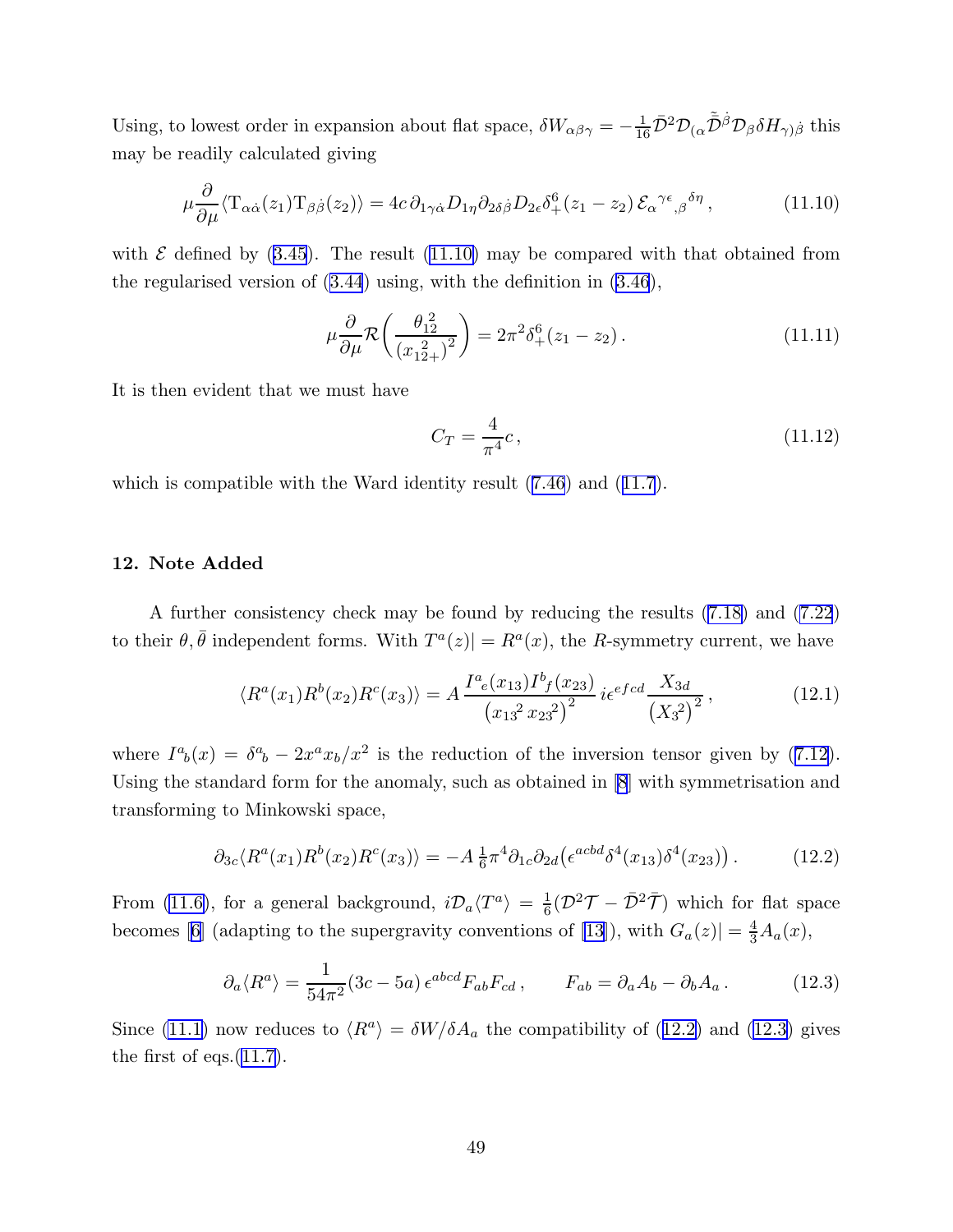## Appendix A.

We here describe how the assumed transformation rule([7.39](#page-37-0)) for the supercurrent is realised for free fields. For the scalar case with the supercurrent given by [\(4.26\)](#page-23-0) and the elementary chiral transforming as in [\(4.24\)](#page-23-0) with  $q = \bar{q} = 1$  we have

$$
\delta_{h,\bar{h}}T_{\alpha\dot{\alpha}} = -(\frac{1}{2}(h^{a} + \bar{h}^{a})\partial_{a} + \lambda^{\alpha}D_{\alpha} + \tilde{\lambda}_{\dot{\alpha}}\tilde{D}^{\dot{\alpha}} + 3(\sigma_{h} + \bar{\sigma}_{\bar{h}}))T_{\alpha\dot{\alpha}} + \omega_{h\alpha}{}^{\beta}T_{\beta\dot{\alpha}} - T_{\alpha\dot{\beta}}\bar{\omega}_{h}{}^{\dot{\beta}}{}_{\dot{\alpha}} \n- X_{\alpha}{}^{\beta}T_{\beta\dot{\alpha}} + T_{\alpha\dot{\beta}}\bar{X}^{\dot{\beta}}{}_{\dot{\alpha}} + (h^{a} - \bar{h}^{a})\frac{1}{6}D_{\alpha}\phi\overleftrightarrow{\partial}_{a}\bar{D}_{\dot{\alpha}}\bar{\phi} \n- D_{\alpha}(h^{a} - \bar{h}^{a})\frac{1}{3}\partial_{a}\phi\bar{D}_{\dot{\alpha}}\bar{\phi} + \bar{D}_{\dot{\alpha}}(h^{a} - \bar{h}^{a})\frac{1}{3}D_{\alpha}\phi\partial_{a}\bar{\phi} \n+ i\partial_{\alpha\dot{\alpha}}(h^{a} - \bar{h}^{a})\frac{1}{3}\partial_{a}(\phi\bar{\phi}) - i[D_{\alpha}, \bar{D}_{\dot{\alpha}}](\tilde{h}^{\dot{\beta}\beta} - \tilde{\bar{h}}^{\dot{\beta}\beta})\frac{1}{12}i\phi\overleftrightarrow{\partial}_{\beta\dot{\beta}}\bar{\phi} \n+ (i\partial_{\alpha\dot{\alpha}}\lambda^{\beta} + \delta_{\alpha}{}^{\beta}\bar{D}_{\dot{\alpha}}\bar{\sigma}_{\bar{h}})\frac{2}{3}D_{\beta}\phi\bar{\phi} + (i\partial_{\alpha\dot{\alpha}}\bar{\lambda}^{\dot{\beta}} - \delta^{\dot{\beta}}{}_{\dot{\alpha}}D_{\alpha}\sigma_{h})\frac{2}{3}\bar{\phi}\bar{D}_{\dot{\beta}}\bar{\phi} \n+ i\partial_{\alpha\dot{\alpha}}(\sigma_{h} - \bar{\sigma}_{\bar{h}})\frac{4}{3}\phi\bar{\phi}, \qquad (A.1)
$$

where the extra terms depend only on  $h-\bar h$  as a consequence of

$$
X_{\alpha}{}^{\beta} = D_{\alpha}\lambda^{\beta} + \omega_{h\alpha}{}^{\beta} - \delta_{\alpha}{}^{\beta}(2\bar{\sigma}_{\bar{h}} - \sigma_{h})
$$
  
\n
$$
= \frac{1}{4}i\bar{D}_{\dot{\alpha}}D_{\alpha}(\tilde{h}^{\dot{\alpha}\beta} - \tilde{h}^{\dot{\alpha}\beta}) - \delta_{\alpha}{}^{\beta}\frac{1}{12}i(D_{\gamma}\bar{D}_{\dot{\gamma}} + 2\bar{D}_{\dot{\gamma}}D_{\gamma})(\tilde{h}^{\dot{\gamma}\gamma} - \tilde{h}^{\dot{\gamma}\gamma}),
$$
  
\n
$$
\bar{X}^{\dot{\beta}}{}_{\dot{\alpha}} = \bar{D}_{\dot{\alpha}}\bar{\lambda}^{\dot{\beta}} + \bar{\omega}_{\bar{h}}^{\dot{\beta}}{}_{\dot{\alpha}} + \delta^{\dot{\beta}}{}_{\dot{\alpha}}(2\sigma_{h} - \bar{\sigma}_{\bar{h}})
$$
  
\n
$$
= \frac{1}{4}iD_{\alpha}\bar{D}_{\dot{\alpha}}(\tilde{h}^{\dot{\beta}\alpha} - \tilde{h}^{\dot{\beta}\alpha}) - \delta^{\dot{\beta}}{}_{\dot{\alpha}}\frac{1}{12}i(\bar{D}_{\dot{\gamma}}D_{\gamma} + 2D_{\gamma}\bar{D}_{\dot{\gamma}})(\tilde{h}^{\dot{\gamma}\gamma} - \tilde{h}^{\dot{\gamma}\gamma}),
$$
  
\n
$$
i\partial_{\alpha\dot{\alpha}}\lambda^{\beta} + \delta_{\alpha}{}^{\beta}\bar{D}_{\dot{\alpha}}\bar{\sigma}_{\bar{h}} = \frac{1}{16}i\epsilon_{\dot{\alpha}\dot{\gamma}}\bar{D}^{2}D_{\alpha}(\tilde{h}^{\dot{\gamma}\beta} - \tilde{h}^{\dot{\gamma}\beta})
$$
  
\n
$$
- \frac{1}{48}\delta_{\alpha}{}^{\beta}(4\bar{D}_{\dot{\alpha}}\partial_{\gamma\dot{\gamma}} + i\epsilon_{\dot{\alpha}\dot{\gamma}}\bar{D}^{2}D_{\gamma})(\tilde{h}^{\dot{\gamma}\gamma} - \tilde{h}^{\dot{\gamma}\gamma}),
$$
  
\n
$$
i\partial_{\alpha\dot{\alpha}}\bar{\lambda}^{\dot{\beta}} - \delta^{\dot{\beta}}{}_{\dot{\alpha}}D_{\alpha}\sigma_{h
$$

For the case of free vector fields we may use [\(4.32\)](#page-24-0) and([4.30](#page-23-0)) to easily obtain

$$
\delta_{h,\bar{h}} \mathcal{T}_{\alpha\dot{\alpha}} = -\left(\frac{1}{2} (h^a + \bar{h}^a) \partial_a + \lambda^\alpha D_\alpha + \tilde{\lambda}_{\dot{\alpha}} \tilde{D}^{\dot{\alpha}} + 3(\sigma_h + \bar{\sigma}_{\bar{h}})\right) \mathcal{T}_{\alpha\dot{\alpha}} + \omega_{h\alpha}{}^\beta \mathcal{T}_{\beta\dot{\alpha}} - \mathcal{T}_{\alpha\dot{\beta}} \bar{\omega}_{\bar{h}}{}^{\dot{\beta}}{}_{\dot{\alpha}} \n- (h^a - \bar{h}^a) W_\alpha \overleftrightarrow{\partial}_a \overline{W}_{\dot{\alpha}} \n+ \frac{1}{4} i \epsilon_{\alpha\beta} \bar{D}^2 \left(\overline{W}_{\dot{\beta}} (\tilde{h}^{\dot{\beta}\beta} - \tilde{\bar{h}}^{\dot{\beta}\beta})\right) \overline{W}_{\dot{\alpha}} + \frac{1}{4} i \epsilon_{\dot{\alpha}\dot{\beta}} W_\alpha D^2 \left((\tilde{h}^{\dot{\beta}\beta} - \tilde{\bar{h}}^{\dot{\beta}\beta}) W_\beta\right).
$$
\n(A.3)

The extra terms in (A.1) and (A.3) may both be decomposed into quasi-primary operators and their derivatives. The crucial difference is that in the case of chiral superfields this includes the supercurrent itself. In this case they therefore contribute to the Ward identity forthe supercurrent three point function, giving a non zero  $\chi_{\alpha\dot{\alpha},\beta\dot{\beta}}\dot{\gamma}\dot{\gamma}$  in ([4.22](#page-22-0)) whereas such terms were absent in the vector case when the parameters  $A, C$  satisfied  $(8.5)$ .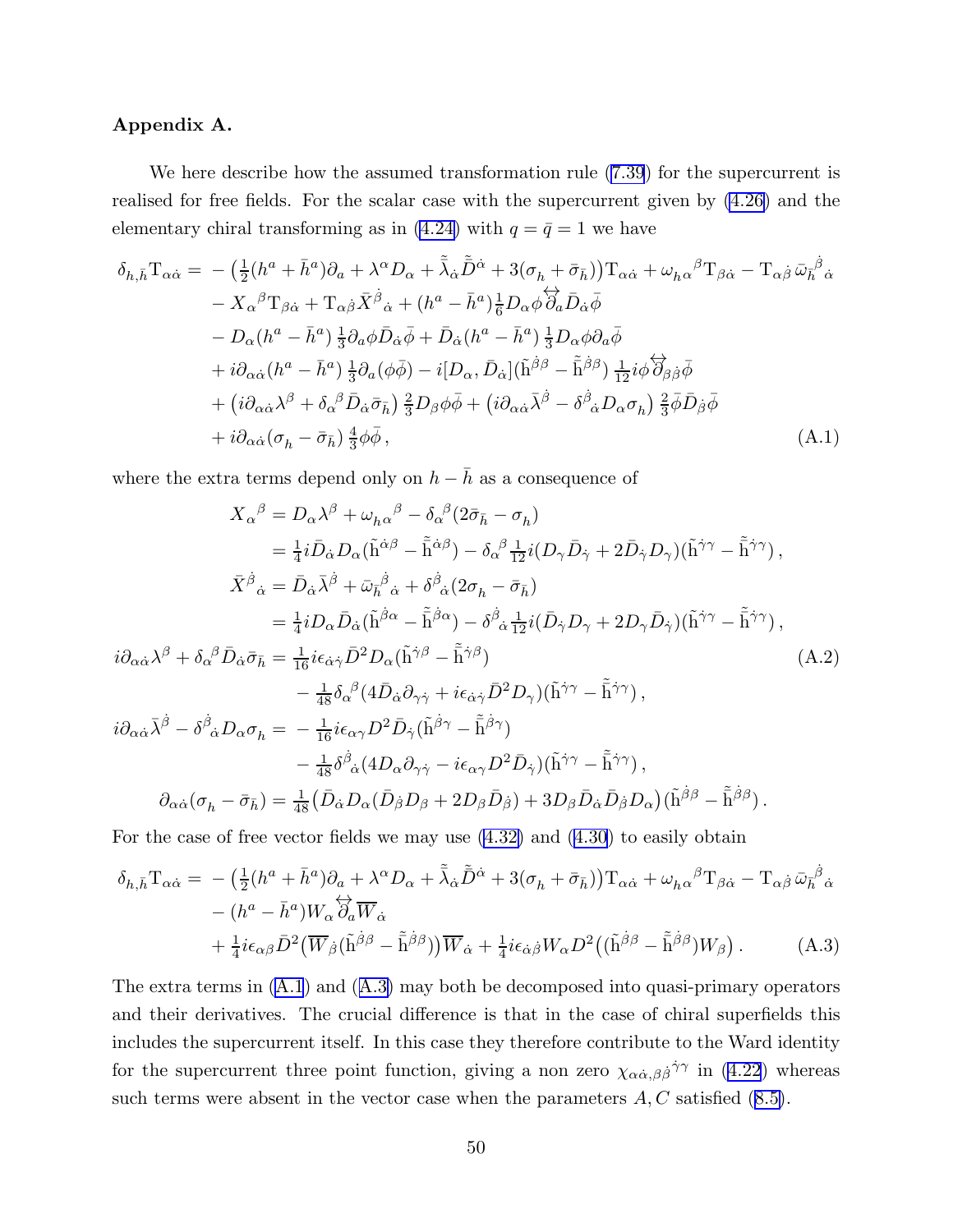## References

- <span id="page-51-0"></span>[1] J. Wess and B. Zumino, Nucl. Phys. B70 (1974) 39.
- [2] N. Seiberg, Nucl. Phys. B435 (1995) 129.
- [3] B.L. Aneva, S.G. Mikhov and D.Ts. Stoyanov, Theoretical and Mathematical Physics, 27 (1976) 502; 31 (1977) 394.
- [4] V.V. Molotkov, S.G. Petrova and D.Ts. Stoyanov, Theoretical and Mathematical Physics, 26 (1976) 125; B.L. Aneva, S.G. Mikhov and D.Ts. Stoyanov, Theoretical and Mathematical Physics, 35 (1978) 383.
- [5] P. Howe and P. West, preprint KCL-TH-95-9, [hep-th/9509140;](http://arxiv.org/abs/hep-th/9509140) P.S. Howe and P.C. West, Phys. Lett. B389 (1996) 273, [hep-th/9607060](http://arxiv.org/abs/hep-th/9607060); P.S. Howe and P.C. West, Nucl. Phys. B488 (1997) 425, [hep-th/9607239;](http://arxiv.org/abs/hep-th/9607239) P.S. Howe and P.C. West, Phys. Lett. B400 (1997) 305, [hep-th/9611075](http://arxiv.org/abs/hep-th/9611075); P.S. Howe and P.C. West, preprint KCL-TH-96-18, [hep-th/9611074.](http://arxiv.org/abs/hep-th/9611074)
- [6] D. Anselmi, M.T. Grisaru and A.A. Johansen, Nucl. Phys. B491 (1997) 221; D. Anselmi, D.Z. Freedman, M.T. Grisaru and A.A. Johansen, Phys. Lett. B394 (1997) 329; D. Anselmi, D.Z. Freedman, M.T. Grisaru and A.A. Johansen, Nucl. Phys. B526 (1998) 543, [hep-th/9708042](http://arxiv.org/abs/hep-th/9708042); D. Anselmi, J. Erlich, D.Z. Freedman and A.A. Johansen, Phys. Rev. D57 (1998) 7570, [hep-th/9711035](http://arxiv.org/abs/hep-th/9711035).
- [7] H. Osborn and A. Petkou, Ann. Phys. 231 (1994) 311; [hep-th/9307010](http://arxiv.org/abs/hep-th/9307010).
- [8] J. Erdmenger and H. Osborn, Nucl. Phys. B483 (1997) 431; [hep-th/9605009](http://arxiv.org/abs/hep-th/9605009).
- [9] S. Ferrara and B. Zumino, Nucl. Phys. B87 (1975) 207.
- [10] J-H. Park, Int. J. Mod. Phys., 13 (1998) 1743, [hep-th/9703191](http://arxiv.org/abs/hep-th/9703191).
- [11] J. Wess and J. Bagger, Supersymmetry and Supergravity (Princeton University Press, Princeton, 1983).
- [12] B.P. Conlong, Kings College London PhD thesis, 1993; B.P. Conlong and P.C. West, unpublished; P.C. West, Introduction to Rigid Supersymmetric Theories, [hep-th/9805055](http://arxiv.org/abs/hep-th/9805055).
- [13] I.L. Buchbinder and S.M. Kuzenko, Ideas and Methods of Supersymmetry and Supergravity (IOP Publishing Ltd., Bristol, 1995).